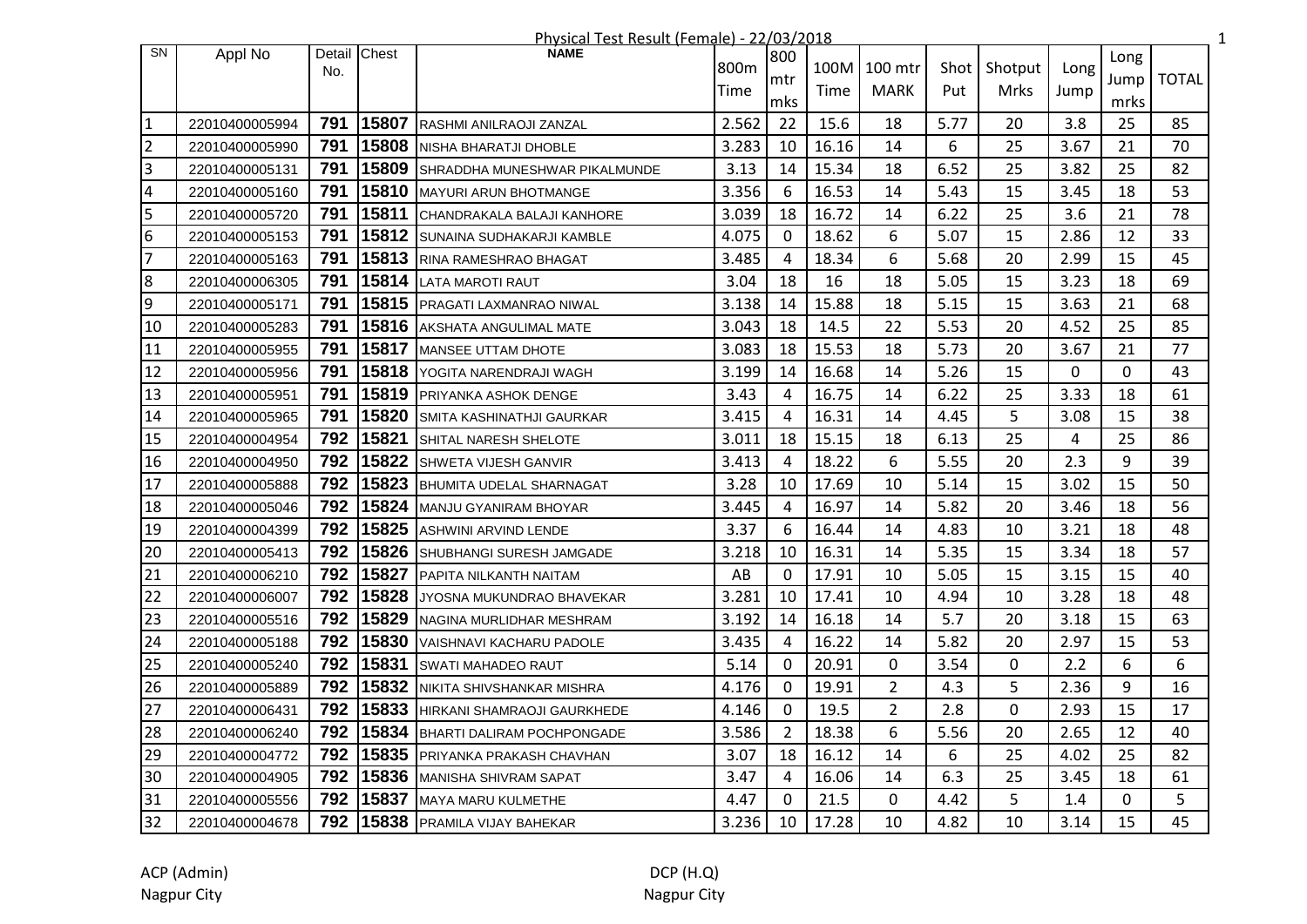|    |                |     |       | Physical Test Result (Female) - 22/03/2018 |       |                |       |                |      |    |              |              |    | $\overline{2}$ |
|----|----------------|-----|-------|--------------------------------------------|-------|----------------|-------|----------------|------|----|--------------|--------------|----|----------------|
| 33 | 22010400004869 | 792 | 15839 | ARTI TULSHIDAS CHETULE                     | 3.049 | 18             | 15.93 | 18             | 6.54 | 25 | 3.67         | 21           | 82 |                |
| 34 | 22010400005513 | 792 | 15840 | <b>ASMITA MANIK MANAPURE</b>               | 3.267 | 10             | 15.28 | 18             | 6.36 | 25 | 4.04         | 25           | 78 |                |
| 35 | 22010400006148 | 793 | 15841 | <b>POOJA MADAN WAGHMARE</b>                | AB    | $\mathbf{0}$   | AB    | $\mathbf{0}$   | 4.55 | 10 | $\mathbf{0}$ | $\mathbf{0}$ | 10 |                |
| 36 | 22010400004531 | 793 |       | 15842 DAMINI RAMBHAUJI ASWALE              | 2.517 | 22             | 14.66 | 22             | 5.35 | 15 | 3.35         | 18           | 77 |                |
| 37 | 22010400004536 | 793 |       | 15843 KIRTIKA CHANDUJI RAUT                | 2.59  | 22             | 14.57 | 22             | 5.95 | 20 | 4.1          | 25           | 89 |                |
| 38 | 22010400004533 | 793 | 15844 | <b>SUCHITA DILIPJI NIKULE</b>              | 2.57  | 22             | 16.4  | 14             | 6.12 | 25 | 3.59         | 21           | 82 |                |
| 39 | 22010400004696 | 793 | 15845 | ROMA RAJENDRAJI KHOBRAGADE                 | 3.194 | 14             | 16.97 | 14             | 5.83 | 20 | 3.21         | 18           | 66 |                |
| 40 | 22010400004572 | 793 | 15846 | <b>RAKHI MUKESH NIVESH</b>                 | 3.147 | 14             | 16.13 | 14             | 5.12 | 15 | 3.56         | 21           | 64 |                |
| 41 | 22010400005923 | 793 | 15847 | ROSHNI BALUJI BANGADKAR                    | 3.297 | 10             | 18.34 | 6              | 4.51 | 10 | 2.78         | 12           | 38 |                |
| 42 | 22010400006357 | 793 | 15848 | INIKITA SANJAY GABHANE                     | 3.394 | 6              | 17.1  | 10             | 5.02 | 15 | 2.37         | 9            | 40 |                |
| 43 | 22010400005895 | 793 | 15849 | <b>DIKSHA KISHOR JANBANDHU</b>             | 4.457 | 0              | 19.37 | $\overline{2}$ | 4.77 | 10 | 2.51         | 9            | 21 |                |
| 44 | 22010400004916 | 793 | 15850 | <b>ASHWINI PRAMOD BOBADE</b>               | 4.136 | 0              | 18.78 | 6              | 5.72 | 20 | 2.95         | 15           | 41 |                |
| 45 | 22010400005109 | 793 | 15851 | <b>JASHWINI UDEBHANJI KOSARE</b>           | 3.213 | 10             | 16.6  | 14             | 5.55 | 20 | 3.53         | 21           | 65 |                |
| 46 | 22010400005012 | 793 |       | 15852 SEEMA MANGALDAS BHALAVI              | 3.128 | 14             | 16.75 | 14             | 6.67 | 25 | 3.44         | 18           | 71 |                |
| 47 | 22010400006426 | 793 |       | 15853 URMILA GANESH PRADHAN                | 3.418 | 4              | 16.25 | 14             | 5.38 | 15 | 3.62         | 21           | 54 |                |
| 48 | 22010400006090 | 793 |       | 15854 NEHA RAJESH BAGDE                    | 3.589 | 2              | 18.25 | 6              | 6.16 | 25 | 2.73         | 12           | 45 |                |
| 49 | 22010400005086 | 793 |       | 15855 PRADNYA MAROTRAO AMBADARE            | 3.592 | 2              | 18.31 | 6              | 4.07 | 5  | 2.39         | 9            | 22 |                |
| 50 | 22010400005975 | 793 | 15856 | SONALI PRAKASH MAHORIYA                    | 3.575 | $\overline{2}$ | 16.44 | 14             | 5.73 | 20 | 3.73         | 21           | 57 |                |
| 51 | 22010400005514 | 793 | 15857 | PUSHPA RAMCHAND RATHOD                     | 3.363 | 6              | 17.28 | 10             | 4.97 | 10 | 3.35         | 18           | 44 |                |
| 52 | 22010400005969 | 793 |       | 15858 SHWETA R KHOBRAGADE                  | 3.015 | 18             | 15.75 | 18             | 6.15 | 25 | 3.88         | 25           | 86 |                |
| 53 | 22010400005947 | 793 | 15859 | <b>PALLAVI RAMESH ROTHE</b>                | 3.163 | 14             | 16.9  | 14             | 5.3  | 15 | 3.33         | 18           | 61 |                |
| 54 | 22010400006155 | 793 |       | 15860 SWATI HANSRAJ WANVE                  | 3.492 | 4              | 18.75 | 6              | 6.45 | 25 | 2.91         | 15           | 50 |                |
| 55 | 22010400005263 | 794 | 15861 | <b>IPAYAL ANIL HIRKANE</b>                 | 3.521 | $\overline{2}$ | 18.44 | 6              | 4.6  | 10 | 2.63         | 12           | 30 |                |
| 56 | 22010400005943 | 794 |       | 15862 SHUBHANGI SHEKHACHAND SHARNAGAT      | 3.466 | $\overline{4}$ | 17.6  | 10             | 5.77 | 20 | 3.2          | 18           | 52 |                |
| 57 | 22010400004897 | 794 |       | 15863 NILIMA PRAKASH KAYATE                | 3.125 | 14             | 16.75 | 14             | 5.35 | 15 | 3.17         | 15           | 58 |                |
| 58 | 22010400004470 | 794 |       | 15864 BHAGYASHRI ASHOKRAO PHAD             | 3.337 | 6              | 17.37 | 10             | 5.14 | 15 | $\mathbf{0}$ | 0            | 31 |                |
| 59 | 22010400005235 | 794 |       | 15865   VANITA VITTHAL SHENDE              | 3.265 | 10             | 16.16 | 14             | 5.6  | 20 | 3.54         | 21           | 65 |                |
| 60 | 22010400005249 | 794 | 15866 | PRIYA RAMCHANDRAJI MHASKARE                | 3.367 | 6              | 17.34 | 10             | 5.82 | 20 | 3.25         | 18           | 54 |                |
| 61 | 22010400004700 | 794 | 15867 | KIRAN MUKUNDRAO BHAKARE                    | 3.384 | 6              | 16.63 | 14             | 4.65 | 10 | 3.28         | 18           | 48 |                |
| 62 | 22010400004686 | 794 |       | 15868 SWATI VITTHALRAOJI GURVE             | 3.358 | 6              | 17.9  | 10             | 5.24 | 15 | 3.1          | 15           | 46 |                |
| 63 | 22010400004687 | 794 | 15869 | <b>RUPALI DULICHAND MADANKAR</b>           | 3.311 | 6              | 15.94 | 18             | 4.85 | 10 | 3.6          | 21           | 55 |                |
| 64 | 22010400004672 | 794 | 15870 | <b>ASHWINI SURESHRAO MUDE</b>              | AB    | $\Omega$       | 19.59 | $\mathbf{2}$   | 4.95 | 10 | 2.44         | 9            | 21 |                |
| 65 | 22010400005250 | 794 | 15871 | <b>IPALLAVI YAMRAJ ATILKAR</b>             | 4.114 | $\mathbf{0}$   | 17.57 | 10             | 0    | 0  | 0            | $\mathbf{0}$ | 10 |                |
| 66 | 22010400004508 | 794 |       | 15872 BHARTI SANJAYRAO MHALA               | 3.03  | 18             | 15.68 | 18             | 6.23 | 25 | 3.25         | 18           | 79 |                |
| 67 | 22010400004501 | 794 |       | 15873 KAMAL KADMA BELKAR                   | 3.027 | 18             | 15.82 | 18             | 6.02 | 25 | 3.54         | 21           | 82 |                |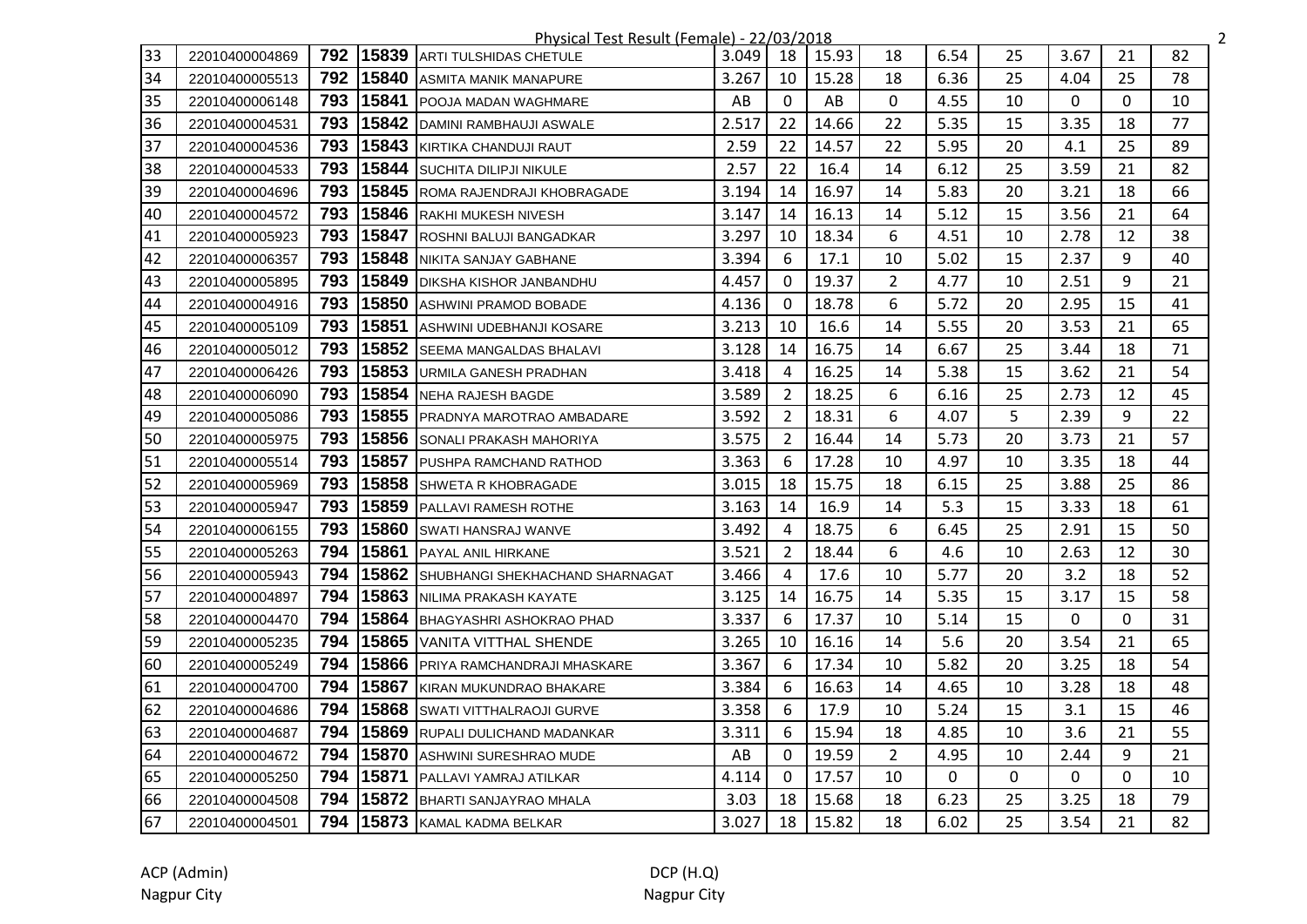|     |                |     |       | Physical Test Result (Female) - 22/03/2018 |       |                |       |    |      |    |      |    |    | 3 |
|-----|----------------|-----|-------|--------------------------------------------|-------|----------------|-------|----|------|----|------|----|----|---|
| 68  | 22010400004509 | 794 | 15874 | <b>ISUNITA SHRILAL PATORKAR</b>            | 3.037 | 18             | 16    | 18 | 6.23 | 25 | 3.69 | 21 | 82 |   |
| 69  | 22010400004535 | 794 | 15875 | <b>IBHARTI DNYANESHWAR BARAI</b>           | 3.15  | 14             | 17.57 | 10 | 4.57 | 10 | 3.58 | 21 | 55 |   |
| 70  | 22010400005558 | 794 |       | 15876 PALLAVI RAJU AMBILDUKE               | 3.017 | 18             | 15.97 | 18 | 6.5  | 25 | 3.77 | 21 | 82 |   |
| 71  | 22010400006058 | 794 | 15877 | <b>RESHAMA ISHWARJI GHOLLAR</b>            | 3.013 | 18             | 15.35 | 18 | 5.82 | 20 | 3.85 | 25 | 81 |   |
| 72  | 22010400005511 | 794 |       | 15878 NILAM MANGLAJI RAUT                  | 3.091 | 18             | 16.25 | 14 | 5.8  | 20 | 3.62 | 21 | 73 |   |
| 73  | 22010400005512 | 794 |       | 15879 SIMRANNISHA ISARAELEJI SHEIKH        | 3.09  | 18             | 16.37 | 14 | 6.25 | 25 | 3.6  | 21 | 78 |   |
| 74  | 22010400005510 | 794 | 15880 | RAKSHANTA GAUTAMJI RANGARI                 | 3.143 | 14             | 16.19 | 14 | 6.04 | 25 | 3.35 | 18 | 71 |   |
| 75  | 22010400004400 | 796 | 15901 | MAYA NAGORAO RAJURKAR                      | 3.166 | 14             | 17.16 | 10 | 5.42 | 15 | 2.78 | 12 | 51 |   |
| 76  | 22010400004405 | 796 | 15902 | <b>BHARATI BHOLA THAKARE</b>               | 3.36  | 6              | 17.25 | 10 | 5.7  | 20 | 3.08 | 15 | 51 |   |
| 77  | 22010400006015 | 796 | 15903 | <b>PALLAVI RATANJI MESHRAM</b>             | 4.227 | $\mathbf{0}$   | AB    | 0  | 4.2  | 5  | 0    | 0  | 5  |   |
| 78  | 22010400006221 | 796 |       | 15904 ROHINI VISHWNATH SARATE              | 3.395 | 6              | 18.16 | 6  | 5.02 | 15 | 2.77 | 12 | 39 |   |
| 79  | 22010400005497 | 796 |       | 15905 MANISHA GAJANAN WANKHADE             | 3.111 | 14             | 16    | 18 | 6.97 | 25 | 3.01 | 15 | 72 |   |
| 80  | 22010400005939 | 796 |       | 15906 SNEHA SHANTARAMJI GURNULE            | 3.095 | 18             | 17.35 | 10 | 5.41 | 15 | 3.06 | 15 | 58 |   |
| 81  | 22010400005451 | 796 | 15907 | <b>PRIYA RAMESH WATGULE</b>                | 3.358 | 6              | 18.1  | 6  | 5.28 | 15 | 2.67 | 12 | 39 |   |
| 82  | 22010400006238 | 796 |       | 15908 ASHWARYA ASHOK MARASKHOLE            | AB    | 0              | 21.72 | 0  | 5.54 | 20 | 0    | 0  | 20 |   |
| 83  | 22010400006291 | 796 | 15909 | <b>IMOHINI SHYAMRAO FIRANGI</b>            | 6.327 | $\mathbf 0$    | 24.68 | 0  | 5.2  | 15 | 0    | 0  | 15 |   |
| 84  | 22010400004513 | 796 | 15910 | <b>SANIYA IQBAL SHEIKH</b>                 | 3.348 | 6              | 16.34 | 14 | 6.18 | 25 | 0    | 0  | 45 |   |
| 85  | 22010400004864 | 796 | 15911 | PRANJALI BHIMRAO KADGAYE                   | 3.078 | 18             | 16.18 | 14 | 4.92 | 10 | 3.72 | 21 | 63 |   |
| 86  | 22010400004865 | 796 |       | 15912 SADHANA SADASHIV KALE                | 3.119 | 14             | 16.07 | 14 | 5.59 | 20 | 3.25 | 18 | 66 |   |
| 87  | 22010400004863 | 796 |       | 15913 MINAL VASANTA BHUTE                  | 3.391 | 6              | 17.15 | 10 | 5.1  | 15 | 3.37 | 18 | 49 |   |
| 88  | 22010400006449 | 796 |       | 15914 NANDINI SANTOSH METKAR               | 3.254 | 10             | 16.4  | 14 | 5.72 | 20 | 3.42 | 18 | 62 |   |
| 89  | 22010400006227 | 796 |       | 15915 SUCHITA DHARMRAO BHANDEKAR           | 3.02  | 18             | 15.47 | 18 | 5.6  | 20 | 3.37 | 18 | 74 |   |
| 90  | 22010400005843 | 796 |       | 15916 BHAVANA ASHOK FARKADE                | 3.341 | 6              | 17.47 | 10 | 6.62 | 25 | 3.46 | 18 | 59 |   |
| 91  | 22010400006006 | 796 |       | 15917 PRIYA JAWAHARLALJI MARTHE            | 3.494 | $\overline{4}$ | 16.88 | 14 | 4.84 | 10 | 3.34 | 18 | 46 |   |
| 92  | 22010400006066 | 796 |       | 15918 PRITI KEWLARAM MESHRAM               | 3.027 | 18             | 16.29 | 14 | 5.55 | 20 | 3.52 | 21 | 73 |   |
| 93  | 22010400005543 | 796 |       | 15919 LAXMI SURESH KHOTELE                 | 3.266 | 10             | 17.68 | 10 | 5.45 | 15 | 3.36 | 18 | 53 |   |
| 94  | 22010400005876 | 796 | 15920 | CHANDRAKANTRA DEOCHAND KAWLE               | 3.418 | 4              | 17.15 | 10 | 4.46 | 5  | 2.33 | 9  | 28 |   |
| 95  | 22010400005297 | 797 | 15921 | MUSKAN SHYAMBIHARI GUPTA                   | 3.162 | 14             | 17.13 | 10 | 5.27 | 15 | 1.89 | 3  | 42 |   |
| 96  | 22010400005515 | 797 | 15922 | <b>PRIYA KRUSHNA KATWATE</b>               | 3.455 | 4              | 15.56 | 18 | 4.94 | 10 | 3.14 | 15 | 47 |   |
| 97  | 22010400004946 | 797 | 15923 | <b>HARSHA HEMRAJ BURADE</b>                | 3.043 | 18             | 14.5  | 22 | 6.27 | 25 | 3.61 | 21 | 86 |   |
| 98  | 22010400004966 | 797 |       | 15924 SEEMA PRABHUJI TALWARE               | 3.174 | 14             | 16.5  | 14 | 5.59 | 20 | 2.94 | 15 | 63 |   |
| 99  | 22010400004881 | 797 |       | 15925 MEGHA BHAGWAN POHANKAR               | 3.185 | 14             | 16.1  | 14 | 5.29 | 15 | 3.12 | 15 | 58 |   |
| 100 | 22010400004872 | 797 |       | 15926 PALLAVI PRADIP WANJARI               | 2.598 | 22             | 16.06 | 14 | 4.8  | 10 | 3    | 15 | 61 |   |
| 101 | 22010400004877 | 797 | 15927 | <b>RENUKA NILARAM ARIKAR</b>               | 3.25  | 10             | 17.43 | 10 | 5.19 | 15 | 2.94 | 15 | 50 |   |
| 102 | 22010400004878 | 797 |       | 15928   MADHURI BHIMRAOJI CHAWALE          | 3.04  | 18             | 14.62 | 22 | 6.91 | 25 | 3.86 | 25 | 90 |   |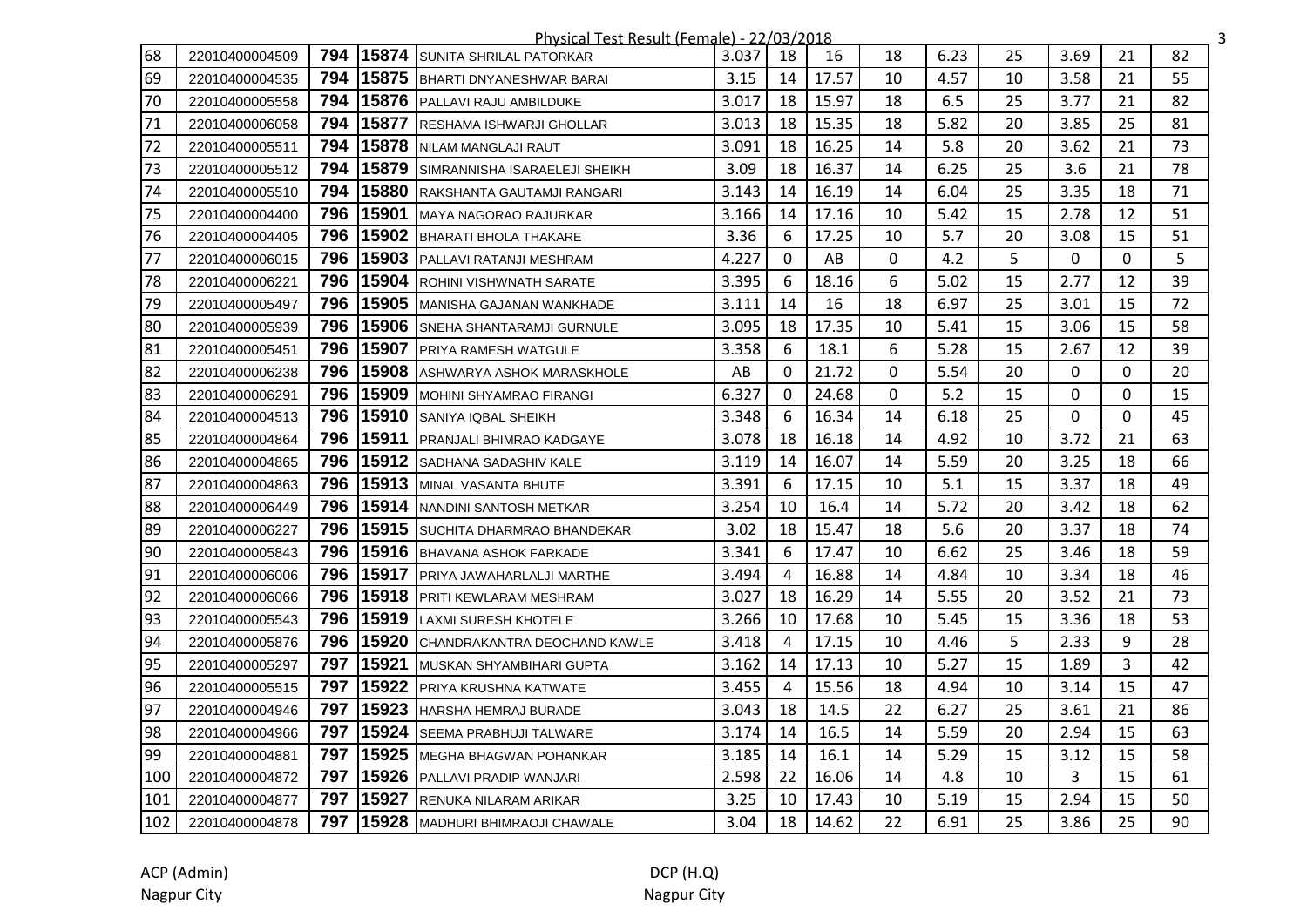|     |                |     |       | Physical Test Result (Female) - 22/03/2018 |       |                |       |                |          |    |                |    | 4  |
|-----|----------------|-----|-------|--------------------------------------------|-------|----------------|-------|----------------|----------|----|----------------|----|----|
| 103 | 22010400004871 | 797 | 15929 | <b>ITRUPTI FALGUN TUMSARE</b>              | 3.068 | 18             | 15.91 | 18             | 5.678    | 20 | 2.96           | 15 | 71 |
| 104 | 22010400005304 | 797 | 15930 | <b>IBHAVIKA VIJAYRAO ADEKAR</b>            | 4.018 | $\Omega$       | 16.31 | 14             | 4.74     | 10 | 3.6            | 21 | 45 |
| 105 | 22010400004907 | 797 |       | 15931 RAJANI MADHUKAR ZADE                 | 3.37  | 6              | 16.91 | 14             | 6.02     | 25 | 3.34           | 18 | 63 |
| 106 | 22010400004908 | 797 |       | 15932 BHAGYASHRI SURESH CHAUDHARI          | 3.291 | 10             | 16.41 | 14             | 4.8      | 10 | 3.69           | 21 | 55 |
| 107 | 22010400005124 | 797 |       | 15933 PRAGATI GOPAL HALMARE                | 3.345 | 6              | 16.19 | 14             | 6.67     | 25 | 3.44           | 18 | 63 |
| 108 | 22010400005321 | 797 | 15934 | <b>PAYAL KASHINATH CHOLE</b>               | 3.136 | 14             | 15.75 | 18             | 5.72     | 20 | 3.3            | 18 | 70 |
| 109 | 22010400005354 | 797 | 15935 | NEHA DADARAM BHOYAR                        | 3.19  | 14             | 15    | 22             | 6.8      | 25 | 3.56           | 21 | 82 |
| 110 | 22010400004706 | 797 |       | 15936 MEGHA BABBUJI WAGHMARE               | 3.294 | 10             | 17.81 | 10             | 4.93     | 10 | 3              | 15 | 45 |
| 111 | 22010400004795 | 797 | 15937 | <b>PRANALI RAMKRUSHNA KALAMBE</b>          | 3.127 | 14             | 17.38 | 10             | 5.82     | 20 | 3.23           | 18 | 62 |
| 112 | 22010400005968 | 797 |       | 15938 SARITA DHANRAJ THER                  | 4.27  | $\Omega$       | 17.88 | 10             | 5.49     | 15 | 2.96           | 15 | 40 |
| 113 | 22010400005985 | 797 | 15939 | <b>AMBIKA PANDURAGJI TUPKAR</b>            | 3.46  | 4              | 17.66 | 10             | 4.48     | 5  | 2.85           | 12 | 31 |
| 114 | 22010400005602 | 797 | 15940 | <b>PRIYA RAMAJI NIKODE</b>                 | 3.264 | 10             | 15.31 | 18             | 5.79     | 20 | 3.64           | 21 | 69 |
| 115 | 22010400004551 | 798 | 15941 | ASMITA AMBADASJI RANGARI                   | 3.198 | 14             | 17.62 | 10             | 5.25     | 15 | 3.01           | 15 | 54 |
| 116 | 22010400004552 | 798 | 15942 | <b>TEJASWINI AMBADAS RANGARI</b>           | 3.055 | 18             | 15.62 | 18             | 6.02     | 25 | 3.5            | 21 | 82 |
| 117 | 22010400004553 | 798 |       | 15943 JARINA BEGUM MO AHESAN KHEIKH        | 3.097 | 18             | 16.19 | 14             | 5.7      | 20 | 3.05           | 15 | 67 |
| 118 | 22010400004554 | 798 |       | 15944 SHUBHANGI NAMDEORAO KOLHE            | 3.462 | $\overline{4}$ | 16.07 | 14             | 6.4      | 25 | 3.41           | 18 | 61 |
| 119 | 22010400005980 | 798 | 15945 | <b>APEKSHA SANJAY SUNKATWAR</b>            | 3.59  | 2              | 16.9  | 14             | 5.26     | 15 | 3.41           | 18 | 49 |
| 120 | 22010400004344 | 798 | 15946 | DAMINI RAJENDRA TABHANE                    | 4.324 | $\Omega$       | 19.47 | $\overline{2}$ | 3.9      | 0  | 2.37           | 9  | 11 |
| 121 | 22010400004534 | 798 | 15947 | KOMAL DILIP BANTE                          | 3.077 | 18             | 15.9  | 18             | 5.4      | 15 | 3.83           | 25 | 76 |
| 122 | 22010400004532 | 798 | 15948 | MONIKA GANESH NIMJE                        | 3.463 | $\overline{4}$ | 16.4  | 14             | 5.61     | 20 | 3.27           | 18 | 56 |
| 123 | 22010400004530 | 798 | 15949 | <b>ANKITA RAJU MESHRAM</b>                 | 3.237 | 10             | 16.46 | 14             | 5.05     | 15 | 3.32           | 18 | 57 |
| 124 | 22010400005303 | 798 | 15950 | <b>SHIVANI VITTHALRAO BOBADE</b>           | 2.562 | 22             | 15.72 | 18             | 6.22     | 25 | 3.3            | 18 | 83 |
| 125 | 22010400005981 | 798 | 15951 | <b>JAKANSHA SHIVPAL KAMDE</b>              | 3.23  | 10             | 17.07 | 10             | 4.33     | 5  | 2.95           | 15 | 40 |
| 126 | 22010400004827 | 798 | 15952 | <b>POOJA SHRIKANT AGRAWAL</b>              | 3.022 | 18             | 14.82 | 22             | 5.58     | 20 | 3.87           | 25 | 85 |
| 127 | 22010400004829 | 798 |       | 15953 RAKHI SHRIKANT AGRAWAL               | 3.151 | 14             | 17.6  | 10             | 5.16     | 15 | 3.21           | 18 | 57 |
| 128 | 22010400004832 | 798 |       | 15954 PUSHPA SURESHPRASAD PANDEY           | 3.23  | 10             | 16.63 | 14             | 6.65     | 25 | 2.83           | 12 | 61 |
| 129 | 22010400005174 | 798 |       | 15955 REENA RAMESH WASNIK                  | 4.322 | $\Omega$       | 17.91 | 10             | 5.1      | 15 | 2.23           | 6  | 31 |
| 130 | 22010400005150 | 798 | 15956 | <b>PAYAL ASHOK RAHANGDALE</b>              | 4.169 | $\Omega$       | 18.56 | 6              | 3.68     | 0  | $\overline{2}$ | 6  | 12 |
| 131 | 22010400005237 | 798 | 15957 | ARTI NARENDRA UCHIBAGLE                    | 3.165 | 14             | 16.5  | 14             | 5.55     | 20 | 3.47           | 18 | 66 |
| 132 | 22010400006224 | 798 | 15958 | KOMAL YASHWANT BANKAR                      | 4.011 | 0              | 18.16 | 6              | 5.02     | 15 | 2.07           | 6  | 27 |
| 133 | 22010400005567 | 798 | 15959 | KANCHAN PYARELAL GUPTA                     | 3.291 | 10             | 16.73 | 14             | 5.08     | 15 | 3.01           | 15 | 54 |
| 134 | 22010400005362 | 798 | 15960 | <b>PRIYANKA KISHOR YESAMBARE</b>           | 3.47  | 4              | 17.91 | 10             | 5.69     | 20 | 2.89           | 12 | 46 |
| 135 | 22010400005214 | 799 | 15961 | <b>HARSHA SHYAMDAYAL BHAGAT</b>            | 4.119 | $\mathbf{0}$   | 19.5  | $\overline{2}$ | 4.57     | 10 | 2.24           | 6  | 18 |
| 136 | 22010400005441 | 799 |       | 15962 DIVYA VIKAS BILKURWAR                | 3.324 | 6              | 17.22 | 10             | 5.19     | 15 | 3.15           | 15 | 46 |
| 137 | 22010400006223 | 799 |       | 15963 SNEHA RAJIV WAGH                     | 4.37  | $\mathbf{0}$   | 18.12 | 6              | $\Omega$ | 0  | 2.81           | 12 | 18 |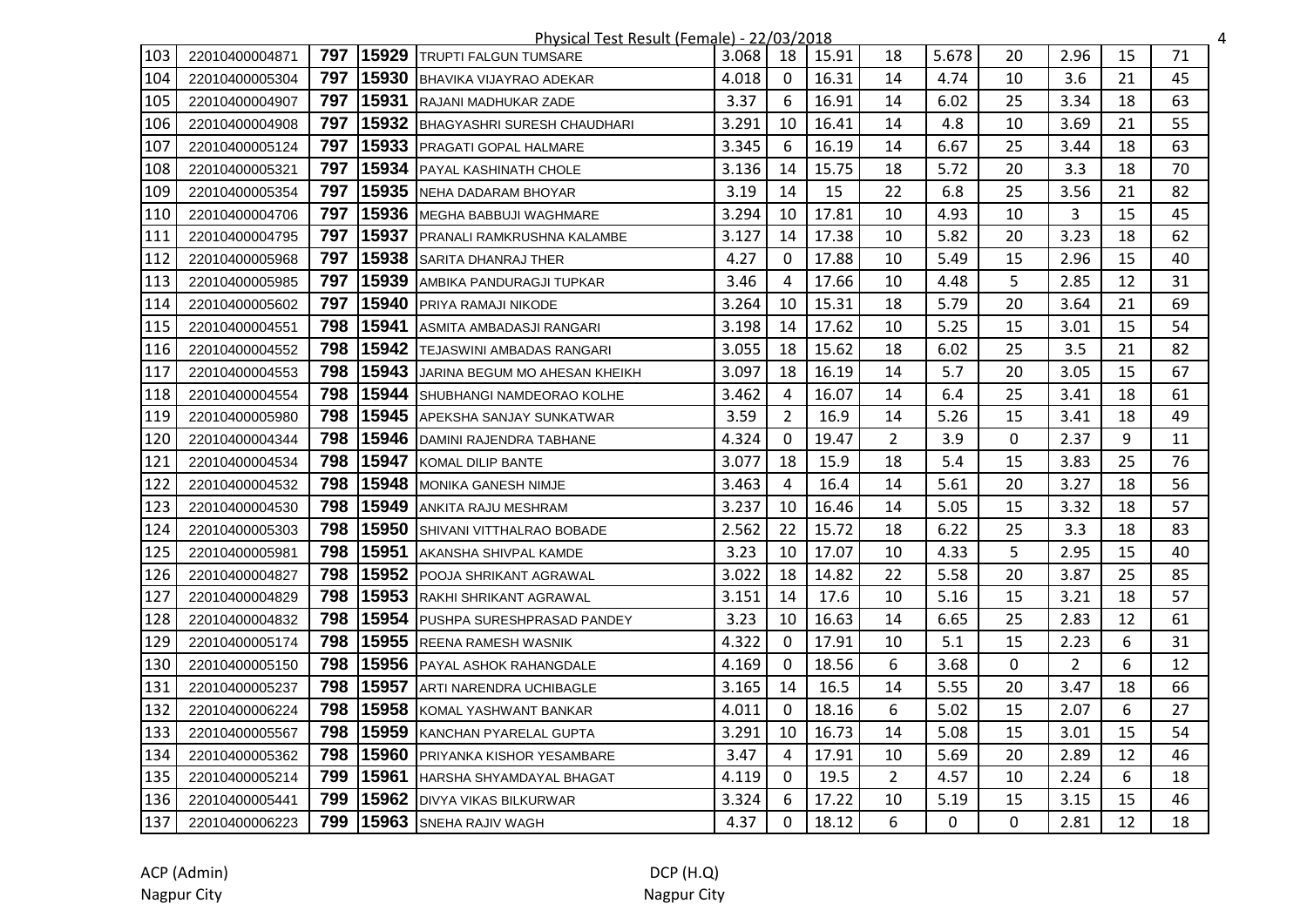|     |                |     |       | Physical Test Result (Female) - 22/03/2018 |       |              |       |                |      |    |      |    | 5              |
|-----|----------------|-----|-------|--------------------------------------------|-------|--------------|-------|----------------|------|----|------|----|----------------|
| 138 | 22010400006233 | 799 | 15964 | <b>ISARITA JAYDEO CHUTE</b>                | 3.027 | 18           | 17.68 | 10             | 5.8  | 20 | 3.32 | 18 | 66             |
| 139 | 22010400006261 | 799 | 15965 | <b>ISWATI GAUTAM GAJBHIYE</b>              | 4.369 | $\mathbf{0}$ | 21    | $\mathbf{0}$   | 4.32 | 5  | 2.42 | 9  | 14             |
| 140 | 22010400005168 | 799 |       | 15966 ANKITA ABHIMAN KANTODE               | 3.553 | 2            | 16.66 | 14             | 4.9  | 10 | 3.7  | 21 | 47             |
| 141 | 22010400005158 | 799 |       | 15967 BHARTI LAXMAN UIKEY                  | 3.252 | 10           | 17.16 | 10             | 5.11 | 15 | 2.92 | 15 | 50             |
| 142 | 22010400006410 | 799 |       | 15968 NILAM SURESH NEWARE                  | 3.49  | 4            | 19.47 | $\overline{2}$ | 4.7  | 10 | 2.51 | 9  | 25             |
| 143 | 22010400005594 | 799 |       | 15969 NIKITA MANOHAR SAWALE                | 4.341 | $\mathbf 0$  | 19.38 | $\overline{2}$ | 5.66 | 20 | 2.48 | 9  | 31             |
| 144 | 22010400004481 | 799 | 15970 | NITA BHAGWAN MOHARE                        | 3.255 | 10           | 16.78 | 14             | 5.12 | 15 | 2.72 | 12 | 51             |
| 145 | 22010400005182 | 799 | 15971 | <b>BABLI ANUPJI KULMETHE</b>               | 4.02  | $\mathbf{0}$ | 18.71 | 6              | 4.72 | 10 | 2.29 | 6  | 22             |
| 146 | 22010400005557 | 799 | 15972 | BHAGYASHREE MANOJ DHOBALE                  | AB    | $\Omega$     | 19.16 | $\overline{2}$ | 3.05 | 0  | 1.36 | 0  | $\overline{2}$ |
| 147 | 22010400006336 | 799 | 15973 | <b>IPUJA RAMESHRAO MORE</b>                | 4.347 | $\Omega$     | 19.87 | $\overline{2}$ | 4.57 | 10 | 2.49 | 9  | 21             |
| 148 | 22010400006004 | 799 |       | 15974 TRIVENI CHHOTELAL CHAUDHARI          | 4.17  | $\Omega$     | 19.94 | $\overline{2}$ | 4.48 | 5  | 1.81 | 3  | 10             |
| 149 | 22010400005607 | 799 |       | 15975 PALLAVI KRUSHNA VAIDYA               | 4.095 | 0            | 18.15 | 6              | 4.09 | 5  | 2.11 | 6  | 17             |
| 150 | 22010400004791 | 799 |       | 15976 VARSHA DILIP POYAM                   | 3.347 | 6            | 18.78 | 6              | 4.9  | 10 | 2.56 | 9  | 31             |
| 151 | 22010400004545 | 799 | 15977 | ASHANKA KASHIRAM AGASHE                    | 3.349 | 6            | 15.91 | 18             | 6.41 | 25 | 3.39 | 18 | 67             |
| 152 | 22010400004546 | 799 |       | 15978 HEMLATA TOTARAM GIRHEPUNJE           | 4.056 | $\Omega$     | 18.53 | 6              | 6.35 | 25 | 2.43 | 9  | 40             |
| 153 | 22010400005839 | 799 |       | 15979 CHAITALI DIWAKAR BOGEWAR             | 5.044 | $\mathbf{0}$ | 21.19 | 0              | 4.66 | 10 | 2.21 | 6  | 16             |
| 154 | 22010400005560 | 799 | 15980 | MAYA DHONDU RATHOD                         | 3.363 | 6            | 16.5  | 14             | 5.53 | 20 | 3.24 | 18 | 58             |
| 155 | 22010400006186 | 801 | 16001 | <b>SEEMA NASHIKRAO GHARAT</b>              | AB    | $\Omega$     | 16.81 | 14             | 6.37 | 25 | 3.15 | 15 | 54             |
| 156 | 22010400005944 | 801 | 16002 | <b>GANGABAI RADHESHYAM UIKEY</b>           | 3.272 | 10           | 16.72 | 14             | 4.71 | 10 | 3.14 | 15 | 49             |
| 157 | 22010400005692 | 801 |       | 16003 SHITAL RAJKUMAR KAWALE               | 3.081 | 18           | 15.81 | 18             | 5.94 | 20 | 3.3  | 18 | 74             |
| 158 | 22010400005345 | 801 |       | 16004 SANJIWANI GANPAT RAUT                | 4.269 | 0            | 19.82 | $\overline{2}$ | 5.12 | 15 | 2.5  | 9  | 26             |
| 159 | 22010400005414 | 801 |       | 16005 AMRUTA RAMESH GUDADHE                | 4.148 | $\mathbf{0}$ | 19.35 | $\overline{2}$ | 3.96 | 0  | 0    | 0  | $\overline{2}$ |
| 160 | 22010400004930 | 801 |       | 16006 KAMINI WASUDEO BARAI                 | 3.495 | 4            | 19.41 | $\overline{2}$ | 4.5  | 10 | 2.18 | 6  | 22             |
| 161 | 22010400005658 | 801 |       | 16007 SHITAL BABARAO KURJEKAR              | 3.312 | 6            | 18.97 | 6              | 0    | 0  | 2.94 | 15 | 27             |
| 162 | 22010400005665 | 801 |       | 16008 MADHURI BABARAO YERNE                | 3.092 | 18           | 15.97 | 18             | 5.23 | 15 | 3.39 | 18 | 69             |
| 163 | 22010400004961 | 801 |       | 16009 MANJUSHA TATOBA TULANKAR             | 3.254 | 10           | 18.18 | 6              | 5.15 | 15 | 2.62 | 12 | 43             |
| 164 | 22010400004515 | 801 |       | 16010 BHARTI SOHAGDAS SONBOIR              | 2.584 | 22           | 15.94 | 18             | 5.86 | 20 | 3.25 | 18 | 78             |
| 165 | 22010400004570 | 801 | 16011 | <b>ARATI M BHUTE</b>                       | 3.126 | 14           | 16.63 | 14             | 5.65 | 20 | 3.13 | 15 | 63             |
| 166 | 22010400004569 | 801 | 16012 | MANGLA BHIMRAOJI BARVE                     | 2.591 | 22           | 15.22 | 18             | 5.63 | 20 | 3.85 | 25 | 85             |
| 167 | 22010400004558 | 801 |       | <b>16013</b> PALLAVI SADANAD NANDURKAR     | 2.552 | 22           | 14.16 | 22             | 6.08 | 25 | 4.02 | 25 | 94             |
| 168 | 22010400004557 | 801 |       | 16014 SUJATABAND TUKARAM BAND              | 3.083 | 18           | 15.21 | 18             | 5.72 | 20 | 3.38 | 18 | 74             |
| 169 | 22010400004560 | 801 |       | 16015 KALYANI SURESH BHONDEKAR             | 3.037 | 18           | 15.85 | 18             | 6.36 | 25 | 3.03 | 15 | 76             |
| 170 | 22010400004568 | 801 |       | <b>16016</b> PRITEE BABANRAO MAHURKAR      | 3.249 | 10           | 17.31 | 10             | 5.84 | 20 | 2.92 | 15 | 55             |
| 171 | 22010400004563 | 801 |       | 16017 ARATI N CHIKATE                      | 3.14  | 14           | 16.91 | 14             | 6.25 | 25 | 3.22 | 18 | 71             |
| 172 | 22010400004556 | 801 |       | 16018 MOHABE RESHMA KAILASH                | 2.57  | 22           | 14.25 | 22             | 6.31 | 25 | 3.97 | 25 | 94             |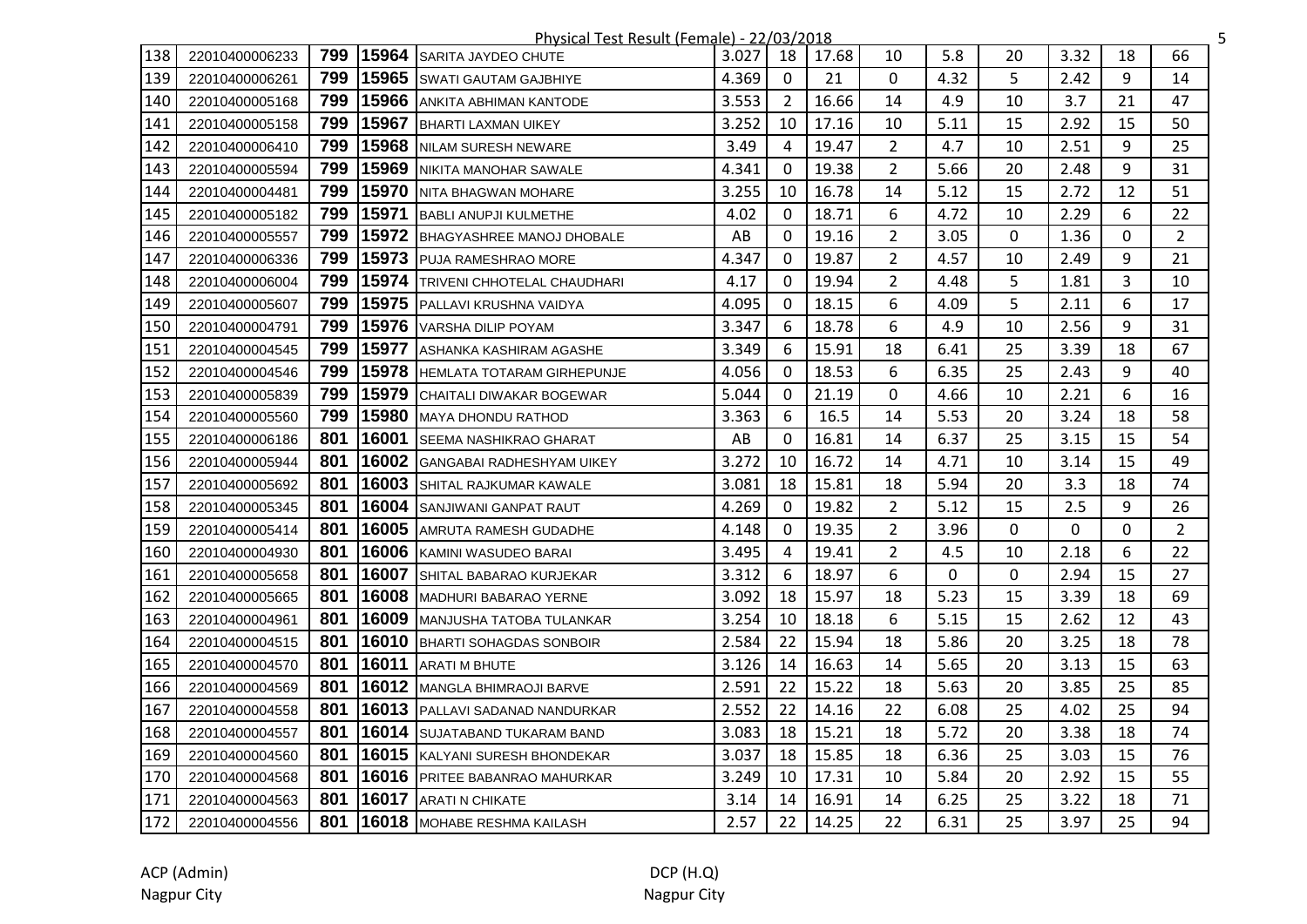|     |                |     |       | Physical Test Result (Female) - 22/03/2018 |       |                |       |                |      |    |      |    |          | 6 |
|-----|----------------|-----|-------|--------------------------------------------|-------|----------------|-------|----------------|------|----|------|----|----------|---|
| 173 | 22010400004555 | 801 |       | 16019 RUPALI DHANRAJJI TANDULKAR           | 2.562 | 22             | 15.84 | 18             | 6.03 | 25 | 3.5  | 21 | 86       |   |
| 174 | 22010400004566 | 801 |       | 16020 SWAPNA PUNDLIK NANDURKAR             | 3.253 | 10             | 16.31 | 14             | 6.06 | 25 | 3.15 | 15 | 64       |   |
| 175 | 22010400006013 | 802 |       | 16021 SHITAL RAMRAO TAYDE                  | 3.154 | 14             | 18.03 | 6              | 6.01 | 25 | 2.91 | 15 | 60       |   |
| 176 | 22010400005107 | 802 |       | 16022 SHITAL RAJU BURE                     | 3.254 | 10             | 17.47 | 10             | 5.29 | 15 | 2.9  | 15 | 50       |   |
| 177 | 22010400004665 | 802 |       | 16023 PRATIKSHA ASHOKJI CHAWARE            | 3.097 | 18             | 14.19 | 22             | 6.03 | 25 | 3.55 | 21 | 86       |   |
| 178 | 22010400004668 | 802 |       | 16024 SHUBHANGI VASANT ISKAPE              | 3.035 | 18             | 15.5  | 18             | 6.07 | 25 | 3.63 | 21 | 82       |   |
| 179 | 22010400004666 | 802 | 16025 | PRAGATEE RAJU SHAHARE                      | 3.26  | 10             | 16.16 | 14             | 6.02 | 25 | 3.53 | 21 | 70       |   |
| 180 | 22010400004957 | 802 |       | 16026 PRITI SHRIRAM GAYDHANE               | 3.033 | 18             | 15.18 | 18             | 4.85 | 10 | 3.67 | 21 | 67       |   |
| 181 | 22010400004867 | 802 | 16027 | <b>PRITEE GHANSHYAM NIMBARTE</b>           | 3.045 | 18             | 14.41 | 22             | 6.53 | 25 | 3.89 | 25 | 90       |   |
| 182 | 22010400004901 | 802 | 16028 | <b>SONALI ASHOK RAUT</b>                   | 3.09  | 18             | 15.75 | 18             | 5.25 | 15 | 2.2  | 6  | 57       |   |
| 183 | 22010400004817 | 802 |       | 16029 RAGINI DHANARAJ DHULSE               | 3.054 | 18             | 16.19 | 14             | 5.03 | 15 | 3.43 | 18 | 65       |   |
| 184 | 22010400004488 | 802 |       | 16030 SHIVANI AJAYSINGH CHAUHAN            | 5.234 | $\mathbf{0}$   | 22.5  | 0              | 4.35 | 5  | 1.26 | 0  | 5        |   |
| 185 | 22010400004875 | 802 |       | 16031 NEHA BHASKAR SELOKAR                 | 3.173 | 14             | 17.6  | 10             | 5.08 | 15 | 3.27 | 18 | 57       |   |
| 186 | 22010400006434 | 802 |       | 16032 NARGIS SHAFII SHAHAA                 | 3.273 | 10             | 16.84 | 14             | 4.81 | 10 | 3.18 | 15 | 49       |   |
| 187 | 22010400006175 | 802 |       | 16033 NAMRATA BHAGVAT MANWARE              | 3.229 | 10             | 17.47 | 10             | 5.15 | 15 | 0    | 0  | 35       |   |
| 188 | 22010400005646 | 802 |       | 16034 YOGESHRI PRAKASHJI UKE               | 2.47  | 25             | 14.63 | 22             | 6.25 | 25 | 4.07 | 25 | 97       |   |
| 189 | 22010400004715 | 802 |       | 16035 SHALINI YASHWANTRAO KARWADE          | 3.19  | 14             | 17.47 | 10             | 5.82 | 20 | 3.34 | 18 | 62       |   |
| 190 | 22010400004713 | 802 |       | 16036 RASHMI PRADEEP KALAMKAR              | 3.22  | 10             | 16.65 | 14             | 6.16 | 25 | 3.27 | 18 | 67       |   |
| 191 | 22010400004711 | 802 | 16037 | ASHANKA CHANDRAMINI PAUNIPAGAR             | 3.13  | 14             | 16.5  | 14             | 5.53 | 20 | 3.56 | 21 | 69       |   |
| 192 | 22010400006420 | 802 |       | 16038 DIPALI PRASHANT NANDESHWAR           | 3.39  | 6              | 16.54 | 14             | 5.53 | 20 | 3.6  | 21 | 61       |   |
| 193 | 22010400004651 | 802 |       | 16039 SUKESHNI DINESH PENDAM               | 3.19  | 14             | 16.25 | 14             | 5.15 | 15 | 3.3  | 18 | 61       |   |
| 194 | 22010400005997 | 802 |       | 16040 KAJAL GANPAT BANDOLE                 | 3.32  | 6              | 17.06 | 10             | 4.86 | 10 | 3.52 | 21 | 47       |   |
| 195 | 22010400004885 | 803 |       | 16041 POONAM RAMASARE PATEL                | 3.315 | 6              | 16.88 | 14             | 5.15 | 15 | 3.1  | 15 | 50       |   |
| 196 | 22010400004884 | 803 |       | 16042 PRIYANKA NARENDRA WARNE              | 3.065 | 18             | 16.84 | 14             | 6.08 | 25 | 3.25 | 18 | 75       |   |
| 197 | 22010400005505 | 803 |       | 16043 LATA VILASRAO CHOPADE                | 3.457 | $\overline{4}$ | 18.69 | 6              | 4.48 | 5  | 2.41 | 9  | 24       |   |
| 198 | 22010400004886 | 803 |       | 16044 PUJA PURAN YADAV                     | 2.542 | 22             | 15.15 | 18             | 6.63 | 25 | 3.72 | 21 | 86       |   |
| 199 | 22010400004887 | 803 |       | 16045 SONU BABANRAO SAYYAM                 | 3.117 | 14             | 14.91 | 22             | 5.54 | 20 | 3.65 | 21 | 77       |   |
| 200 | 22010400005074 | 803 | 16046 | MUKSHWARI REKHRAJ SAHU                     | 3.273 | 10             | 17.31 | 10             | 5.47 | 15 | 2.26 | 6  | 41       |   |
| 201 | 22010400006395 | 803 | 16047 | <b>SNEHA ASHOK UMARE</b>                   | 4.053 | $\mathbf{0}$   | 18.28 | 6              | 5.53 | 20 | 2.72 | 12 | 38       |   |
| 202 | 22010400006394 | 803 | 16048 | VIDYA RANJAN WAGHADE                       | 4.052 | $\Omega$       | 19.18 | $\overline{2}$ | 5.64 | 20 | 2.53 | 9  | 31       |   |
| 203 | 22010400005022 | 803 | 16049 | <b>PUJA MANOHAR NIKHAR</b>                 | 4.32  | $\Omega$       | 21.22 | 0              | 3.66 | 0  | 1.65 | 0  | $\Omega$ |   |
| 204 | 22010400004870 | 803 |       | 16050 JAYSHRI SUKRAM THAKRE                | 3.089 | 18             | 16.97 | 14             | 5.46 | 15 | 2.95 | 15 | 62       |   |
| 205 | 22010400005360 | 803 | 16051 | <b>JAMRAPALI NATTHU JADHAV</b>             | 3.134 | 14             | 16.65 | 14             | 5.09 | 15 | 3.34 | 18 | 61       |   |
| 206 | 22010400005356 | 803 |       | 16052 SUCHITA PRABHAKARRAO KIRTANE         | 3.094 | 18             | 15.22 | 18             | 6.07 | 25 | 3.25 | 18 | 79       |   |
| 207 | 22010400005358 | 803 |       | 16053 YOGITA SADASHIVRAO VIRULKAR          | 3.19  | 14             | 16.37 | 14             | 5.71 | 20 | 3.1  | 15 | 63       |   |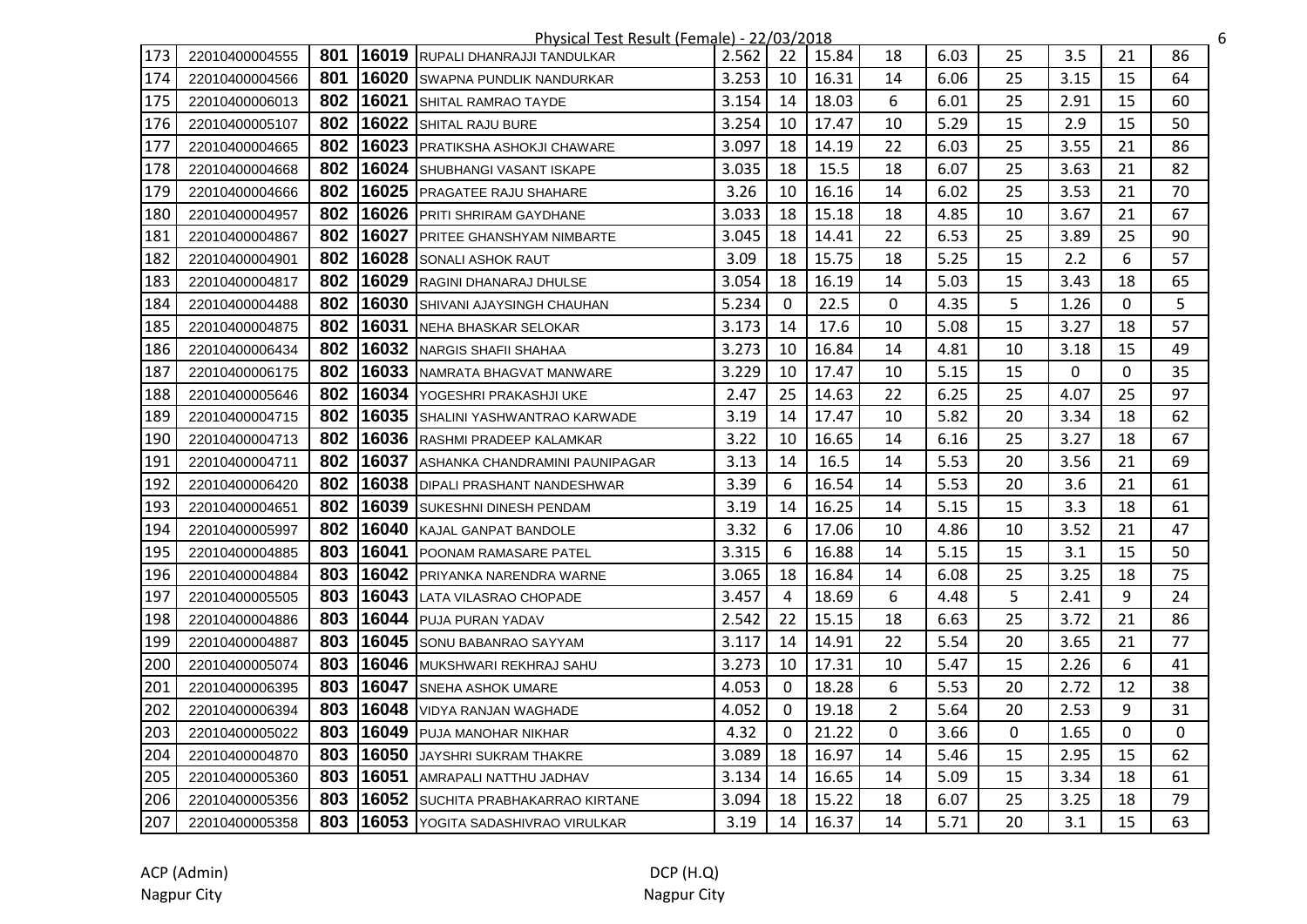|     |                |     |       | Physical Test Result (Female) - 22/03/2018 |       |                |       |                |      |    |      |    |    | $\overline{7}$ |
|-----|----------------|-----|-------|--------------------------------------------|-------|----------------|-------|----------------|------|----|------|----|----|----------------|
| 208 | 22010400004349 | 803 | 16054 | <b>POOJA BEERSINGH INWATI</b>              | 3.355 | 6              | 16.25 | 14             | 5.58 | 20 | 3.51 | 21 | 61 |                |
| 209 | 22010400006106 | 803 |       | 16055 NEHA MAHIPAL BOPCHE                  | 3.472 | 4              | 17.63 | 10             | 4.13 | 5  | 2.66 | 12 | 31 |                |
| 210 | 22010400005423 | 803 |       | 16056 SAHELI NILKANTH ATRAM                | 4.51  | $\Omega$       | 21.81 | 0              | 4.63 | 10 | 1.7  | 3  | 13 |                |
| 211 | 22010400004804 | 803 | 16057 | MAYA VIJAY TAYDE                           | 3.162 | 14             | 17.96 | 10             | 4.85 | 10 | 2.76 | 12 | 46 |                |
| 212 | 22010400004803 | 803 |       | 16058 ACHAL PRABHAKAR JIRAPURE             | 3.29  | 10             | 17.84 | 10             | 4.8  | 10 | 2.27 | 6  | 36 |                |
| 213 | 22010400004831 | 803 |       | 16059 AMRAPALI SUNIL JIWANE                | 3.329 | 6              | 19.4  | $\overline{2}$ | 5.5  | 20 | 2.5  | 9  | 37 |                |
| 214 | 22010400004825 | 803 | 16060 | <b>TAMANNA UMASHANKAR PATEL</b>            | 3.05  | 18             | 14.72 | 22             | 6.8  | 25 | 3.99 | 25 | 90 |                |
| 215 | 22010400005675 | 804 | 16061 | <b>PRIYANKA RAMRATAN BANTE</b>             | 3.418 | 4              | 17.59 | 10             | 5.09 | 15 | 3.15 | 15 | 44 |                |
| 216 | 22010400006143 | 804 | 16062 | NANDATAI BHUMIDAS SHENDE                   | 3.267 | 10             | 16.44 | 14             | 6.24 | 25 | 3.22 | 18 | 67 |                |
| 217 | 22010400005647 | 804 | 16063 | <b>ICHHAYA BHAGWAT HATTIMARE</b>           | 3.267 | 10             | 18.63 | 6              | 4.2  | 5. | 2.82 | 12 | 33 |                |
| 218 | 22010400006123 | 804 |       | 16064 RESHMA VIJAY DINKWAR                 | 3.186 | 14             | 15.5  | 18             | 5.35 | 15 | 3.61 | 21 | 68 |                |
| 219 | 22010400005922 | 804 | 16065 | <b>JYOTSANA DEVIDAS WAGH</b>               | 3.55  | 2              | 18.71 | 6              | 6.95 | 25 | 2.12 | 6  | 39 |                |
| 220 | 22010400004394 | 804 |       | 16066 KAJAL KRUSHNAJI DAMBALE              | 3.063 | 18             | 16    | 18             | 4.96 | 10 | 3.42 | 18 | 64 |                |
| 221 | 22010400006364 | 804 | 16067 | SHITAL RAMESH DAHAKE                       | AB    | $\mathbf 0$    | AB    | $\mathbf{0}$   | 4.18 | 5  | 0    | 0  | 5  |                |
| 222 | 22010400004318 | 804 |       | 16068 NEETA ARUN KALE                      | 3.194 | 14             | 16.97 | 14             | 5.6  | 20 | 2.9  | 15 | 63 |                |
| 223 | 22010400004362 | 804 |       | 16069 SNEHAL SURESH KALE                   | 4.17  | $\mathbf 0$    | 18.47 | 6              | 6.7  | 25 | 2.75 | 12 | 43 |                |
| 224 | 22010400005973 | 804 | 16070 | <b>IPRATIKSHA MANISH FULZELE</b>           | 4.057 | $\mathbf{0}$   | 18.28 | 6              | 4.65 | 10 | 1.76 | 3  | 19 |                |
| 225 | 22010400005207 | 804 | 16071 | <b>ISUSHAMA RAMCHANDRA MOHURLE</b>         | 3.035 | 18             | 16.37 | 14             | 6.03 | 25 | 3.45 | 18 | 75 |                |
| 226 | 22010400004378 | 804 | 16072 | <b>SHITAL SUKHADEO TARARE</b>              | 4.192 | $\Omega$       | 19.91 | $\overline{2}$ | 5.07 | 15 | 2.28 | 6  | 23 |                |
| 227 | 22010400005175 | 804 | 16073 | <b>SWATI SITARAMJI UIKEY</b>               | 3.411 | 4              | 16.57 | 14             | 4.96 | 10 | 2.77 | 12 | 40 |                |
| 228 | 22010400004365 | 804 |       | <b>16074 SWATI KEWALRAM BAGDE</b>          | 3.47  | 4              | 19.38 | $\overline{2}$ | 5.08 | 15 | 2.43 | 9  | 30 |                |
| 229 | 22010400005809 | 804 |       | 16075 ASIFA RAHMANKHA PATHAN               | 3.32  | 6              | 17.71 | 10             | 6.07 | 25 | 3.28 | 18 | 59 |                |
| 230 | 22010400005901 | 804 |       | 16076 PALLAVI SHASTRIJI CHOUDHARI          | 3.411 | 4              | 18.68 | 6              | 4.77 | 10 | 2.42 | 9  | 29 |                |
| 231 | 22010400004518 | 804 | 16077 | KRUTIKA DEVANAND GIRHE                     | 3.39  | 6              | 17.25 | 10             | 5    | 15 | 2.88 | 12 | 43 |                |
| 232 | 22010400004519 | 804 |       | 16078 PAYAL BHARAT PAGARE                  | 3.534 | $\overline{2}$ | 18    | 10             | 5.01 | 15 | 3.2  | 18 | 45 |                |
| 233 | 22010400004514 | 804 |       | 16079 RUPALI DNYANESHWAR KHOKALE           | 3.294 | 10             | 15.75 | 18             | 6.04 | 25 | 3.74 | 21 | 74 |                |
| 234 | 22010400004516 | 804 | 16080 | SHITAL RAMKRUSHNAJI UMAK                   | 3.244 | 10             | 16.28 | 14             | 5.2  | 15 | 3.07 | 15 | 54 |                |
| 235 | 22010400005170 | 806 | 16101 | KARISHMA AJABRAO BHUJADE                   | 3.055 | 18             | 16.94 | 14             | 5.63 | 20 | 3.29 | 18 | 70 |                |
| 236 | 22010400005136 | 806 | 16102 | <b>SUREKHA ISHWAR MARWADE</b>              | 2.542 | 22             | 15.9  | 18             | 6.35 | 25 | 3.5  | 21 | 86 |                |
| 237 | 22010400005129 | 806 |       | 16103 SNEHA MURLIDHAR HATWAR               | 2.542 | 22             | 15.5  | 18             | 5.07 | 15 | 2.66 | 12 | 67 |                |
| 238 | 22010400005137 | 806 |       | 16104 KARISHMA JAWAHAR CHACHANE            | 3.017 | 18             | 14.6  | 22             | 5.66 | 20 | 3.8  | 25 | 85 |                |
| 239 | 22010400005134 | 806 |       | 16105 KRANTI BHAGWAN PADOLE                | 2.467 | 25             | 14.35 | 22             | 5.56 | 20 | 4.08 | 25 | 92 |                |
| 240 | 22010400005135 | 806 |       | 16106 DIPALI GAJANAN CHAWALE               | 3.032 | 18             | 14.59 | 22             | 6.56 | 25 | 3.9  | 25 | 90 |                |
| 241 | 22010400005142 | 806 | 16107 | <b>PALLAVI MAROTI DHULSE</b>               | 3.242 | 10             | 16.63 | 14             | 6.13 | 25 | 3.12 | 15 | 64 |                |
| 242 | 22010400005178 | 806 |       | <b>16108 SHITAL MORESHWAR KHANDAIT</b>     | 3.12  | 14             | 16.37 | 14             | 5.86 | 20 | 3.12 | 15 | 63 |                |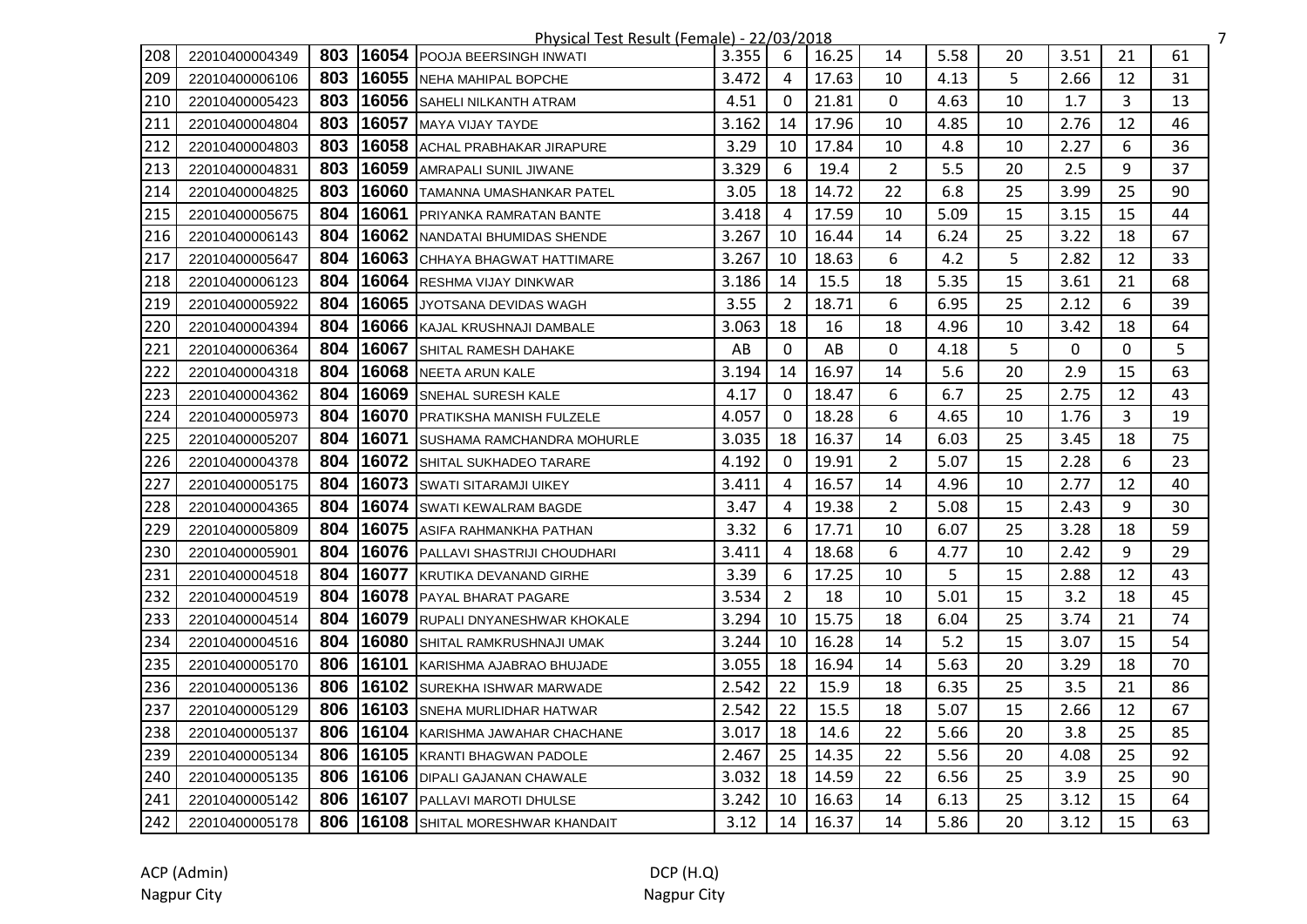|     |                |     |       | Physical Test Result (Female) - 22/03/2018 |       |                |       |                |              |              |              |          |                | 8 |
|-----|----------------|-----|-------|--------------------------------------------|-------|----------------|-------|----------------|--------------|--------------|--------------|----------|----------------|---|
| 243 | 22010400004809 | 806 | 16109 | <b>RAGINI DINKAR GADADE</b>                | 3.167 | 14             | 16.88 | 14             | 4.04         | 5            | 2.9          | 15       | 48             |   |
| 244 | 22010400005528 | 806 | 16110 | <b>I</b> SONU MAROTI KURSAL                | 3.558 | 2              | 16.1  | 14             | 5.91         | 20           | 3.86         | 25       | 61             |   |
| 245 | 22010400005426 | 806 |       | 16111 CHANDRALEKHA SUKHADEO RAHANGDALE     | 3.127 | 14             | 17.72 | 10             | 5.19         | 15           | 3.56         | 21       | 60             |   |
| 246 | 22010400006101 | 806 | 16112 | <b>SHUBHANGI MANOHAR SHAHARE</b>           | 4.076 | $\Omega$       | 16.93 | 14             | 4.19         | 5            | 3.4          | 18       | 37             |   |
| 247 | 22010400005024 | 806 | 16113 | <b>TEJSWINI JAGESHWAR KUKADE</b>           | 3.216 | 10             | 16.69 | 14             | 5.83         | 20           | 3.41         | 18       | 62             |   |
| 248 | 22010400005027 | 806 | 16114 | <b>PRIYA SHRIRAM GOMASE</b>                | 3.134 | 14             | 15.97 | 18             | 5.2          | 15           | 3.05         | 15       | 62             |   |
| 249 | 22010400005003 | 806 | 16115 | <b>POOJA JAGANRAO ATHAWALE</b>             | 3.31  | 6              | 16.56 | 14             | 5.94         | 20           | 3.1          | 15       | 55             |   |
| 250 | 22010400005871 | 806 | 16116 | <b>SHITAL DAYARAM DHANDE</b>               | 3.287 | 10             | 17.75 | 10             | 5.09         | 15           | 3.21         | 18       | 53             |   |
| 251 | 22010400005883 | 806 | 16117 | <b>SUHANI SUDHIRAO KADU</b>                | 3.523 | 2              | 18.34 | 6              | 4.79         | 10           | 3.28         | 18       | 36             |   |
| 252 | 22010400005432 | 806 |       | 16118 MINAKSHI SOPAL DOYE                  | 3.296 | 10             | 17.5  | 10             | 6.03         | 25           | 3.08         | 15       | 60             |   |
| 253 | 22010400005520 | 806 |       | 16119 PRAGATI MAHADEVRAO TAGADE            | 4.279 | $\Omega$       | 18.3  | 6              | 4.69         | 10           | 2.82         | 12       | 28             |   |
| 254 | 22010400005540 | 806 |       | 16120 BHAGYASHRI MAROTI KURSAL             | 4.234 | $\Omega$       | 18.28 | 6              | 5.19         | 15           | 3.02         | 15       | 36             |   |
| 255 | 22010400005893 | 807 |       | 16121 SIMRAN DNYANESHWAR RAMTEKE           | 5.025 | 0              | 19.34 | 2              | 0            | 0            | 2.69         | 12       | 14             |   |
| 256 | 22010400005770 | 807 | 16122 | <b>PRAGATI MAHADEORAO DESHMUKH</b>         | 4.55  | $\mathbf{0}$   | 23.69 | 0              | 3.9          | 0            | 1.59         | 0        | $\mathbf{0}$   |   |
| 257 | 22010400004614 | 807 | 16123 | SONU KESHAVRAO KAILIYA                     | 3.42  | 4              | 17.31 | 10             | 5.43         | 15           | 3.2          | 18       | 47             |   |
| 258 | 22010400005953 | 807 |       | 16124 MONALI SURAJ BANPELA                 | 5.037 | 0              | 19.6  | $\overline{2}$ | 3.6          | 0            | 1.2          | 0        | $\overline{2}$ |   |
| 259 | 22010400005437 | 807 | 16125 | SHITAL UTTAMRAOJI TANELWAR                 | 3.41  | 4              | 18.03 | 6              | 5            | 15           | 3.48         | 18       | 43             |   |
| 260 | 22010400005439 | 807 | 16126 | ADITI DNYANESHWARRAOJI KSHIRSAGAR          | 3.242 | 10             | 15.88 | 18             | 6.1          | 25           | 3.73         | 21       | 74             |   |
| 261 | 22010400005246 | 807 | 16127 | <b>ANJALI ANIL PARCHAKRI</b>               | 3.555 | $\overline{2}$ | 17.15 | 10             | 4.28         | 5            | 2.84         | 12       | 29             |   |
| 262 | 22010400005754 | 807 | 16128 | RUPALI CHANDRABHAN DHAKATE                 | 3.364 | 6              | 17.5  | 10             | 4.15         | 5            | 2.99         | 15       | 36             |   |
| 263 | 22010400004756 | 807 | 16129 | AMRAPALI KERBA WAGHAMARE                   | 4.052 | $\mathbf{0}$   | 18.28 | 6              | 6.25         | 25           | 3.4          | 18       | 49             |   |
| 264 | 22010400004915 | 807 | 16130 | <b>ANUSHRI PRAMOD BOBADE</b>               | 4.037 | $\mathbf{0}$   | 19.65 | $\overline{2}$ | 5.55         | 20           | 2.24         | 6        | 28             |   |
| 265 | 22010400004578 | 807 |       | 16131 NISHAKHA MURLIDHAR MADAVI            | AB    | 0              | 25.63 | 0              | 3.54         | 0            | 1.43         | 0        | $\Omega$       |   |
| 266 | 22010400004609 | 807 | 16132 | <b>PRITI RAVINDRA HEMNE</b>                | 3.011 | 18             | 16.84 | 14             | 5.92         | 20           | 3.44         | 18       | 70             |   |
| 267 | 22010400005628 | 807 | 16133 | SWATEE RAMADASRAO WANAKAHEDE               | 3.523 | 2              | 19.16 | $\overline{2}$ | 4.87         | 10           | 2.88         | 12       | 26             |   |
| 268 | 22010400005229 | 807 | 16134 | <b>SARLA SHRIRAM WAGHMARE</b>              | 3.559 | $\overline{2}$ | 16.97 | 14             | 5.7          | 20           | 2.7          | 12       | 48             |   |
| 269 | 22010400005679 | 807 | 16135 | SHITAL LAKHANLAL BHARATDWARE               | 3.329 | 6              | 17.12 | 10             | 6.71         | 25           | 3.74         | 21       | 62             |   |
| 270 | 22010400005708 | 807 | 16136 | JAYA ISHWARDAS WANKHADE                    | 3.259 | 10             | 16.37 | 14             | 6.32         | 25           | 3.83         | 25       | 74             |   |
| 271 | 22010400005681 | 807 | 16137 | <b>SONAM ANIL MURAYATE</b>                 | 3.367 | 6              | 17.28 | 10             | 6.62         | 25           | 3.5          | 21       | 62             |   |
| 272 | 22010400005712 | 807 | 16138 | <b>IROSHANI NARESH BISANE</b>              | 3.032 | 18             | 15.37 | 18             | 5.85         | 20           | 3.8          | 25       | 81             |   |
| 273 | 22010400005548 | 807 | 16139 | POONAM VISHWANATH DANODE                   | 3.347 | 6              | 17.12 | 10             | 5.21         | 15           | 3.1          | 15       | 46             |   |
| 274 | 22010400004778 | 807 | 16140 | <b>ROHINI DNYANDEV KURHE</b>               | 2.525 | 22             | 15.37 | 18             | 6.45         | 25           | 3.7          | 21       | 86             |   |
| 275 | 22010400005629 | 808 |       | <b>16141 INAMRATA RAJARAM TEMBHARE</b>     | 3.573 | 2              | 19.07 | $\overline{2}$ | 5.51         | 20           | 3.1          | 15       | 39             |   |
| 276 | 22010400004833 | 808 |       | 16142 PRANITA SHANKARRAO BHANGE            | 3.133 | 14             | 14.42 | 22             | 5.51         | 20           | 3.93         | 25       | 81             |   |
| 277 | 22010400004317 | 808 |       | 16143 MANJU RAMESH GUPTA                   | 3.254 | 10             | 16.88 | 14             | $\mathbf{0}$ | $\mathbf{0}$ | $\mathbf{0}$ | $\Omega$ | 24             |   |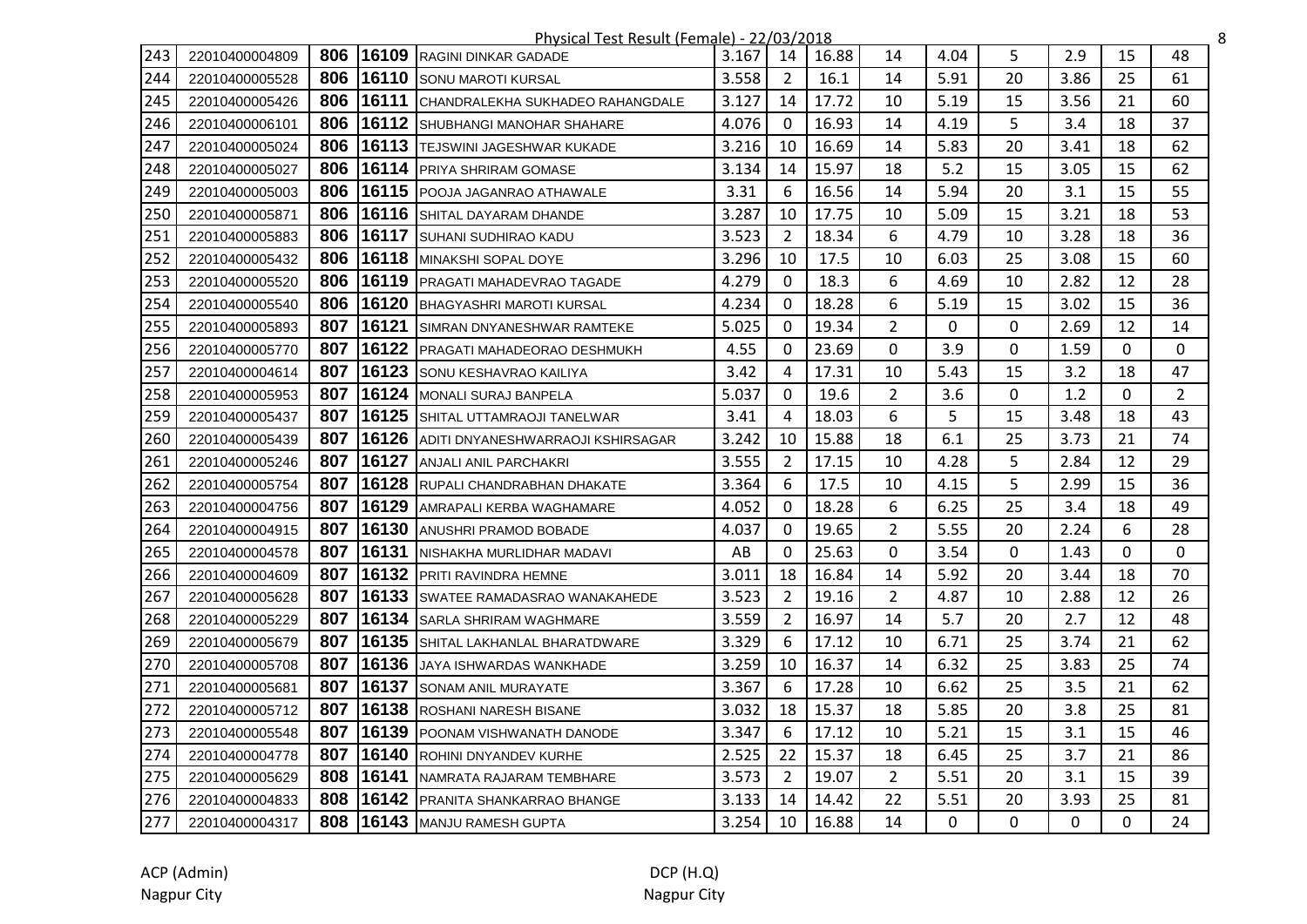|     |                |     |       | Physical Test Result (Female) - 22/03/2018 |       |              |       |                |      |    |                |    |    | 9 |
|-----|----------------|-----|-------|--------------------------------------------|-------|--------------|-------|----------------|------|----|----------------|----|----|---|
| 278 | 22010400005680 | 808 | 16144 | <b>ISANDHYA GANESH ASAWALE</b>             | 3.23  | 10           | 16.65 | 14             | 4.67 | 10 | 3.53           | 21 | 55 |   |
| 279 | 22010400004588 | 808 |       | 16145 PAYAL MORESHWAR TILLIKHEDE           | 3.096 | 18           | 16.35 | 14             | 4.66 | 10 | 3.35           | 18 | 60 |   |
| 280 | 22010400004587 | 808 |       | 16146 RASHMI SHESHRAO BHALAVI              | 3.032 | 18           | 14.97 | 22             | 6.04 | 25 | 3.96           | 25 | 90 |   |
| 281 | 22010400004595 | 808 |       | 16147 KOMAL SUDHAKAR KATOLE                | 3.124 | 14           | 15.78 | 18             | 5.15 | 15 | 3.25           | 18 | 65 |   |
| 282 | 22010400005949 | 808 |       | 16148 NILAM BHUJBAL KUMBHRE                | 2.579 | 22           | 15.4  | 18             | 5.75 | 20 | 3.94           | 25 | 85 |   |
| 283 | 22010400005440 | 808 |       | 16149 DAMINI SUDAM KALE                    | 5.087 | $\mathbf{0}$ | 20.44 | 0              | 4.18 | 5  | 2.07           | 6  | 11 |   |
| 284 | 22010400005181 | 808 | 16150 | <b>SIMA MORESHWAR KHANDAIT</b>             | 3.045 | 18           | 16.22 | 14             | 5.81 | 20 | 3.4            | 18 | 70 |   |
| 285 | 22010400005256 | 808 |       | 16151 PORNIMA KESHAO LOKHANDE              | 3.182 | 14           | 15.34 | 18             | 6.49 | 25 | 2.39           | 9  | 66 |   |
| 286 | 22010400004807 | 808 | 16152 | PRIYANKA DHANRAJ JAWALEKAR                 | 3.174 | 14           | 16.75 | 14             | 6.31 | 25 | 3.57           | 21 | 74 |   |
| 287 | 22010400005917 | 808 | 16153 | <b>ASHWINI BHARAT INGOLE</b>               | 3.378 | 6            | 17.9  | 10             | 5.54 | 20 | 2.88           | 12 | 48 |   |
| 288 | 22010400004766 | 808 |       | 16154 AYUSHA AJABRAO GAIKWAD               | 4.089 | $\mathbf{0}$ | 23.19 | 0              | 3.99 | 0  | 1.83           | 3  | 3  |   |
| 289 | 22010400005051 | 808 |       | 16155 BHARTI DNYANESHWAR KAMDE             | 3.433 | 4            | 18    | 10             | 4.98 | 10 | 3.18           | 15 | 39 |   |
| 290 | 22010400005313 | 808 |       | 16156 ASHWINI SADHU MASRAM                 | 4.431 | 0            | 17.82 | 10             | 4.07 | 5. | 2.45           | 9  | 24 |   |
| 291 | 22010400004484 | 808 | 16157 | <b>IPRITI RATIRAM RAHANGDALE</b>           | 2.563 | 22           | 15.56 | 18             | 6.4  | 25 | 3.9            | 25 | 90 |   |
| 292 | 22010400004483 | 808 |       | 16158 SUPRIYA CHUNNILAL WASNIK             | 3.049 | 18           | 15.4  | 18             | 6.26 | 25 | 3.4            | 18 | 79 |   |
| 293 | 22010400004354 | 808 |       | 16159 MANGALA DAGOJI MOUJE                 | 3.177 | 14           | 16.78 | 14             | 6.01 | 25 | 3.53           | 21 | 74 |   |
| 294 | 22010400006255 | 808 | 16160 | <b>BHAGYASHRI GULAB PUNDE</b>              | 3.256 | 10           | 16.62 | 14             | 5.32 | 15 | 3.5            | 21 | 60 |   |
| 295 | 22010400004512 | 809 | 16161 | <b>RUCHA SANJAYJI GOTHE</b>                | 3.074 | 18           | 15.69 | 18             | 6.02 | 25 | 3.68           | 21 | 82 |   |
| 296 | 22010400004511 | 809 | 16162 | <b>PAYAL GHANSHYAM BIRKHEDE</b>            | 3.137 | 14           | 16.44 | 14             | 5.19 | 15 | 3.4            | 18 | 61 |   |
| 297 | 22010400006265 | 809 | 16163 | <b>IMONALI BANDUJI MULE</b>                | 4.029 | 0            | 17.81 | 10             | 5.51 | 20 | 2.93           | 15 | 45 |   |
| 298 | 22010400005201 | 809 |       | 16164 SULOCHANA MANOHAR RATHOD             | 3.533 | 2            | 16.96 | 14             | 6.07 | 25 | 3.42           | 18 | 59 |   |
| 299 | 22010400005189 | 809 |       | 16165 KOMAL CHANDRABHAN TANDLE             | 3.46  | 4            | 17.22 | 10             | 5.54 | 20 | 3.16           | 15 | 49 |   |
| 300 | 22010400005180 | 809 |       | 16166 LATA RAMRAOJI CHAVHAN                | 3.12  | 14           | 16.69 | 14             | 5.53 | 20 | 3.46           | 18 | 66 |   |
| 301 | 22010400006042 | 809 |       | 16167 KRISHNASHWARI PATIRAM SAROTE         | 3.273 | 10           | 16    | 18             | 6.13 | 25 | 3.7            | 21 | 74 |   |
| 302 | 22010400006282 | 809 |       | 16168 SONAM ASHOK NIKUDE                   | 3.298 | 10           | 17.62 | 10             | 6.11 | 25 | 3.27           | 18 | 63 |   |
| 303 | 22010400005320 | 809 |       | 16169 TIJESHWARI SAHEBLAL KANSARE          | 3.382 | 6            | 17.56 | 10             | 6.45 | 25 | 2.98           | 15 | 56 |   |
| 304 | 22010400004836 | 809 |       | 16170 PAYAL WAMANRAO THAKRE                | 3.133 | 14           | 16.56 | 14             | 5.28 | 15 | 3.38           | 18 | 61 |   |
| 305 | 22010400006031 | 809 | 16171 | NIKITA SUBHASHRAO KOLHE                    | 4.169 | $\Omega$     | 19.81 | $\overline{2}$ | 4.89 | 10 | 2.52           | 9  | 21 |   |
| 306 | 22010400006032 | 809 | 16172 | <b>SMITA MOTIRAMJI BHUTKAR</b>             | 5.01  | $\Omega$     | 21.38 | 0              | 4.1  | 5  | 2.74           | 12 | 17 |   |
| 307 | 22010400004445 | 809 |       | 16173 DEEPALI SANTOSH MASRAM               | 4.153 | $\Omega$     | 19.25 | 2              | 3.81 | 0  | 2.75           | 12 | 14 |   |
| 308 | 22010400004321 | 809 |       | 16174 TEJSWINI JAGESHWAR KORE              | 3.391 | 6            | 17.71 | 10             | 3.89 | 0  | $\overline{2}$ | 6  | 22 |   |
| 309 | 22010400004812 | 809 |       | 16175 BHAVANA HARIDAS JAWANJAL             | 3.277 | 10           | 17    | 14             | 6.06 | 25 | 3.26           | 18 | 67 |   |
| 310 | 22010400004814 | 809 |       | 16176 DIKSHA GOPALRAO MESHRAM              | 3.46  | 4            | 17.21 | 10             | 6.48 | 25 | 2.98           | 15 | 54 |   |
| 311 | 22010400004819 | 809 | 16177 | <b>IPRIYANKA RAJKUMAR KALASKAR</b>         | 3.113 | 14           | 16.53 | 14             | 5.73 | 20 | 3.18           | 15 | 63 |   |
| 312 | 22010400004822 | 809 |       | 16178 MEENATAI GOPAL PURI                  | 3.189 | 14           | 17.37 | 10             | 5.51 | 20 | 1.9            | 3  | 47 |   |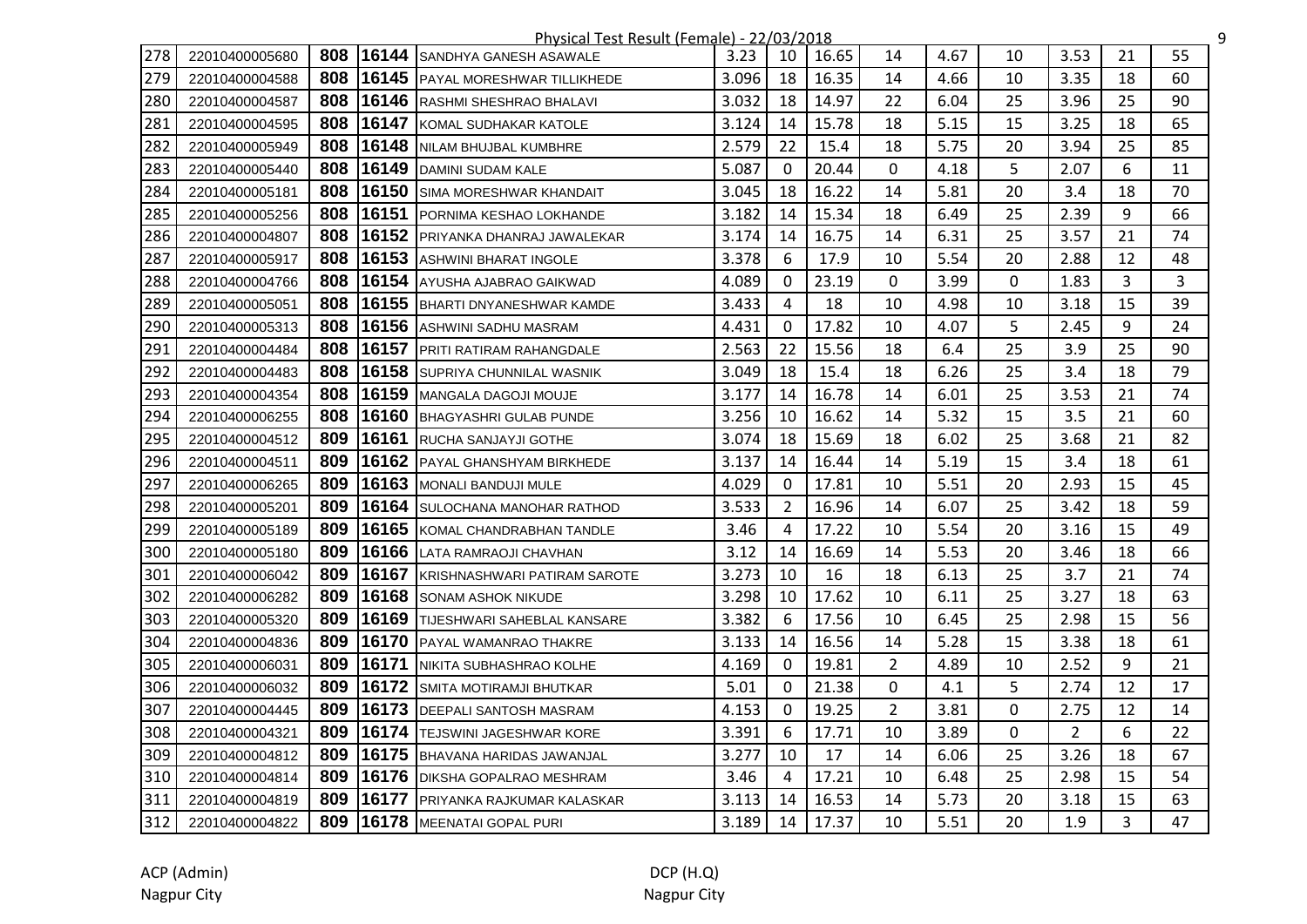|     |                |     |        | Physical Test Result (Female) - 22/03/2018 |       |                |       |                |      |    |      |    |              | 10 |
|-----|----------------|-----|--------|--------------------------------------------|-------|----------------|-------|----------------|------|----|------|----|--------------|----|
| 313 | 22010400004638 | 809 | 16179  | MAYURI SANJAY THAWKAR                      | 3.241 | 10             | 16.68 | 14             | 5.71 | 20 | 3.06 | 15 | 59           |    |
| 314 | 22010400004644 | 809 |        | 16180 MONIKA SANJAY THAWKAR                | 4.053 | $\mathbf 0$    | 18.53 | 6              | 5.34 | 15 | 3.1  | 15 | 36           |    |
| 315 | 22010400005448 | 811 | 16201  | <b>PRIYANKA SUDHAKAR MAHANTI</b>           | 3.338 | 6              | 15.85 | 18             | 5.79 | 20 | 3.44 | 18 | 62           |    |
| 316 | 22010400005610 | 811 |        | 16202 PRATIKSHA VITTHAL NIKOSE             | 3.362 | 6              | 18.44 | 6              | 5.07 | 15 | 2.54 | 9  | 36           |    |
| 317 | 22010400005030 | 811 |        | 16203 PALLAVI DIGAMBAR JENEKAR             | 3.521 | 2              | 19.47 | $\overline{2}$ | 4.73 | 10 | 2.14 | 6  | 20           |    |
| 318 | 22010400005425 | 811 | 16204  | UTKARSHA MUKUND RODGE                      | 3.39  | 6              | 17.88 | 10             | 4.09 | 5  | 2.1  | 6  | 27           |    |
| 319 | 22010400005418 | 811 |        | 16205 ROMA CIRIL JOSEF                     | 3.49  | 4              | 17.88 | 10             | 4.35 | 5  | 2.91 | 15 | 34           |    |
| 320 | 22010400006422 | 811 | 16206  | <b>SUNITA KISHOR WALTHARE</b>              | 3.095 | 18             | 16    | 18             | 5.53 | 20 | 3.44 | 18 | 74           |    |
| 321 | 22010400006247 | 811 | 16207  | <b>PRIYA ASHOK GHUDE</b>                   | 5.19  | $\mathbf{0}$   | 25.5  | 0              | 3.65 | 0  | 1.27 | 0  | $\mathbf{0}$ |    |
| 322 | 22010400006073 | 811 |        | 16208 VANITA SABULAL KALE                  | 3.41  | 4              | 18.65 | 6              | 4.83 | 10 | 2.17 | 6  | 26           |    |
| 323 | 22010400005916 | 811 | 16209  | <b>IPRIYANKA BABANRAO JADHAO</b>           | 3.187 | 14             | 17.03 | 10             | 5.1  | 15 | 2.83 | 12 | 51           |    |
| 324 | 22010400006371 | 811 |        | 16210 BHARATI RAMESH MASARAM               | 4.284 | $\mathbf{0}$   | 18    | 10             | 4.52 | 10 | 2.36 | 9  | 29           |    |
| 325 | 22010400005592 | 811 |        | 16211 MONA ARUN CHAVHAN                    | 3.052 | 18             | 15.91 | 18             | 5.72 | 20 | 3.34 | 18 | 74           |    |
| 326 | 22010400005595 | 811 |        | 16212 RENUKA ARUN CHAVHAN                  | 3.262 | 10             | 17.5  | 10             | 5.56 | 20 | 3.12 | 15 | 55           |    |
| 327 | 22010400005492 | 811 |        | 16213 ROSHANA ATMARAM RATHOD               | 3.132 | 14             | 16.87 | 14             | 6.02 | 25 | 3.01 | 15 | 68           |    |
| 328 | 22010400006398 | 811 |        | 16214 RAUPALI WASUDEOJI NIMBARTE           | 3.382 | 6              | 17.47 | 10             | 4.24 | 5  | 3    | 15 | 36           |    |
| 329 | 22010400005501 | 811 |        | 16215 KANCHAN SHESHRAOJI CHAVHAN           | 3.27  | 10             | 16.37 | 14             | 5.74 | 20 | 3.55 | 21 | 65           |    |
| 330 | 22010400006110 | 811 |        | 16216 MANISHA PRABHU SHENDE                | 3.137 | 14             | 16.66 | 14             | 4.51 | 10 | 2.9  | 15 | 53           |    |
| 331 | 22010400006102 | 811 |        | 16217 BHAGYASHRI GIRDHARI GURNULE          | 3.42  | 4              | 18.87 | 6              | 4.19 | 5  | 2.38 | 9  | 24           |    |
| 332 | 22010400005813 | 811 |        | <b>16218 BHAGYASHRI KESHAORAO KOSARKAR</b> | 3.382 | 6              | 17.65 | 10             | 5.03 | 15 | 3.17 | 15 | 46           |    |
| 333 | 22010400004434 | 811 |        | 16219 VAISHNAVI DIGAMBAR GULHANE           | 3.359 | 6              | 17.06 | 10             | 4.7  | 10 | 2.88 | 12 | 38           |    |
| 334 | 22010400004456 | 811 |        | 16220 SHREYA PRAVIN BHALKAR                | 4.099 | $\Omega$       | 17.38 | 10             | 4.38 | 5  | 2.73 | 12 | 27           |    |
| 335 | 22010400004648 | 812 | 116221 | MADHURI GALBAL BHURE                       | 3.568 | 2              | 20    | $\overline{2}$ | 5.06 | 15 | 2.88 | 12 | 31           |    |
| 336 | 22010400006425 | 812 |        | <b>16222</b> SAPNA PURUSHOTTAM GUHE        | 4.465 | $\Omega$       | 24.81 | 0              | 3.88 | 0  | 1.62 | 0  | $\Omega$     |    |
| 337 | 22010400006118 | 812 |        | 16223 KAVITA SHESHRAOJI KODAPE             | 4.318 | $\Omega$       | 18.71 | 6              | 5.85 | 20 | 3.23 | 18 | 44           |    |
| 338 | 22010400005837 | 812 | 16224  | LEENATAI NAGAJI NAKSHINE                   | 3.255 | 10             | 16.62 | 14             | 5.35 | 15 | 3.43 | 18 | 57           |    |
| 339 | 22010400005838 | 812 | 16225  | <b>SWATI SADASHIV BHENDEKAR</b>            | 3.28  | 10             | 17.28 | 10             | 5.7  | 20 | 3.3  | 18 | 58           |    |
| 340 | 22010400005525 | 812 |        | 16226 SANJIWANI RAMKRUSHNA WANKHADE        | 3.334 | 6              | 17.28 | 10             | 4.45 | 5. | 3.33 | 18 | 39           |    |
| 341 | 22010400004582 | 812 | 16227  | KOMAL PREMDAS RAMTEKE                      | AB    | $\Omega$       | 19.44 | $\overline{2}$ | 4.71 | 10 | 2.2  | 6  | 18           |    |
| 342 | 22010400004346 | 812 | 16228  | <b>PRITI RAJKUMAR FUTANE</b>               | 3.131 | 14             | 15.21 | 18             | 6.81 | 25 | 3.83 | 25 | 82           |    |
| 343 | 22010400004899 | 812 | 16229  | <b>MANGALA MANOHAR BHURE</b>               | 4.16  | $\mathbf{0}$   | 19.85 | $\overline{2}$ | 5.09 | 15 | 2.13 | 6  | 23           |    |
| 344 | 22010400004718 | 812 | 16230  | <b>ISWATI BHASKARRAO BANSOD</b>            | 3.596 | $\overline{2}$ | 17.66 | 10             | 5.58 | 20 | 2.88 | 12 | 44           |    |
| 345 | 22010400004297 | 812 |        | 16231 SULOCHANA MOHANRAO THAKARE           | 3.312 | 6              | 16.44 | 14             | 5.55 | 20 | 4.02 | 25 | 65           |    |
| 346 | 22010400004898 | 812 |        | 16232 KHUSHABU RAJUJI NIKHADE              | 3.165 | 14             | 16.66 | 14             | 5.11 | 15 | 3.1  | 15 | 58           |    |
| 347 | 22010400004896 |     |        | 812 16233 RAVITA RAVINDRA HALMARE          | 3.45  | 4              | 16.71 | 14             | 5.26 | 15 | 3.52 | 21 | 54           |    |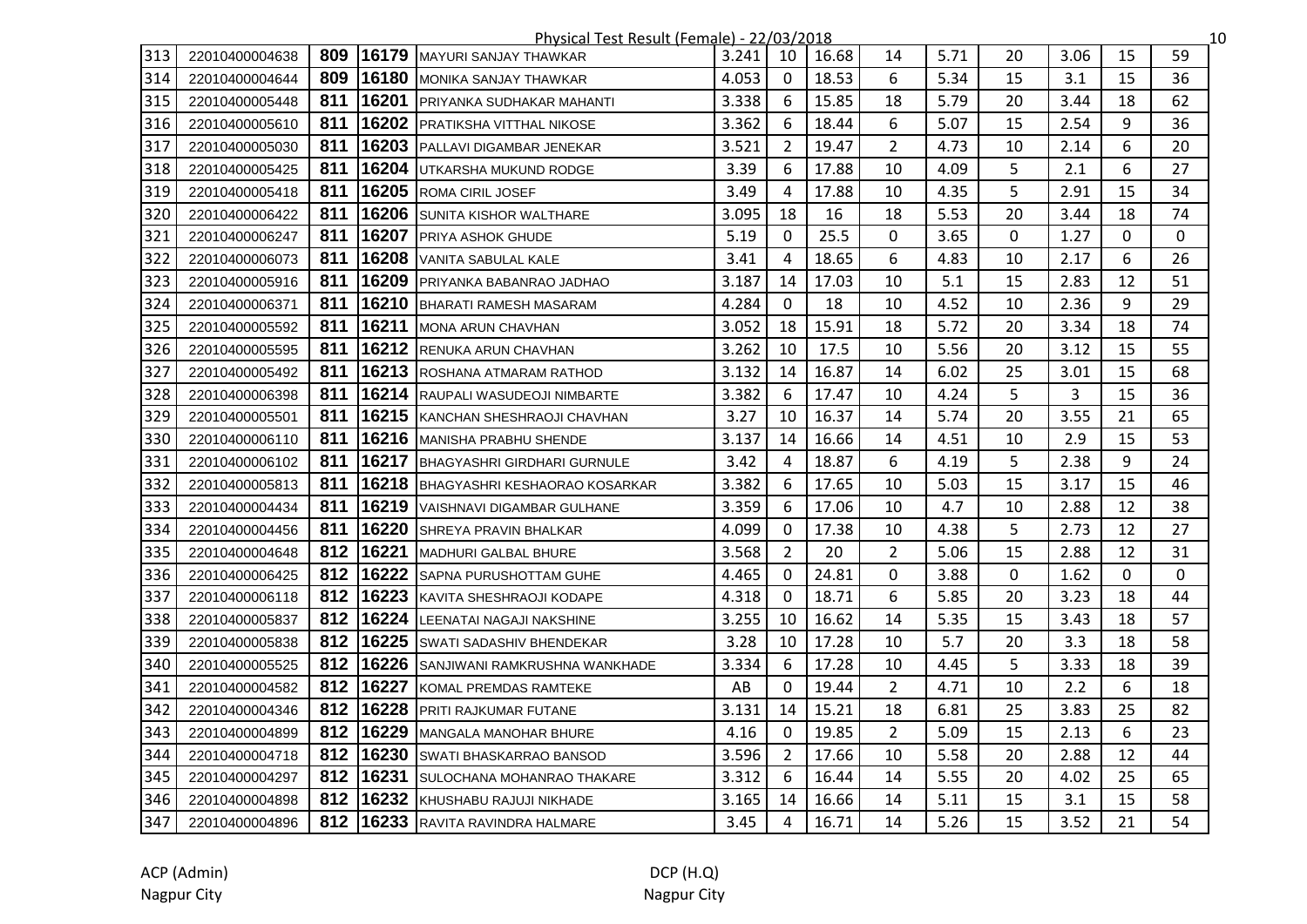|     |                |     |       | Physical Test Result (Female) - 22/03/2018 |       |                |       |                |      |    |                |                | 11 |
|-----|----------------|-----|-------|--------------------------------------------|-------|----------------|-------|----------------|------|----|----------------|----------------|----|
| 348 | 22010400005271 | 812 | 16234 | <b>RUJWANA MEHBOOB SHEIKH</b>              | 3.213 | 10             | 16    | 18             | 5.6  | 20 | 3.07           | 15             | 63 |
| 349 | 22010400005549 | 812 |       | 16235 SWATI MUNNESHWAR DONGRE              | 3.167 | 14             | 17.19 | 10             | 5.4  | 15 | 3.03           | 15             | 54 |
| 350 | 22010400005270 | 812 |       | 16236 PRIYANKA SUDHAKAR GALBALE            | 3.189 | 14             | 15.9  | 18             | 5.55 | 20 | 3.78           | 21             | 73 |
| 351 | 22010400005268 | 812 |       | 16237 BABITA ASHOK BHOYAR                  | 3.076 | 18             | 15.85 | 18             | 5.64 | 20 | 3.93           | 25             | 81 |
| 352 | 22010400005278 | 812 |       | 16238 GEETA DHARMAPAL CHAUDHARI            | 3.192 | 14             | 17.16 | 10             | 6.34 | 25 | 3.35           | 18             | 67 |
| 353 | 22010400006174 | 812 | 16239 | <b>KIRAN MOHANLAL YADAV</b>                | 3.522 | 2              | 19.6  | $\overline{2}$ | 4.84 | 10 | 2.43           | 9              | 23 |
| 354 | 22010400005040 | 812 | 16240 | ASMITA SHESHRAO ROHANKAR                   | 3.314 | 6              | 19.81 | $\overline{2}$ | 4.16 | 5  | 2.09           | 6              | 19 |
| 355 | 22010400005105 | 813 | 16241 | SADHANA KALPANATH THAKRE                   | 3.19  | 14             | 16.56 | 14             | 5.04 | 15 | 3.2            | 18             | 61 |
| 356 | 22010400005982 | 813 | 16242 | KHANDEKAR SURENDRA RUCHIKA                 | 3.451 | 4              | 17.78 | 10             | 4.54 | 10 | 2.99           | 15             | 39 |
| 357 | 22010400004702 | 813 |       | 16243 PRAGATI JAIDEO MOHOD                 | 3.39  | 6              | 17.91 | 10             | 4.61 | 10 | 2.23           | 6              | 32 |
| 358 | 22010400004421 | 813 |       | 16244 PRAJAKTA RAJENDRA MULE               | 3.322 | 6              | 15.41 | 18             | 6.58 | 25 | 3.67           | 21             | 70 |
| 359 | 22010400005908 | 813 |       | 16245 SARITA PRALHAD MESHRAM               | 3.12  | 14             | 16.44 | 14             | 6.2  | 25 | 3.67           | 21             | 74 |
| 360 | 22010400006020 | 813 |       | 16246   DIVYA TEKCHAND TEKCHAND            | 3.23  | 10             | 17.37 | 10             | 4.59 | 10 | 3.09           | 15             | 45 |
| 361 | 22010400004402 | 813 |       | 16247 PRITI INDRAPAL NAIK                  | 4.282 | $\mathbf{0}$   | 18.81 | 6              | 3.99 | 0  | 2.18           | 6              | 12 |
| 362 | 22010400004486 | 813 |       | 16248 PAYAL DILIPRAO PAWAR                 | 3.087 | 18             | 15.97 | 18             | 6.55 | 25 | 3.84           | 25             | 86 |
| 363 | 22010400004487 | 813 |       | 16249 SONAL VITTHAL RATHOD                 | 3.43  | 4              | 17.28 | 10             | 5.75 | 20 | 3.44           | 18             | 52 |
| 364 | 22010400006274 | 813 | 16250 | <b>IMEGHA RAMDAS THAKRE</b>                | AB    | 0              | 21.72 | 0              | 4.59 | 10 | 1.78           | 3              | 13 |
| 365 | 22010400004826 | 813 | 16251 | <b>SONALI TULSIRAM YADAV</b>               | 3.086 | 18             | 16    | 18             | 5.45 | 15 | 4.03           | 25             | 76 |
| 366 | 22010400004689 | 813 |       | 16252 AARTI GOPICHAND DEWARE               | 3.356 | 6              | 17    | 14             | 7.02 | 25 | 3.46           | 18             | 63 |
| 367 | 22010400004370 | 813 | 16253 | <b>PRATIBHA CHIRKUTRAO BOTARE</b>          | 3.263 | 10             | 17.53 | 10             | 5.34 | 15 | 3.12           | 15             | 50 |
| 368 | 22010400005483 | 813 |       | 16254 POONAM SARDARSING KUWARE             | 5.312 | $\mathbf{0}$   | 19.5  | $\overline{2}$ | 4.2  | 5  | 2.32           | 9              | 16 |
| 369 | 22010400006048 | 813 |       | 16255 ANITA MANGAL RAJPUT                  | 4.026 | $\mathbf{0}$   | 19.75 | $\overline{2}$ | 5.56 | 20 | 2.44           | 9              | 31 |
| 370 | 22010400005641 | 813 |       | 16256 VIJAYA NAMDEORAO CHANGOLE            | 5.19  | $\Omega$       | 20    | $\overline{2}$ | 4.31 | 5  | 2.03           | 6              | 13 |
| 371 | 22010400004990 | 813 |       | 16257 SANGITA DEOCHAND THAKRE              | 3.27  | 10             | 15.91 | 18             | 6.15 | 25 | 3.84           | 25             | 78 |
| 372 | 22010400005038 | 813 |       | 16258 SUJATA SUNIL SOMKUWAR                | 4.225 | $\mathbf 0$    | 21.25 | 0              | 3.85 | 0  | 1.91           | 3              | 3  |
| 373 | 22010400004478 | 813 |       | 16259 VANITA MUKTESHWAR DURGE              | 3.073 | 18             | 17.37 | 10             | 6.03 | 25 | 3.45           | 18             | 71 |
| 374 | 22010400005932 | 813 |       | 16260 POOJA SURESH ROKADE                  | 4.23  | $\mathbf 0$    | 21.6  | 0              | 4.1  | 5  | 1.78           | $\overline{3}$ | 8  |
| 375 | 22010400005795 | 814 | 16261 | MADHAVI CHANDRASHEKHAR MAHAJAN             | 3.157 | 14             | 16.22 | 14             | 5.09 | 15 | 3.38           | 18             | 61 |
| 376 | 22010400005431 | 814 |       | 16262 REENA PAWAN SHAHU                    | 3.433 | 4              | 18.84 | 6              | 4.31 | 5  | 2.9            | 15             | 30 |
| 377 | 22010400004662 | 814 |       | 16263 SNEHA UTTAM WAGHAMARE                | 5.267 | 0              | 22.56 | 0              | 4.02 | 5  | 1.69           | 0              | 5  |
| 378 | 22010400004969 | 814 |       | 16264 NILIMA PRAKASH DOIFODE               | AB    | 0              | 21.22 | 0              | 5.03 | 15 | 2.45           | 9              | 24 |
| 379 | 22010400006109 | 814 |       | 16265 NIKITA PYARELAL RAMTEKE              | AB    | $\mathbf{0}$   | 23.25 | 0              | 4.02 | 5  | $\overline{2}$ | 6              | 11 |
| 380 | 22010400004936 | 814 |       | 16266 SIMRANBANO MOHAMMAD SHAIKH           | AB    | $\Omega$       | 21.75 | 0              | 4.37 | 5  | 1.35           | 0              | 5  |
| 381 | 22010400004372 | 814 | 16267 | <b>JAACHAL ANIL PATALBANSHI</b>            | 3.182 | 14             | 17.22 | 10             | 5.9  | 20 | 3.07           | 15             | 59 |
| 382 | 22010400004371 | 814 |       | 16268 MANISHA DEEPAK BANSOD                | 3.539 | $\overline{2}$ | 17.81 | 10             | 5.88 | 20 | 2.98           | 15             | 47 |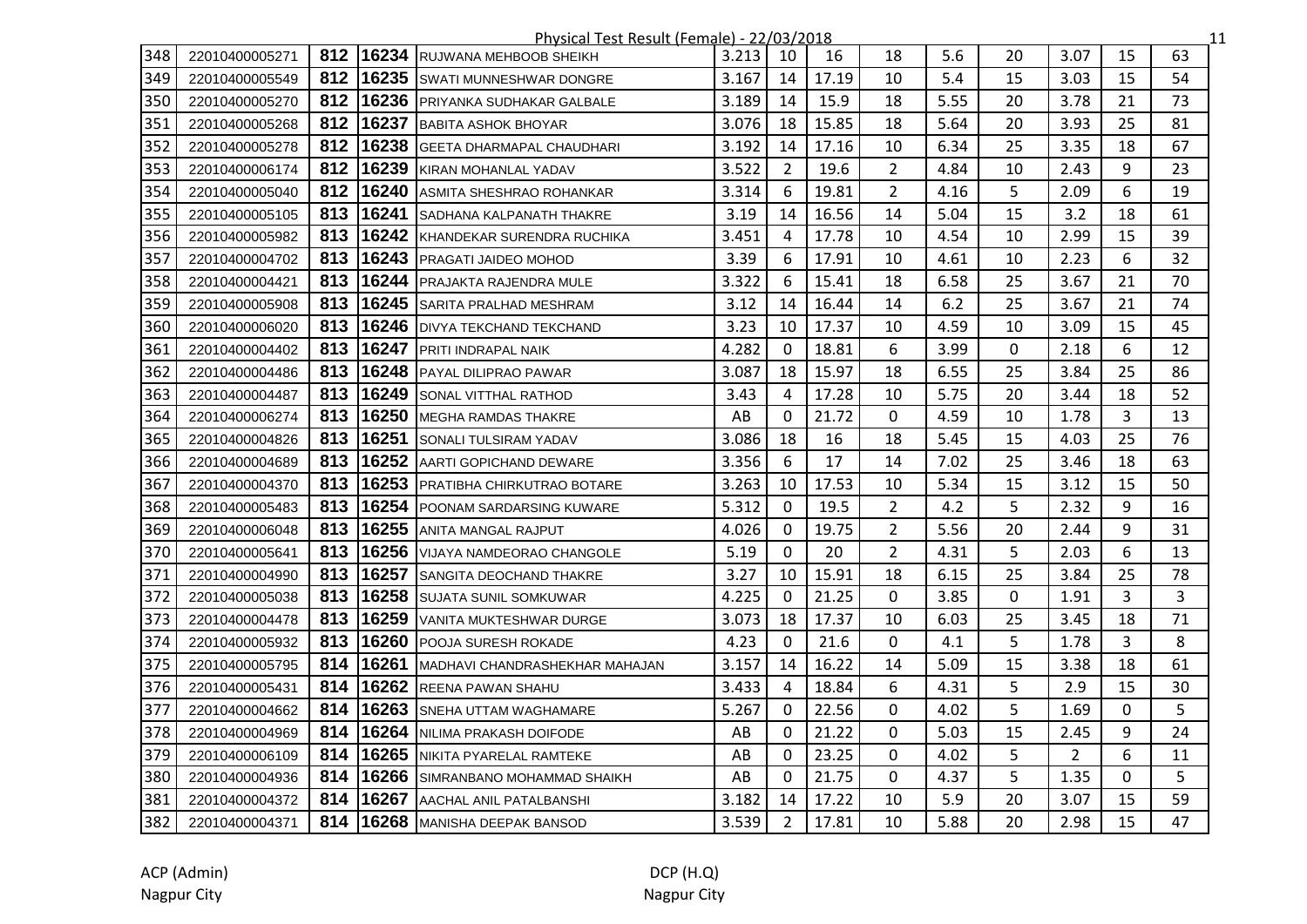|     |                |     |       | Physical Test Result (Female) - 22/03/2018 |       |                |       |                |      |          |      |              | 12 |
|-----|----------------|-----|-------|--------------------------------------------|-------|----------------|-------|----------------|------|----------|------|--------------|----|
| 383 | 22010400005114 | 814 | 16269 | SHARMISHTA PURUSHOTTAM GAJPURE             | 4.013 | $\Omega$       | 18.57 | 6              | 6.36 | 25       | 2.85 | 12           | 43 |
| 384 | 22010400005253 | 814 |       | 16270 KANCHAN RAMMANORATH YADAV            | AB    | $\mathbf{0}$   | 19.72 | $\overline{2}$ | 5.01 | 15       | 2.79 | 12           | 29 |
| 385 | 22010400006256 | 814 | 16271 | <b>POOJA HEMRAJ BALDAMWAR</b>              | 4.19  | $\mathbf 0$    | 17.47 | 10             | 5.18 | 15       | 3.18 | 15           | 40 |
| 386 | 22010400004523 | 814 |       | 16272 MANISHA RADHIKAPRASAD MISHRA         | 3.57  | 2              | 17.19 | 10             | 5.55 | 20       | 2.89 | 12           | 44 |
| 387 | 22010400004474 | 814 |       | 16273 RANJANA ANANDRAO BAWNE               | AB    | $\Omega$       | 19.9  | $\overline{2}$ | 5.7  | 20       | 2.57 | 9            | 31 |
| 388 | 22010400005348 | 814 |       | 16274 DURGA PURUSHOTAM CHAUDHARY           | 4.18  | $\mathbf{0}$   | 18.47 | 6              | 3.97 | 0        | 2.42 | 9            | 15 |
| 389 | 22010400006134 | 814 | 16275 | ASHA BHAURAO CHOUDHARI                     | 3.35  | 6              | 16.09 | 14             | 7.02 | 25       | 3.9  | 25           | 70 |
| 390 | 22010400006087 | 814 |       | 16276 PADMA JIVAN BAWANKAR                 | 3.15  | 14             | 16.35 | 14             | 6.27 | 25       | 3.55 | 21           | 74 |
| 391 | 22010400005198 | 814 | 16277 | <b>BHARTI RAJU KALE</b>                    | 3.435 | 4              | 18.25 | 6              | 5.39 | 15       | 2.91 | 15           | 40 |
| 392 | 22010400005149 | 814 |       | 16278 LATA RAMLAL WAIRAGADE                | 3.453 | 4              | 16.66 | 14             | 5.66 | 20       | 3.41 | 18           | 56 |
| 393 | 22010400004521 | 814 | 16279 | <b>SALOMI TARACHAND SONTAKKE</b>           | 3.428 | 4              | 17.57 | 10             | 6.23 | 25       | 3.44 | 18           | 57 |
| 394 | 22010400004525 | 814 |       | 16280 NEHA RAJU YADAV                      | 3.576 | $\overline{2}$ | 17.1  | 10             | 6.36 | 25       | 3.1  | 15           | 52 |
| 395 | 22010400004918 | 816 | 16301 | BHARATI PANJABRAO CHAVAN                   | 3.224 | 10             | 16.35 | 14             | 4.55 | 10       | 3.55 | 21           | 55 |
| 396 | 22010400005029 | 816 |       | 16302 KHUSHBU SHYAMLAL CHIKHLONDE          | 3.039 | 18             | 16.12 | 14             | 5.83 | 20       | 3.21 | 18           | 70 |
| 397 | 22010400005704 | 816 |       | 16303 PRAJKTA GENDALAL YUVNATE             | 3.269 | 10             | 16.85 | 14             | 5.15 | 15       | 0    | $\mathbf{0}$ | 39 |
| 398 | 22010400005709 | 816 |       | 16304 RAKSHA BRINDAVAN YADAV               | 3.158 | 14             | 17.71 | 10             | 4.76 | 10       | 2.72 | 12           | 46 |
| 399 | 22010400005713 | 816 |       | 16305 PRARTHANA BINDRABAN YADAV            | 3.048 | 18             | 16.47 | 14             | 4.86 | 10       | 3.35 | 18           | 60 |
| 400 | 22010400005453 | 816 | 16306 | LEENA NARHARI MESHRAM                      | 3.063 | 18             | 15.71 | 18             | 5.65 | 20       | 3.61 | 21           | 77 |
| 401 | 22010400005452 | 816 | 16307 | SONALI NARHARIJI MESHRAM                   | 3.047 | 18             | 14.84 | 22             | 5.81 | 20       | 3.56 | 21           | 81 |
| 402 | 22010400005450 | 816 | 16308 | JAYASHRI RAJENDRA TONDARE                  | 3.058 | 18             | 16    | 18             | 6.46 | 25       | 3.78 | 21           | 82 |
| 403 | 22010400005918 | 816 |       | 16309 SHARDA DHANRAJ JAMDAR                | 3.059 | 18             | 15.47 | 18             | 6.93 | 25       | 3.43 | 18           | 79 |
| 404 | 22010400005831 | 816 |       | 16310 KANCHAN DEVIDASJJI CHOUDHARI         | 3.063 | 18             | 15.72 | 18             | 6.38 | 25       | 3.48 | 18           | 79 |
| 405 | 22010400004404 | 816 | 16311 | JAYSHRI RAJUJI GHANKAR                     | 3.458 | 4              | 19.12 | $\overline{2}$ | 4.09 | 5        | 2.63 | 12           | 23 |
| 406 | 22010400005849 | 816 |       | 16312 CHAITALI HARICHANDRA UPARE           | 3.355 | 6              | 18.29 | 6              | 5.5  | 20       | 2.7  | 12           | 44 |
| 407 | 22010400005075 | 816 |       | 16313 MRUNAL SUNIL THAKARE                 | 3.334 | 6              | 17.56 | 10             | 5.2  | 15       | 3.1  | 15           | 46 |
| 408 | 22010400004376 | 816 |       | 16314 PAYAL PRAKASH KANETKAR               | 3.424 | 4              | 18.75 | 6              | 5.1  | 15       | 3    | 15           | 40 |
| 409 | 22010400004374 | 816 |       | 16315 ASHAVINI RAMUJI BUDHABAWARE          | 4.543 | $\Omega$       | 18.53 | 6              | 5.17 | 15       | 3.09 | 15           | 36 |
| 410 | 22010400005992 | 816 |       | 16316 SHRUTI SHARADCHANDRARAO WASNIK       | 3.177 | 14             | 16    | 18             | 6.44 | 25       | 3.5  | 21           | 78 |
| 411 | 22010400006000 | 816 | 16317 | JYOTSANA ASHOK WANKHEDE                    | 3.219 | 10             | 16.53 | 14             | 6.12 | 25       | 3.34 | 18           | 67 |
| 412 | 22010400004635 | 816 |       | 16318 ARATI KAILASH CHAKRANARAYAN          | 2.557 | 22             | 16.28 | 14             | 6.68 | 25       | 3.49 | 18           | 79 |
| 413 | 22010400006400 | 816 |       | 16319 SHUBHANGI SHESHRAO ATKARI            | 3.322 | 6              | 15.66 | 18             | 6.3  | 25       | 3.23 | 18           | 67 |
| 414 | 22010400005161 | 816 |       | 16320 KALYANI NASHIK VAIDYA                | 3.327 | 6              | 16.56 | 14             | 6.24 | 25       | 3.05 | 15           | 60 |
| 415 | 22010400006036 | 817 | 16321 | <b>ISNEHAL BHASHKAR WAKODE</b>             | 4.589 | 0              | 21.41 | 0              | 4.68 | 10       | 2.41 | 9            | 19 |
| 416 | 22010400005392 | 817 | 16322 | TRISHALA SHERBAHADERSINGHA THAKUR          | 3.135 | 14             | 16    | 18             | 6.35 | 25       | 3.87 | 25           | 82 |
| 417 | 22010400006430 | 817 |       | 16323 DURGA CHANDAN SHENDE                 | 4.027 | $\mathbf 0$    | 18.09 | 6              | 3.76 | $\Omega$ | 2.8  | 12           | 18 |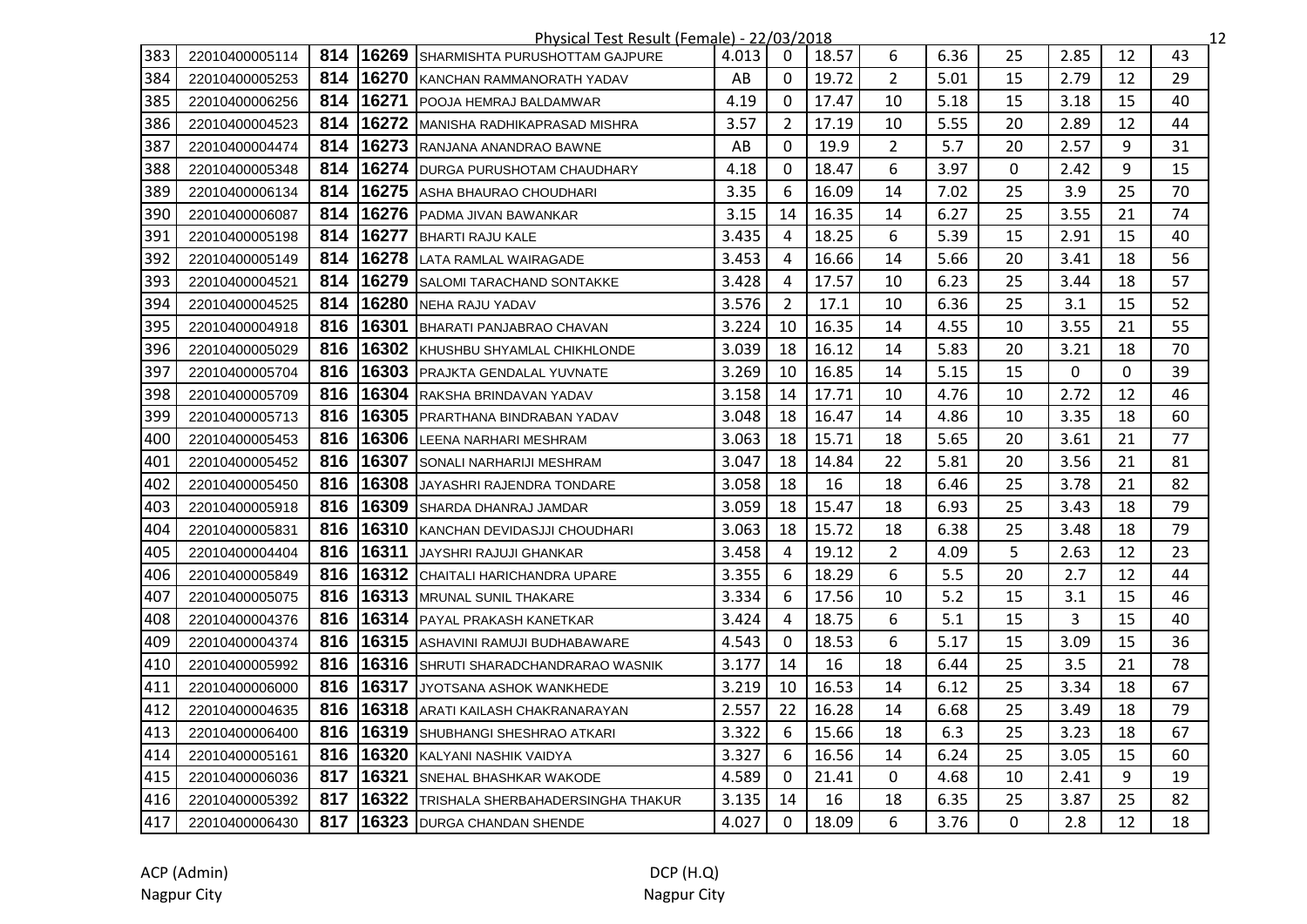|     | Physical Test Result (Female) - 22/03/2018<br>$\overline{13}$ |     |       |                                      |       |                |       |                |      |    |                |             |    |
|-----|---------------------------------------------------------------|-----|-------|--------------------------------------|-------|----------------|-------|----------------|------|----|----------------|-------------|----|
| 418 | 22010400005909                                                | 817 | 16324 | ROSHANI VIJAY MARATHE                | 3.424 | 4              | 17.84 | 10             | 4.25 | 5  | 3.16           | 15          | 34 |
| 419 | 22010400005275                                                | 817 |       | 16325 VIDYA VISHWANATH PARASGAYE     | 4.128 | $\mathbf 0$    | 18.41 | 6              | 4.6  | 10 | $\overline{2}$ | 6           | 22 |
| 420 | 22010400004522                                                | 817 |       | 16326 OMESHWARI GOVIND MASKARE       | 3.147 | 14             | 16.13 | 14             | 5.88 | 20 | 2.91           | 15          | 63 |
| 421 | 22010400004520                                                | 817 |       | 16327 JAYSHRI JAGJIVAN TIGGA         | 3.134 | 14             | 15.12 | 18             | 5.86 | 20 | 3.5            | 21          | 73 |
| 422 | 22010400004524                                                | 817 |       | 16328 BHAGYASHRI PURUSHOTTAM PATIL   | 3.246 | 10             | 15.88 | 18             | 5.84 | 20 | 3.44           | 18          | 66 |
| 423 | 22010400004613                                                | 817 | 16329 | KARISHMA DINKAR BAGDE                | 4.371 | $\Omega$       | 18.41 | 6              | 4.5  | 10 | 2.44           | 9           | 25 |
| 424 | 22010400005983                                                | 817 | 16330 | <b>SWATI ANIL MOHABE</b>             | 4.069 | $\mathbf{0}$   | 20.72 | 0              | 4.42 | 5  | 1.57           | 0           | 5  |
| 425 | 22010400006147                                                | 817 | 16331 | <b>PUSHPANJALI SURESH MOHITKAR</b>   | 4.242 | $\mathbf{0}$   | 19.43 | $\overline{2}$ | 5.73 | 20 | 2.58           | 9           | 31 |
| 426 | 22010400005227                                                | 817 |       | 16332 MAYURI BANDU MESHRAM           | 3.581 | 2              | 18.94 | 6              | 4.35 | 5  | 2.52           | 9           | 22 |
| 427 | 22010400005723                                                | 817 |       | 16333 ASHWINI ARUNRAO PADOLE         | 3.078 | 18             | 16.22 | 14             | 6.15 | 25 | 3.62           | 21          | 78 |
| 428 | 22010400004781                                                | 817 |       | 16334 MEGHA RAMA DAHARE              | 3.152 | 14             | 15.06 | 18             | 5.12 | 15 | 3.35           | 18          | 65 |
| 429 | 22010400004779                                                | 817 |       | 16335 RAKHI VIRDHAWALSING VARMA      | 3.157 | 14             | 16.25 | 14             | 4.89 | 10 | 3.27           | 18          | 56 |
| 430 | 22010400004780                                                | 817 |       | 16336 PAYAL VIRDHAWALSING VARMA      | 3.132 | 14             | 16.53 | 14             | 4.94 | 10 | 3.1            | 15          | 53 |
| 431 | 22010400005623                                                | 817 |       | 16337 VAISHALI SURESHRAO KAMBLE      | 3.147 | 14             | 16.78 | 14             | 5.8  | 20 | 2.82           | 12          | 60 |
| 432 | 22010400006335                                                | 817 | 16338 | JAYSHRI NARESH GOTEFODE              | 4.152 | $\Omega$       | 18.54 | 6              | 4.2  | 5  | $\overline{2}$ | 6           | 17 |
| 433 | 22010400005904                                                | 817 |       | 16339 VARSHA BALA MESHRAM            | 3.474 | $\overline{4}$ | 18.36 | 6              | 5.6  | 20 | 2.24           | 6           | 36 |
| 434 | 22010400004319                                                | 817 | 16340 | LAXMI KISHOR YELEKAR                 | 3.319 | 6              | 17.22 | 10             | 4.98 | 10 | 3.05           | 15          | 41 |
| 435 | 22010400005274                                                | 818 | 16341 | <b>PRATIBHA ASHOK BABDE</b>          | 3.581 | $\overline{2}$ | 18.97 | 6              | 4.15 | 5  | 1.9            | 3           | 16 |
| 436 | 22010400006350                                                | 818 |       | 16342 BHARTI VITTHALRAO SADMAKE      | 3.327 | 6              | 15.91 | 18             | 5.37 | 15 | 3.34           | 18          | 57 |
| 437 | 22010400006351                                                | 818 |       | 16343 SHUBHANGI ASHOK PANCHBHAI      | 3.269 | 10             | 18.66 | 6              | 4.73 | 10 | 2.71           | 12          | 38 |
| 438 | 22010400004381                                                | 818 | 16344 | <b>SHUBHANGI ASHOK MANKAR</b>        | 3.156 | 14             | 15.97 | 18             | 5.25 | 15 | 3.21           | 18          | 65 |
| 439 | 22010400005116                                                | 818 |       | 16345 CHHAYA BHIMRAO HIWARKAR        | 3.389 | 6              | 18.21 | 6              | 6.05 | 25 | 3.09           | 15          | 52 |
| 440 | 22010400005580                                                | 818 |       | 16346 PALLAVI SAMBASHIV PARKHI       | 3.367 | 6              | 18.32 | 6              | 5.43 | 15 | 2.72           | 12          | 39 |
| 441 | 22010400005919                                                | 818 |       | 16347 PAYAL SUDHAKAR THAKRE          | 3.473 | 4              | 16.84 | 14             | 4.43 | 5  | 2.55           | 9           | 32 |
| 442 | 22010400005608                                                | 818 |       | 16348 PRIYA AMBADASJI KHORGADE       | 3.351 | 6              | 17.25 | 10             | 0    | 0  | 2.9            | 15          | 31 |
| 443 | 22010400006353                                                | 818 |       | 16349 SUCHITA DILIP LUTE             | 4.319 | $\Omega$       | 20.25 | $\Omega$       | 4.88 | 10 | 1.55           | $\mathbf 0$ | 10 |
| 444 | 22010400006406                                                | 818 | 16350 | <b>ARTI SAGAR FATE</b>               | 3.319 | 6              | 16.44 | 14             | 5.24 | 15 | 3              | 15          | 50 |
| 445 | 22010400006145                                                | 818 | 16351 | <b>PRITI RAMKRUSHNA KAPGATE</b>      | 3.514 | $\overline{2}$ | 17.25 | 10             | 5    | 15 | 2.91           | 15          | 42 |
| 446 | 22010400006172                                                | 818 |       | 16352 SARITA KEWALRAM KARANJEKAR     | 3.46  | 4              | 19.44 | $\overline{2}$ | 4.52 | 10 | 1.9            | 3           | 19 |
| 447 | 22010400005861                                                | 818 |       | 16353 SIMRANKAUR SURJEET BEDI        | 4.048 | 0              | 18    | 10             | 4.6  | 10 | 2.38           | 9           | 29 |
| 448 | 22010400005007                                                | 818 |       | 16354 SHRADDHA MANGALJI KULMETHE     | 5.054 | $\Omega$       | 19.04 | $\overline{2}$ | 3.23 | 0  | 2.07           | 6           | 8  |
| 449 | 22010400005352                                                | 818 |       | 16355 SHITAL FULCHAND YELEKAR        | 4.095 | 0              | 17.53 | 10             | 4.75 | 10 | 2.96           | 15          | 35 |
| 450 | 22010400004998                                                | 818 |       | 16356 AARTI ASHOK WANKHADE           | 3.448 | 4              | 19.25 | $\overline{2}$ | 4.93 | 10 | 2.35           | 9           | 25 |
| 451 | 22010400005963                                                | 818 | 16357 | <b>KIRAN MADAN PATLE</b>             | 3.272 | 10             | 17.6  | 10             | 4.79 | 10 | 2.78           | 12          | 42 |
| 452 | 22010400005738                                                | 818 |       | <b>16358</b> PUJA SUBHASHBABU UMATHE | 4.375 | $\mathbf{0}$   | 19.69 | $\overline{2}$ | 4.74 | 10 | 2.01           | 6           | 18 |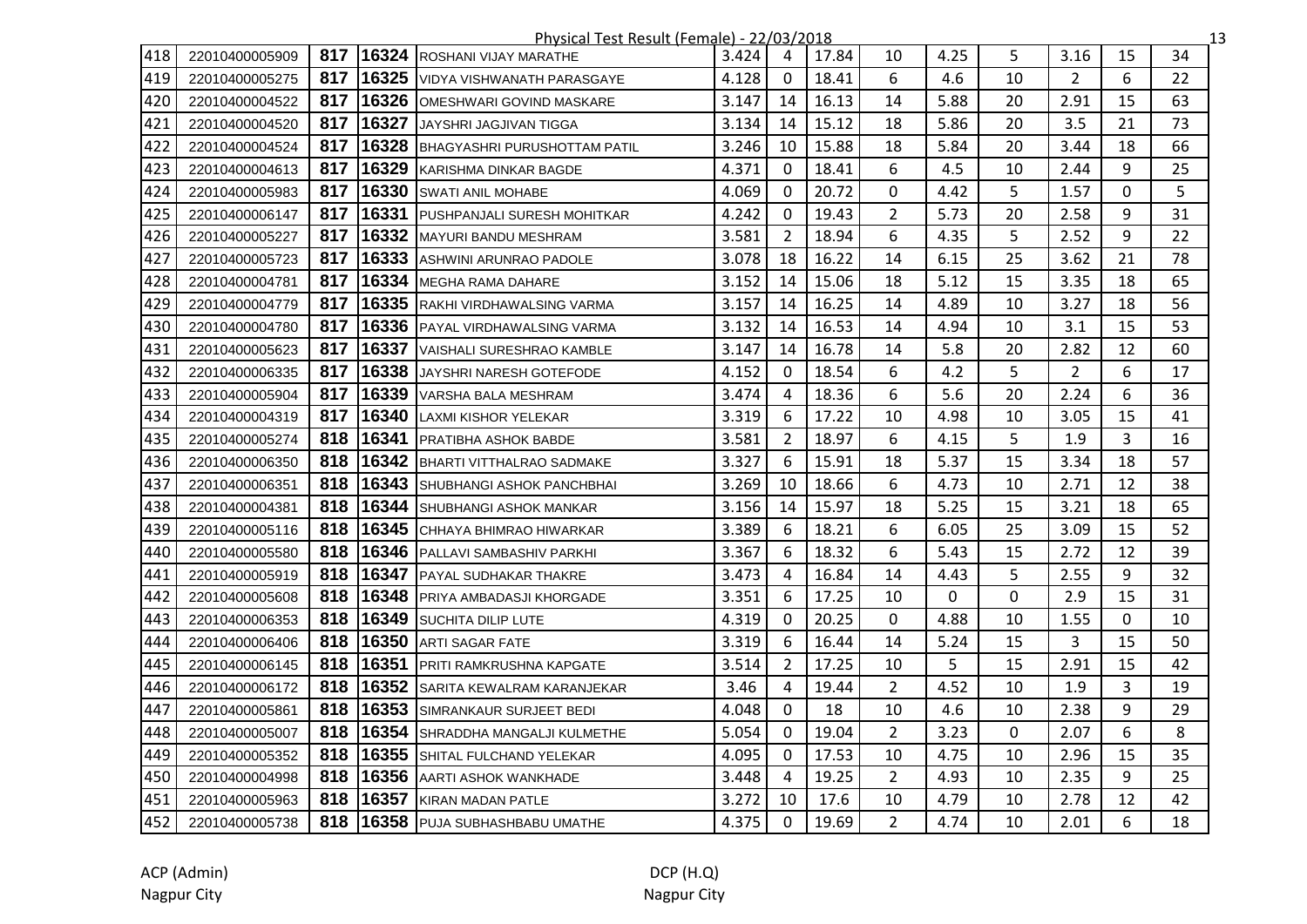|     | <u> Physical Test Result (Female) - 22/03/2018</u><br>14 |     |       |                                        |       |                |       |                |      |             |      |    |          |
|-----|----------------------------------------------------------|-----|-------|----------------------------------------|-------|----------------|-------|----------------|------|-------------|------|----|----------|
| 453 | 22010400005468                                           | 818 |       | 16359 PRIYANKA DEVIDAS DUKRE           | 3.325 | 6              | 17.59 | 10             | 4.58 | 10          | 2.48 | 9  | 35       |
| 454 | 22010400006188                                           | 818 | 16360 | <b>IPOOJA HARICHANDRA ROHANKAR</b>     | 4.382 | 0              | 20    | $\overline{2}$ | 3.71 | 0           | 1.9  | 3  | 5        |
| 455 | 22010400006268                                           | 819 | 16361 | PUSHPA JIJA SHEJUL                     | 3.269 | 10             | 15.54 | 18             | 6.2  | 25          | 3.93 | 25 | 78       |
| 456 | 22010400005300                                           | 819 |       | 16362 AARTI ASHOK SHARNAGAT            | AB    | $\Omega$       | 20.41 | 0              | 3.62 | 0           | 1.25 | 0  | $\Omega$ |
| 457 | 22010400005532                                           | 819 |       | 16363 POOJA RAJARAM PAL                | 3.257 | 10             | 18.5  | 6              | 4.6  | 10          | 2.53 | 9  | 35       |
| 458 | 22010400004388                                           | 819 |       | 16364 RANI RATIRAM PACHESHWAR          | 3.478 | 4              | 17.81 | 10             | 5.9  | 20          | 2.2  | 6  | 40       |
| 459 | 22010400005489                                           | 819 |       | 16365 PRAGATI KESHAORAO ADKANE         | 4.131 | $\mathbf{0}$   | 20.69 | $\mathbf{0}$   | 5.02 | 15          | 2.32 | 9  | 24       |
| 460 | 22010400004675                                           | 819 |       | 16366 MEGHA LAHU KHOBRAGADE            | 3.145 | 14             | 15.56 | 18             | 6.3  | 25          | 3.66 | 21 | 78       |
| 461 | 22010400004828                                           | 819 |       | <b>16367 HARSHALA GAJANAN BORKAR</b>   | 3.526 | $\overline{2}$ | 17.79 | 10             | 5.88 | 20          | 3.2  | 18 | 50       |
| 462 | 22010400004360                                           | 819 | 16368 | NIRUTA KISAN SHIVANKAR                 | 2.545 | 22             | 14.37 | 22             | 5.6  | 20          | 4.1  | 25 | 89       |
| 463 | 22010400005649                                           | 819 | 16369 | <b>SNEHA DINESH KUKDE</b>              | 4.462 | $\Omega$       | 19.66 | $\overline{2}$ | 4.47 | 5           | 2.84 | 12 | 19       |
| 464 | 22010400006298                                           | 819 | 16370 | <b>TRUSHALI MAHENDRA BORKAR</b>        | 3.582 | $\overline{2}$ | 20.57 | 0              | 6.13 | 25          | 1.82 | 3  | 30       |
| 465 | 22010400004731                                           | 819 | 16371 | <b>NEELAM NARESH SAHU</b>              | 3.584 | $\overline{2}$ | 18.13 | 6              | 5.11 | 15          | 2.57 | 9  | 32       |
| 466 | 22010400006070                                           | 819 |       | 16372 PRIYA JANRAO MONDHE              | 3.342 | 6              | 17.82 | 10             | 4.63 | 10          | 3.12 | 15 | 41       |
| 467 | 22010400006075                                           | 819 |       | 16373 ASHWINI DNYANESHWAR KHORGADE     | 3.37  | 6              | 18.35 | 6              | 5.03 | 15          | 2.88 | 12 | 39       |
| 468 | 22010400004302                                           | 819 |       | 16374 RUPALI ASHOK YELKAR              | 4.27  | $\mathbf{0}$   | 20.62 | 0              | 3.94 | 0           | 2.5  | 9  | 9        |
| 469 | 22010400004451                                           | 819 |       | 16375 SHITAL SANTOSH SATPUTE           | 3.57  | 2              | 20.5  | 0              | 4.66 | 10          | 2.52 | 9  | 21       |
| 470 | 22010400005934                                           | 819 |       | 16376 SAMIKSHA VINOD KATADE            | 4.052 | $\mathbf{0}$   | 19.5  | $\overline{2}$ | 4.18 | 5           | 2.5  | 9  | 16       |
| 471 | 22010400004785                                           | 819 | 16377 | KOMAL ASHOK SHRIWAS                    | 3.418 | 4              | 17.47 | 10             | 6.12 | 25          | 2.98 | 15 | 54       |
| 472 | 22010400004790                                           | 819 | 16378 | INAYANA SHYAM GOUR                     | 3.315 | 6              | 16.97 | 14             | 6.6  | 25          | 3.25 | 18 | 63       |
| 473 | 22010400006372                                           | 819 | 16379 | <b>REENA SITARAMJI SONKAR</b>          | 3.268 | 10             | 16.59 | 14             | 6.32 | 25          | 3.49 | 18 | 67       |
| 474 | 22010400006119                                           | 819 |       | 16380 SUREKHA PUNDLIK NIMSATKAR        | 3.139 | 14             | 17.37 | 10             | 6.07 | 25          | 3.14 | 15 | 64       |
| 475 | 22010400004367                                           | 821 | 16401 | BHAGYASHRI JANARDHAN NIRWAN            | 3.078 | 18             | 16.1  | 14             | 5.68 | 20          | 3.65 | 21 | 73       |
| 476 | 22010400005053                                           | 821 |       | 16402 SANJIWANI KHEMAJI KHAMANKAR      | 3.135 | 14             | 16.82 | 14             | 5.4  | 15          | 3.37 | 18 | 61       |
| 477 | 22010400005102                                           | 821 | 16403 | <b>IMONIKA GAJANANRAO DHORE</b>        | AB    | $\mathbf{0}$   | 19.85 | $\overline{2}$ | 3.65 | $\mathbf 0$ | 2.38 | 9  | 11       |
| 478 | 22010400006103                                           | 821 |       | 16404 KAJAL JIVAN PADVEKAR             | 3.289 | 10             | 17    | 14             | 5.86 | 20          | 3.4  | 18 | 62       |
| 479 | 22010400005467                                           | 821 |       | <b>16405   MRUNALINI KISHOR THAKRE</b> | 3.36  | 6              | 18.44 | 6              | 4.7  | 10          | 2.29 | 6  | 28       |
| 480 | 22010400004677                                           | 821 | 16406 | ARUNA BANSILAL WATKAR                  | 3.446 | 4              | 17.18 | 10             | 5.78 | 20          | 3.13 | 15 | 49       |
| 481 | 22010400004673                                           | 821 | 16407 | <b>ALISHA DILIP MATE</b>               | 3.121 | 14             | 16.75 | 14             | 5.4  | 15          | 3.38 | 18 | 61       |
| 482 | 22010400004674                                           | 821 | 16408 | <b>RESHMA VIVEKANAD KHOBRAGADE</b>     | 3.23  | 10             | 17.09 | 10             | 5.1  | 15          | 3.49 | 18 | 53       |
| 483 | 22010400004676                                           | 821 |       | 16409 SANCHITA DILIP MATE              | 3.339 | 6              | 16.72 | 14             | 5.45 | 15          | 3.04 | 15 | 50       |
| 484 | 22010400004999                                           | 821 |       | 16410 KOMAL MANOHAR PURAM              | 3.018 | 18             | 14.81 | 22             | 6.65 | 25          | 4.15 | 25 | 90       |
| 485 | 22010400005799                                           | 821 | 16411 | <b>ANITA SAMADHAN SURYAVANSHI</b>      | 3.568 | $\overline{2}$ | 18.31 | 6              | 5.15 | 15          | 2.99 | 15 | 38       |
| 486 | 22010400006403                                           | 821 |       | 16412 DIPALI BABANRAO DABHANKAR        | 3.252 | 10             | 16.44 | 14             | 5.41 | 15          | 1.84 | 3  | 42       |
| 487 | 22010400004440                                           | 821 |       | 16413 UMABAI RAMKRUSHNA NIMJE          | 3.19  | 14             | 16.81 | 14             | 5.83 | 20          | 3.73 | 21 | 69       |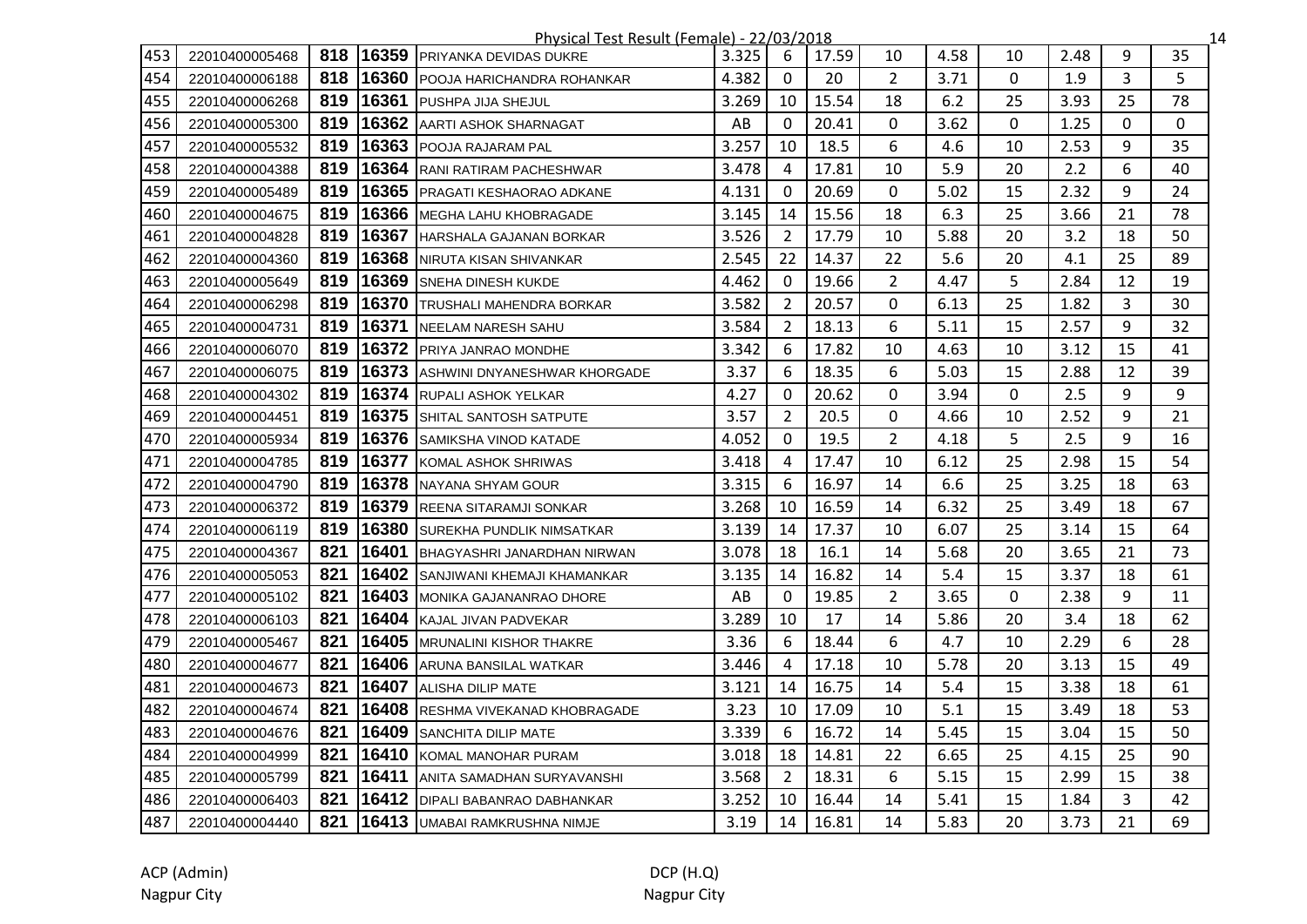|     |                |     |       | <u> Physical Test Result (Female) - 22/03/2018</u> |         |                |       |                |      |    |             |              | 15 |
|-----|----------------|-----|-------|----------------------------------------------------|---------|----------------|-------|----------------|------|----|-------------|--------------|----|
| 488 | 22010400004438 | 821 |       | <b>16414</b> SIMA ASHOK MESHRAM                    | 3.134 l | 14             | 17.56 | 10             | 5.17 | 15 | 3.48        | 18           | 57 |
| 489 | 22010400004466 | 821 |       | 16415 PRIYA CHUNNILAL GEDAM                        | 3.088   | 18             | 15.75 | 18             | 6.03 | 25 | 3.93        | 25           | 86 |
| 490 | 22010400004306 | 821 |       | 16416 BHAGYASHREE ARVIND WAGHMARE                  | 3.05    | 18             | 15.47 | 18             | 0    | 0  | 3.94        | 25           | 61 |
| 491 | 22010400004296 | 821 |       | 16417 TARA SHANKARLALJI KUWARDADAR                 | 3.082   | 18             | 16.5  | 14             | 5.63 | 20 | 3.55        | 21           | 73 |
| 492 | 22010400004308 | 821 |       | <b>16418</b> ROSHANI DILIP GHONGADE                | 3.126   | 14             | 17.44 | 10             | 5.1  | 15 | 3.41        | 18           | 57 |
| 493 | 22010400004315 | 821 |       | 16419 RITA UMARAJ SHENDE                           | 3.344   | 6              | 17.13 | 10             | 6.08 | 25 | 3.32        | 18           | 59 |
| 494 | 22010400005547 | 821 |       | 16420 RANI RAMESH DONGRE                           | 3.368   | 6              | 16.25 | 14             | 4.35 | 5  | 3.83        | 25           | 50 |
| 495 | 22010400005435 | 822 |       | 16421 SAKSHI SANTOSHJI SHRIWAS                     | 3.168   | 14             | 14.69 | 22             | 5.58 | 20 | 3.68        | 21           | 77 |
| 496 | 22010400004361 | 822 |       | 16422 RUKHSHARBANO IQBAL SHEIKH                    | 3.542   | $\overline{2}$ | 16.94 | 14             | 5.35 | 15 | 3.25        | 18           | 49 |
| 497 | 22010400005487 | 822 | 16423 | <b>BHARTI URKUDA DURBUDE</b>                       | 3.27    | 10             | 16.34 | 14             | 5    | 15 | $\mathbf 0$ | $\mathbf 0$  | 39 |
| 498 | 22010400005612 | 822 | 16424 | <b>PRIYANKA VITTHAL SOYAM</b>                      | 3.329   | 6              | 16.35 | 14             | 4.39 | 5  | 3.5         | 21           | 46 |
| 499 | 22010400005566 | 822 |       | 16425 RUSHIKA BHIKU RAUT                           | 4.37    | $\mathbf{0}$   | 19.54 | $\overline{2}$ | 5.12 | 15 | 2.72        | 12           | 29 |
| 500 | 22010400005815 | 822 |       | 16426 NIKITA DEVIDAS KALE                          | 3.265   | 10             | 16    | 18             | 4.59 | 10 | 3.57        | 21           | 59 |
| 501 | 22010400005788 | 822 |       | <b>16427</b> RUCHIKA DILIP MEHETRE                 | 3.169   | 14             | 17.12 | 10             | 5.04 | 15 | 3.41        | 18           | 57 |
| 502 | 22010400006229 | 822 |       | 16428 SHRADDHA GAJANAN KALYANKAR                   | 3.163   | 14             | 16.6  | 14             | 4.63 | 10 | 3.38        | 18           | 56 |
| 503 | 22010400005218 | 822 |       | 16429 PRIYANKA MEGHRAJ PARTEKI                     | 3.285   | 10             | 16.34 | 14             | 5.09 | 15 | 3.36        | 18           | 57 |
| 504 | 22010400004573 | 822 |       | 16430 PRIYANKA SHRIRAM NANDURKAR                   | 3.249   | 10             | 17.53 | 10             | 5.29 | 15 | 3.45        | 18           | 53 |
| 505 | 22010400005727 | 822 |       | <b>16431 SUNITA AJABRAO BHALAVI</b>                | 3.13    | 14             | 16.53 | 14             | 5.85 | 20 | 3.53        | 21           | 69 |
| 506 | 22010400005728 | 822 | 16432 | RINA RAMESHRAO SIRSAM                              | 3.343   | 6              | 16.81 | 14             | 5.69 | 20 | 2.98        | 15           | 55 |
| 507 | 22010400006151 | 822 | 16433 | <b>PRIYA VILASRAO WAGHMARE</b>                     | 3.19    | 14             | 16.16 | 14             | 5.33 | 15 | 3.6         | 21           | 64 |
| 508 | 22010400005729 | 822 | 16434 | PRIYA VISHANU WANKHADE                             | 3.21    | 10             | 16.65 | 14             | 4.67 | 10 | 3.1         | 15           | 49 |
| 509 | 22010400006297 | 822 |       | <b>16435</b> SNEHA ASHOK GAJBHIYE                  | 5.142   | $\Omega$       | 20.53 | 0              | 3.79 | 0  | 1.87        | 3            | 3  |
| 510 | 22010400005026 | 822 |       | 16436 MANISHA SHAMRAO YUWANATE                     | 4.12    | 0              | 17.46 | 10             | 5.54 | 20 | 2.92        | 15           | 45 |
| 511 | 22010400006096 | 822 |       | 16437 AFSANA KAUSAR HAMID KHAN                     | 3.17    | 14             | 16.16 | 14             | 6.07 | 25 | 3.5         | 21           | 74 |
| 512 | 22010400004970 | 822 |       | 16438 HARSHALA SHIVRAM KHAIRE                      | 4.465   | $\Omega$       | 19.47 | $\overline{2}$ | 4.21 | 5  | 2.1         | 6            | 13 |
| 513 | 22010400006322 | 822 |       | 16439 SHITAL RUSHI DHARNE                          | 5.026   | $\mathbf{0}$   | 21.19 | 0              | 4.67 | 10 | 2.47        | 9            | 19 |
| 514 | 22010400004959 |     |       | 822 16440 DURGA HEMRAJ NASARE                      | 4.55    | $\Omega$       | 18.13 | 6              | 4.74 | 10 | 2.8         | 12           | 28 |
| 515 | 22010400005248 | 823 | 16441 | MONIKA BHARAT BANKAR                               | 5.349   | $\Omega$       | 21.28 | $\mathbf{0}$   | 4.64 | 10 | 1.61        | $\mathbf{0}$ | 10 |
| 516 | 22010400005119 | 823 | 16442 | JAYMALA WAMAN THAKARE                              | 3.462   | 4              | 17.75 | 10             | 5.98 | 20 | 3.2         | 18           | 52 |
| 517 | 22010400005565 | 823 | 16443 | <b>HIRA KISANAJI RAMDHAM</b>                       | 4.276   | $\Omega$       | 18.41 | 6              | 4.85 | 10 | 0           | 0            | 16 |
| 518 | 22010400005663 | 823 | 16444 | <b>SHRADDHA SURAJLAL KORE</b>                      | 3.233   | 10             | 16.87 | 14             | 5.56 | 20 | 3.45        | 18           | 62 |
| 519 | 22010400005686 | 823 |       | 16445 DARSHNA BABARAO BARDE                        | 4.317   | $\Omega$       | 20.62 | 0              | 4.25 | 5  | 2.05        | 6            | 11 |
| 520 | 22010400005811 | 823 |       | 16446 PAYAL RAVINDRA BHANDARKAR                    | 3.556   | $\overline{2}$ | 21.31 | 0              | 4.14 | 5  | 2.54        | 9            | 16 |
| 521 | 22010400004758 | 823 |       | 16447 DEEPA VIJAYRAO SATHWANE                      | 3.349   | 6              | AB    | 0              | 5.12 | 15 | 0           | 0            | 21 |
| 522 | 22010400004768 |     |       | 823 16448 MINAL VIJAYRAO BHEDE                     | 2.491   | 25             | 14.44 | 22             | 5    | 15 | 3.98        | 25           | 87 |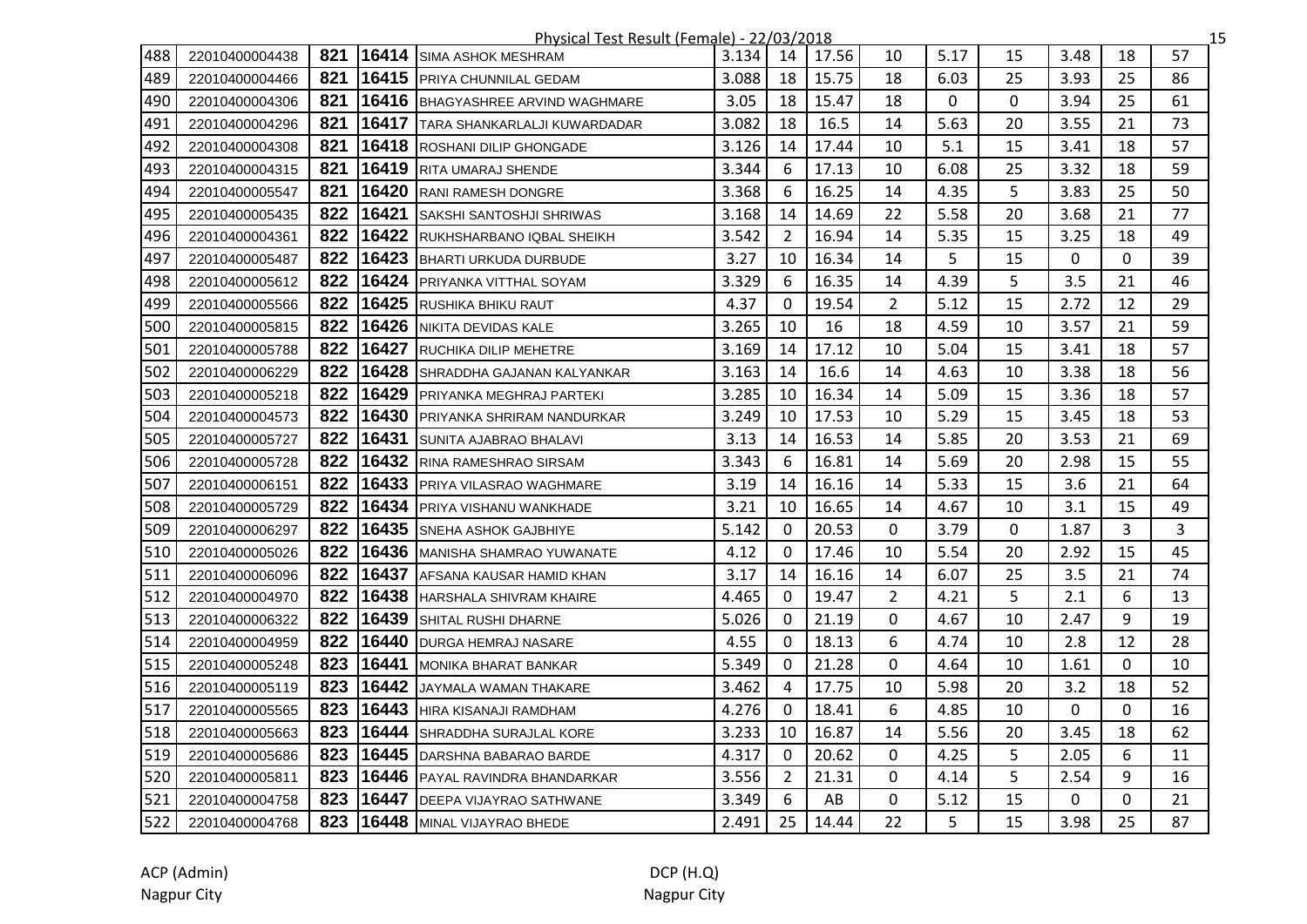|     |                |     |       | <u> Physical Test Result (Female) - 22/03/2018</u> |       |                |       |                |      |              |          |    |    | 16 |
|-----|----------------|-----|-------|----------------------------------------------------|-------|----------------|-------|----------------|------|--------------|----------|----|----|----|
| 523 | 22010400004724 | 823 | 16449 | SHWETAJALI SANTOSH MESHRAM                         | 3.035 | 18             | 15.9  | 18             | 6.3  | 25           | 3.5      | 21 | 82 |    |
| 524 | 22010400004796 | 823 | 16450 | PRIYA UMASHANKAR PATIL                             | 3.032 | 18             | 16.66 | 14             | 5.03 | 15           | 3.51     | 21 | 68 |    |
| 525 | 22010400005085 | 823 | 16451 | KOMAL RAJENDRA BAVNE                               | 3.285 | 10             | 18.09 | 6              | 5.02 | 15           | 3.15     | 15 | 46 |    |
| 526 | 22010400005120 | 823 |       | 16452 SHEENA MADHUKAR MESHRAM                      | 3.182 | 14             | 16.25 | 14             | 5.85 | 20           | 3.64     | 21 | 69 |    |
| 527 | 22010400004510 | 823 |       | 16453 PRAJWALI HARIDAS BHORJAR                     | 3.089 | 18             | 17.6  | 10             | 5.48 | 15           | 3.34     | 18 | 61 |    |
| 528 | 22010400005269 | 823 |       | 16454 PALLAVI DINKAR SAWARKAR                      | 3.093 | 18             | 16.97 | 14             | 5.2  | 15           | 3.23     | 18 | 65 |    |
| 529 | 22010400005245 | 823 |       | 16455 VRUSHALI SHUDDHODHAN SHENDE                  | 3.228 | 10             | 17.25 | 10             | 4.72 | 10           | 3.15     | 15 | 45 |    |
| 530 | 22010400005054 | 823 |       | 16456 SHUBHANGI ISHWARRAOJI MULE                   | 4.197 | $\mathbf{0}$   | 21.25 | $\Omega$       | 4.98 | 10           | 2.65     | 12 | 22 |    |
| 531 | 22010400006212 | 823 |       | 16457 PRATIKSHA PRALHAD POHEKAR                    | AB    | $\mathbf{0}$   | 20.81 | 0              | 4.42 | 5            | 2.25     | 6  | 11 |    |
| 532 | 22010400005279 | 823 | 16458 | ANJALI VILAS SANESAR                               | 5.314 | $\mathbf{0}$   | 22    | 0              | 3.47 | $\mathbf{0}$ | 1.97     | 3  | 3  |    |
| 533 | 22010400006428 | 823 | 16459 | <b>SURBHI GAJANAN KSHIRSAGAR</b>                   | 4.443 | 0              | 19.75 | $\overline{2}$ | 4.52 | 10           | 1.94     | 3  | 15 |    |
| 534 | 22010400004923 | 823 | 16460 | POOJA SANTOSHJI SADANSHIV                          | 3.324 | 6              | 17.5  | 10             | 6.2  | 25           | 1.5      | 0  | 41 |    |
| 535 | 22010400004468 | 824 | 16461 | <b>IKAMAL RAMDAS GAWAI</b>                         | 4.17  | 0              | 18.19 | 6              | 4.76 | 10           | 1.86     | 3  | 19 |    |
| 536 | 22010400004599 | 824 |       | 16462 RAJNI RAJKUMAR SAKHARE                       | 3.113 | 14             | 14.54 | 22             | 6.02 | 25           | 3.98     | 25 | 86 |    |
| 537 | 22010400004632 | 824 |       | 16463 ARATI YOGLAL SORTE                           | 3.358 | 6              | 16.22 | 14             | 5.6  | 20           | 3.8      | 25 | 65 |    |
| 538 | 22010400004598 | 824 |       | 16464 JYOTI KHEMRAJ HUKARE                         | 3.151 | 14             | 15.68 | 18             | 5.47 | 15           | 3.6      | 21 | 68 |    |
| 539 | 22010400004342 | 824 |       | 16465 DHARMIKA SANJAY BANSOD                       | 3.544 | $\overline{2}$ | 17.44 | 10             | 6.6  | 25           | 2.92     | 15 | 52 |    |
| 540 | 22010400004743 | 824 |       | 16466 MANISHA CHANDRASHEKHAR CHAUDHARI             | 3.269 | 10             | 18.59 | 6              | 4.95 | 10           | 2.94     | 15 | 41 |    |
| 541 | 22010400004738 | 824 | 16467 | <b>PRIYANKA KISAN AGASHE</b>                       | 3.223 | 10             | 16.15 | 14             | 6.16 | 25           | 3.3      | 18 | 67 |    |
| 542 | 22010400004830 | 824 | 16468 | VAISHALI FATTU GHATARE                             | 3.282 | 10             | 16.13 | 14             | 5.98 | 20           | 3.45     | 18 | 62 |    |
| 543 | 22010400004745 | 824 | 16469 | JAYSHRI VASANTA KAPSE                              | 3.21  | 10             | AB    | $\Omega$       | 3.4  | 0            | $\Omega$ | 0  | 10 |    |
| 544 | 22010400004742 | 824 | 16470 | HARSHADA PRADIP BHOYAR                             | 3.276 | 10             | 16.09 | 14             | 5.84 | 20           | 3.44     | 18 | 62 |    |
| 545 | 22010400004649 | 824 | 16471 | NAMRATA DAYARAM VARMA                              | 3.447 | 4              | 19.43 | $\overline{2}$ | 5.13 | 15           | 2.84     | 12 | 33 |    |
| 546 | 22010400004773 | 824 |       | 16472 SARLA SHRIRAMAYAN PANDE                      | AB    | $\Omega$       | 20.38 | 0              | 4.69 | 10           | 2.8      | 12 | 22 |    |
| 547 | 22010400004422 | 824 |       | 16473 SEEMA PANNALAL PATLE                         | 3.061 | 18             | 16.25 | 14             | 5.65 | 20           | 3.53     | 21 | 73 |    |
| 548 | 22010400004414 | 824 |       | 16474 MAMTA MALIKRAM BHAKTVARTI                    | 2.55  | 22             | 15.78 | 18             | 5.78 | 20           | 3.58     | 21 | 81 |    |
| 549 | 22010400006041 | 824 |       | 16475 VISHAKHA BALU JADHAO                         | 3.534 | $\overline{2}$ | 19.53 | $\overline{2}$ | 4.88 | 10           | 3.12     | 15 | 29 |    |
| 550 | 22010400005257 | 824 | 16476 | SONALI MADHUKAR PAGOTE                             | 4.184 | $\Omega$       | 19.5  | $\overline{2}$ | 4.23 | 5            | 2.78     | 12 | 19 |    |
| 551 | 22010400004444 | 824 | 16477 | <b>SHUBHANGI GANESH SAMBHE</b>                     | 3.27  | 10             | 16.47 | 14             | 5.75 | 20           | 3.37     | 18 | 62 |    |
| 552 | 22010400004596 | 824 | 16478 | ARUNA BANDU MARBATE                                | 3.126 | 14             | 16.53 | 14             | 5.9  | 20           | 3.2      | 18 | 66 |    |
| 553 | 22010400004547 | 824 | 16479 | <b>PRADNYA PRABHAKAR BANSOD</b>                    | 3.479 | 4              | 17.66 | 10             | 5.59 | 20           | 2.5      | 9  | 43 |    |
| 554 | 22010400004932 | 824 | 16480 | YOGITA LAXMANRAO SHENDRE                           | 3.48  | 4              | 18.25 | 6              | 5.35 | 15           | 2.47     | 9  | 34 |    |
| 555 | 22010400004810 | 826 |       | 16501 RANI PANJAB WATH                             | 3.06  | 18             | 16.34 | 14             | 5.86 | 20           | 3.4      | 18 | 70 |    |
| 556 | 22010400004323 | 826 |       | 16502 ANKITA KAILASRAO DHOKANE                     | 3.27  | 10             | 18.5  | 6              | 5.52 | 20           | 3.3      | 18 | 54 |    |
| 557 | 22010400005555 |     |       | 826 16503 SHUBHANGI MOHANLAL BANDHATE              | 3.18  | 14             | 17.25 | 10             | 5.07 | 15           | 3.74     | 21 | 60 |    |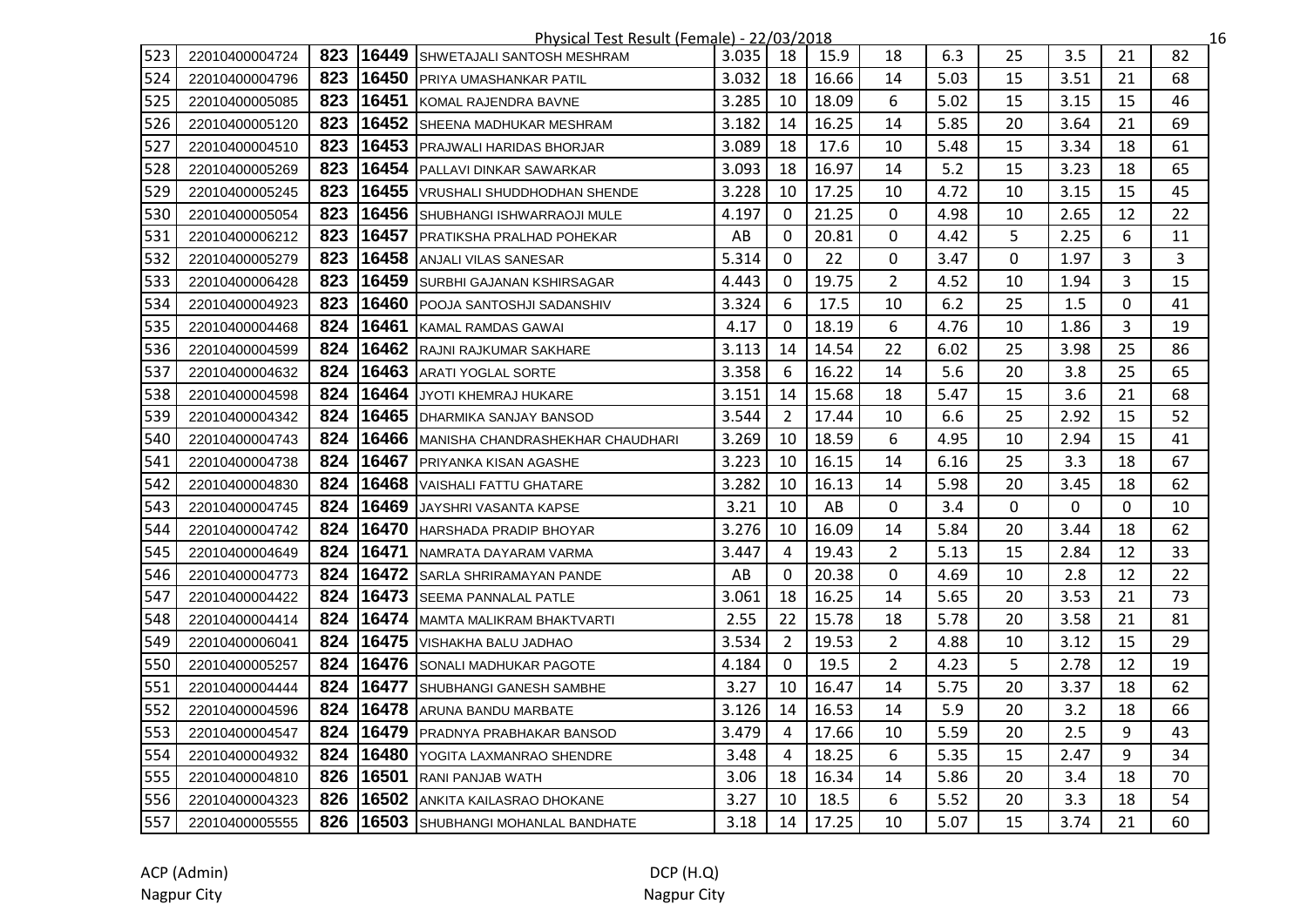|     | Physical Test Result (Female) - 22/03/2018<br>17 |     |       |                                   |       |                |       |                |      |    |      |    |                |  |
|-----|--------------------------------------------------|-----|-------|-----------------------------------|-------|----------------|-------|----------------|------|----|------|----|----------------|--|
| 558 | 22010400004956                                   | 826 | 16504 | KIRAN PRUTHVIRAJ REWADE           | 3.44  | 4              | 18.53 | 6              | 5.63 | 20 | 3.09 | 15 | 45             |  |
| 559 | 22010400004948                                   | 826 |       | 16505 YOGITA ASHOKRAO PARTAKKE    | 3.4   | 6              | 19.5  | $\overline{2}$ | 4.31 | 5  | 2.76 | 12 | 25             |  |
| 560 | 22010400005563                                   | 826 | 16506 | MINAKSHI GUNWANTA DHOTE           | AB    | $\mathbf{0}$   | 18.75 | 6              | 4.12 | 5  | 2.6  | 12 | 23             |  |
| 561 | 22010400006288                                   | 826 | 16507 | <b>RASHMI VILAS BOLLAMWAR</b>     | 3.56  | $\overline{2}$ | 18.28 | 6              | 6.14 | 25 | 2.8  | 12 | 45             |  |
| 562 | 22010400005005                                   | 826 |       | 16508 SURBHI AJAY MESHRAM         | 3.463 | 4              | 16.5  | 14             | 4.36 | 5  | 2.76 | 12 | 35             |  |
| 563 | 22010400005296                                   | 826 | 16509 | POOJA PARASHAR WADE               | 3.114 | 14             | 16.31 | 14             | 5.24 | 15 | 3.2  | 18 | 61             |  |
| 564 | 22010400004681                                   | 826 | 16510 | <b>CHAITALI SUMIT TAMBE</b>       | 3.379 | 6              | 18.12 | 6              | 4.79 | 10 | 2.8  | 12 | 34             |  |
| 565 | 22010400006226                                   | 826 | 16511 | MANISHA VINAYAK LONDE             | 3.213 | 10             | 16.94 | 14             | 5.33 | 15 | 2.76 | 12 | 51             |  |
| 566 | 22010400005484                                   | 826 |       | 16512 SUSHMA RAVINDRA PUDKE       | 4.072 | $\mathbf{0}$   | 18.22 | 6              | 4.22 | 5  | 2.18 | 6  | 17             |  |
| 567 | 22010400005166                                   | 826 |       | 16513 BHARTI MUNESHWAR BABHARE    | 3.125 | 14             | 15.56 | 18             | 5.16 | 15 | 3.8  | 25 | 72             |  |
| 568 | 22010400005379                                   | 826 |       | 16514 SHUBHANGI SHESHARAO NAIK    | 3.17  | 14             | 17.6  | 10             | 5.24 | 15 | 2.81 | 12 | 51             |  |
| 569 | 22010400005571                                   | 826 |       | 16515 PUNAM RAMPRASDJI NERKAR     | 3.363 | 6              | 16    | 18             | 6.52 | 25 | 3.21 | 18 | 67             |  |
| 570 | 22010400006329                                   | 826 |       | 16516 RUPALI GIRISH SHINDE        | 4.345 | $\Omega$       | 20.69 | 0              | 3.9  | 0  | 2.51 | 9  | 9              |  |
| 571 | 22010400005824                                   | 826 |       | 16517 PRANALI PRABHAKAR GAJBHIYE  | 3.333 | 6              | 17.59 | 10             | 5.14 | 15 | 3.18 | 15 | 46             |  |
| 572 | 22010400005784                                   | 826 |       | 16518 SONALEE VASANTA NANDAGAOLI  | 3.092 | 18             | 14.97 | 22             | 6.09 | 25 | 3.7  | 21 | 86             |  |
| 573 | 22010400005805                                   | 826 | 16519 | <b>PUJA BABAN KAPSE</b>           | 3.343 | 6              | 16.59 | 14             | 6.06 | 25 | 3.51 | 21 | 66             |  |
| 574 | 22010400005851                                   | 826 | 16520 | <b>SUDHA RAJENDRA THAKUR</b>      | 3.123 | 14             | 14.88 | 22             | 6.06 | 25 | 3.72 | 21 | 82             |  |
| 575 | 22010400004314                                   | 827 | 16521 | PALLAVI VAIJANATH MUSALE          | 3.11  | 14             | 15.69 | 18             | 6.34 | 25 | 3.22 | 18 | 75             |  |
| 576 | 22010400006369                                   | 827 | 16522 | YOGITA MAYARAM BAWANE             | 3.518 | $\overline{2}$ | 17.84 | 10             | 5.03 | 15 | 2.59 | 9  | 36             |  |
| 577 | 22010400006264                                   | 827 | 16523 | KOMAL MAHADEO JAMBHULE            | 4.297 | $\mathbf{0}$   | 19.5  | $\overline{2}$ | 4.42 | 5  | 0    | 0  | $\overline{7}$ |  |
| 578 | 22010400006149                                   | 827 |       | 16524 DEEPIKA NARENDRA PAKHARE    | 3.414 | $\overline{4}$ | 18.03 | 6              | 6.4  | 25 | 3.23 | 18 | 53             |  |
| 579 | 22010400004634                                   | 827 | 16525 | <b>BULBUL AVINASH TEMBHARE</b>    | 4.314 | $\mathbf{0}$   | 20.32 | 0              | 3.75 | 0  | 2.54 | 9  | 9              |  |
| 580 | 22010400006280                                   | 827 | 16526 | <b>DIKSHA RAJESHWAR BHASARKAR</b> | 3.331 | 6              | 16.75 | 14             | 5.02 | 15 | 3.14 | 15 | 50             |  |
| 581 | 22010400006348                                   | 827 | 16527 | VISHAKHA JITENDRA KHADE           | 3.262 | 10             | 16.44 | 14             | 5.1  | 15 | 3.45 | 18 | 57             |  |
| 582 | 22010400005913                                   | 827 |       | 16528 PUJA LALA KORE              | 3.238 | 10             | 16.94 | 14             | 5.05 | 15 | 3.52 | 21 | 60             |  |
| 583 | 22010400005495                                   | 827 | 16529 | <b>MRUNAL KISHOR SHRIKHANDE</b>   | 3.419 | $\overline{4}$ | 17    | 14             | 5.26 | 15 | 3.21 | 18 | 51             |  |
| 584 | 22010400006448                                   | 827 | 16530 | PUNAM SHANKARRAO GAJAM            | 4.011 | $\mathbf{0}$   | 19.29 | $\overline{2}$ | 4.97 | 10 | 1.8  | 3  | 15             |  |
| 585 | 22010400004503                                   | 827 | 16531 | DAMINI RAVINDRA SHENDE            | 3.012 | 18             | 15.35 | 18             | 5.63 | 20 | 4.03 | 25 | 81             |  |
| 586 | 22010400004505                                   | 827 |       | 16532 SHIPALI DAULAT DONGARE      | 3.232 | 10             | 14.62 | 22             | 6.58 | 25 | 4.04 | 25 | 82             |  |
| 587 | 22010400004412                                   | 827 | 16533 | BHAGYASHRI VISHNUJIRAO KALE       | 3.093 | 18             | 15.65 | 18             | 5.51 | 20 | 3.44 | 18 | 74             |  |
| 588 | 22010400004413                                   | 827 | 16534 | <b>ROHINI BHAGWANJI KALE</b>      | 3.21  | 10             | 16.78 | 14             | 5.37 | 15 | 3.3  | 18 | 57             |  |
| 589 | 22010400005185                                   | 827 | 16535 | ALKA RAMDAS WANKHADE              | 3.227 | 10             | 16.32 | 14             | 5.56 | 20 | 3.54 | 21 | 65             |  |
| 590 | 22010400005190                                   | 827 |       | 16536 AMRUTA AMRUT NISHIBKAR      | 3.038 | 18             | 15.97 | 18             | 6    | 25 | 3.44 | 18 | 79             |  |
| 591 | 22010400006349                                   | 827 | 16537 | <b>IMAMTA TEJKANT BHALADHARE</b>  | 3.283 | 10             | 16.97 | 14             | 4.68 | 10 | 3.18 | 15 | 49             |  |
| 592 | 22010400005443                                   | 827 |       | 16538 PALLAVI RAMESHAR DHOBARE    | 3.325 | 6              | 16.41 | 14             | 6.68 | 25 | 3.84 | 25 | 70             |  |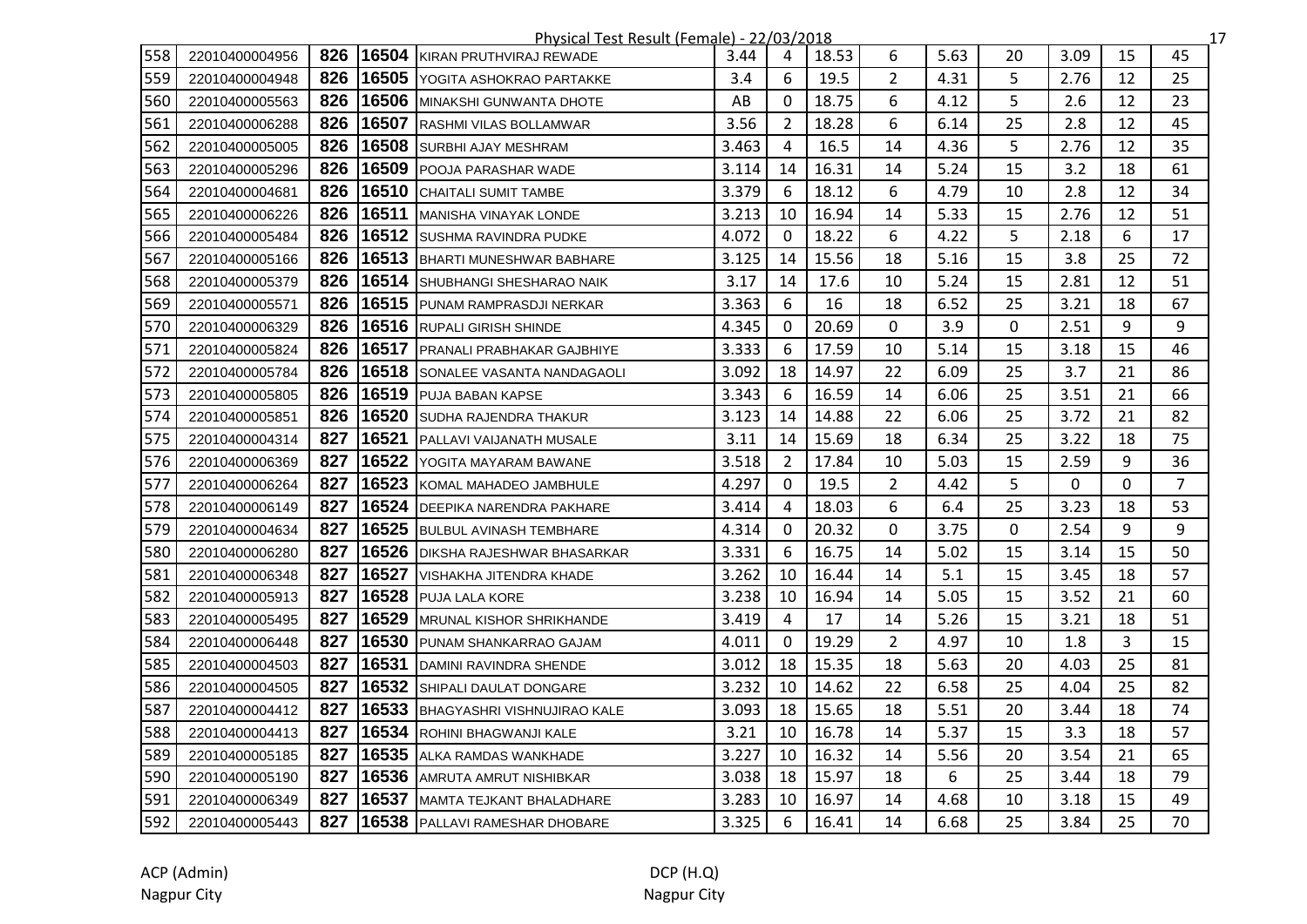|     | Physical Test Result (Female) - 22/03/2018<br>18 |     |       |                                      |       |                |       |                |      |    |      |    |    |
|-----|--------------------------------------------------|-----|-------|--------------------------------------|-------|----------------|-------|----------------|------|----|------|----|----|
| 593 | 22010400005276                                   | 827 | 16539 | <b>SWATI SHANTARAM GURVE</b>         | 3.052 | 18             | 16.13 | 14             | 4.64 | 10 | 3.5  | 21 | 63 |
| 594 | 22010400005258                                   | 827 |       | 16540 DIKSHA SUKHDEV WANVE           | 3.096 | 18             | 17.53 | 10             | 5.26 | 15 | 3.2  | 18 | 61 |
| 595 | 22010400005946                                   | 828 | 16541 | VAISHNAVI ARUNRAO KALMEGHE           | AB    | $\Omega$       | 22.94 | 0              | 4    | 5  | 1.8  | 3  | 8  |
| 596 | 22010400006375                                   | 828 |       | 16542 SHALINI KIRTI KANGALE          | 4.183 | $\mathbf{0}$   | 17.63 | 10             | 4.25 | 5  | 3.36 | 18 | 33 |
| 597 | 22010400006317                                   | 828 |       | 16543 SAPNA LAXMAN PANSE             | 3.348 | 6              | 17.25 | 10             | 4.9  | 10 | 2.66 | 12 | 38 |
| 598 | 22010400006319                                   | 828 | 16544 | NANDINI RADHESHYAM SHRIRAME          | 4.415 | $\mathbf{0}$   | 18.94 | 6              | 5.25 | 15 | 2.7  | 12 | 33 |
| 599 | 22010400006113                                   | 828 | 16545 | <b>POOJA KRUSHNAKUMAR BAWARIYA</b>   | 3.094 | 18             | 16.5  | 14             | 5.42 | 15 | 3.75 | 21 | 68 |
| 600 | 22010400004586                                   | 828 | 16546 | NEHA RAJU PARDHI                     | 3.57  | 2              | 18.69 | 6              | 3.93 | 0  | 2.66 | 12 | 20 |
| 601 | 22010400006299                                   | 828 | 16547 | <b>DIVYANI DINKAR DONGE</b>          | 3.237 | 10             | 18.28 | 6              | 4.05 | 5  | 2.53 | 9  | 30 |
| 602 | 22010400005636                                   | 828 |       | 16548 SADHANA ASHOK BAHEKAR          | 3.112 | 14             | 16.41 | 14             | 5.14 | 15 | 2.5  | 9  | 52 |
| 603 | 22010400004944                                   | 828 | 16549 | MAYURI PRAKASHJI MOHTURE             | 3.017 | 18             | 15.71 | 18             | 5.72 | 20 | 3.76 | 21 | 77 |
| 604 | 22010400005885                                   | 828 |       | 16550 MANISHA YOGESH MHASKE          | 4.49  | $\mathbf{0}$   | 18.1  | 6              | 2.51 | 0  | 1.93 | 3  | 9  |
| 605 | 22010400005666                                   | 828 | 16551 | <b>ISHIVANI KAUSHALPRASAD GAULI</b>  | AB    | $\Omega$       | 19.22 | $\overline{2}$ | 5.19 | 15 | 2.96 | 15 | 32 |
| 606 | 22010400005725                                   | 828 |       | 16552 RUCHIKA AKASH MESHRAM          | 5.025 | $\Omega$       | 19.96 | $\overline{2}$ | 4.65 | 10 | 2.5  | 9  | 21 |
| 607 | 22010400006380                                   | 828 |       | 16553 KANCHAN SHANKAR DONGARE        | 3.038 | 18             | 16.5  | 14             | 5.5  | 20 | 3.61 | 21 | 73 |
| 608 | 22010400006144                                   | 828 |       | 16554 RUPALI DHANRAJ PANDE           | 3.258 | 10             | 18.13 | 6              | 5.9  | 20 | 3.12 | 15 | 51 |
| 609 | 22010400004540                                   | 828 |       | 16555 RANI MUKUNDARAO DORLE          | 3.187 | 14             | 16.44 | 14             | 6.02 | 25 | 3.13 | 15 | 68 |
| 610 | 22010400004539                                   | 828 | 16556 | BHARTI MUKHALURAO CHICHOLKAR         | 3.139 | 14             | 16.53 | 14             | 6.27 | 25 | 3.6  | 21 | 74 |
| 611 | 22010400005035                                   | 828 | 16557 | <b>MADHURI NAMDEO PIDURKAR</b>       | 3.356 | 6              | 17.53 | 10             | 6.1  | 25 | 3.21 | 18 | 59 |
| 612 | 22010400004433                                   | 828 | 16558 | <b>MEGHA MAROTIJI UIKEY</b>          | 3.114 | 14             | 16.72 | 14             | 4.64 | 10 | 3.06 | 15 | 53 |
| 613 | 22010400005412                                   | 828 | 16559 | NEHA TANAJI GAWAI                    | 4.18  | 0              | 18.22 | 6              | 4.37 | 5  | 2.69 | 12 | 23 |
| 614 | 22010400006025                                   | 828 | 16560 | <b>IPOOJA GAUTAM TIGOTE</b>          | 4.327 | $\mathbf{0}$   | 20.31 | 0              | 5.7  | 20 | 2.75 | 12 | 32 |
| 615 | 22010400005575                                   | 829 |       | 16561 SAPNA PURUSHOTTAM PUPPALWAR    | AB    | $\Omega$       | 20.47 | 0              | 4.1  | 5  | 2.5  | 9  | 14 |
| 616 | 22010400004426                                   | 829 |       | 16562 NIKITA BALIRAM SHENDE          | 3.497 | 4              | 16.91 | 14             | 5.6  | 20 | 3.33 | 18 | 56 |
| 617 | 22010400004473                                   | 829 |       | 16563 CHAITALEE BANDUPANT TANGADE    | AB    | $\mathbf 0$    | 17.91 | 10             | 5.32 | 15 | 3.35 | 18 | 43 |
| 618 | 22010400004472                                   | 829 |       | 16564 SONAL RAJU UMARE               | 2.597 | 22             | 15.44 | 18             | 6.58 | 25 | 4.19 | 25 | 90 |
| 619 | 22010400004373                                   | 829 | 16565 | <b>NEHA SUBHASH KSHIRSAGAR</b>       | AB    | $\mathbf{0}$   | AB    | $\mathbf{0}$   | 3.82 | 0  | 2.15 | 6  | 6  |
| 620 | 22010400004834                                   | 829 | 16566 | CHETNA DAMODHARRAO SONTAKKE          | 3.077 | 18             | 15.56 | 18             | 5.51 | 20 | 2.85 | 12 | 68 |
| 621 | 22010400004835                                   | 829 | 16567 | <b>IPRIYA PRAKASHJI REWATKAR</b>     | 3.255 | 10             | 16.75 | 14             | 5.82 | 20 | 3.07 | 15 | 59 |
| 622 | 22010400004351                                   | 829 | 16568 | <b>IBHAGYASHRI MANSARAM NAGPURE</b>  | AB    | $\Omega$       | 22.44 | 0              | 5.08 | 15 | 1.96 | 3  | 18 |
| 623 | 22010400004431                                   | 829 |       | 16569 NEHHATABASSUM RIYAZAHMAD AHMAD | AB    | $\Omega$       | 20.44 | 0              | 3.53 | 0  | 1.39 | 0  | 0  |
| 624 | 22010400004415                                   | 829 | 16570 | <b>SHIWANI ISHWAR KUNTEWAR</b>       | 4.072 | 0              | 19.34 | $\overline{2}$ | 3.63 | 0  | 2.46 | 9  | 11 |
| 625 | 22010400005429                                   | 829 | 16571 | DARSHANA DIGAMBAR BAWANE             | 4.047 | 0              | 21.16 | 0              | 4    | 5  | 1.83 | 3  | 8  |
| 626 | 22010400004746                                   | 829 |       | <b>16572 RAVITA RUPCHAND KODAPE</b>  | AB    | $\Omega$       | AB    | 0              | 4.53 | 10 | 1.28 | 0  | 10 |
| 627 | 22010400004794                                   | 829 |       | 16573 SANDHYA DHANRAJ SURJUSE        | 3.44  | $\overline{a}$ | 19.63 | $\overline{2}$ | 5.21 | 15 | 2.85 | 12 | 33 |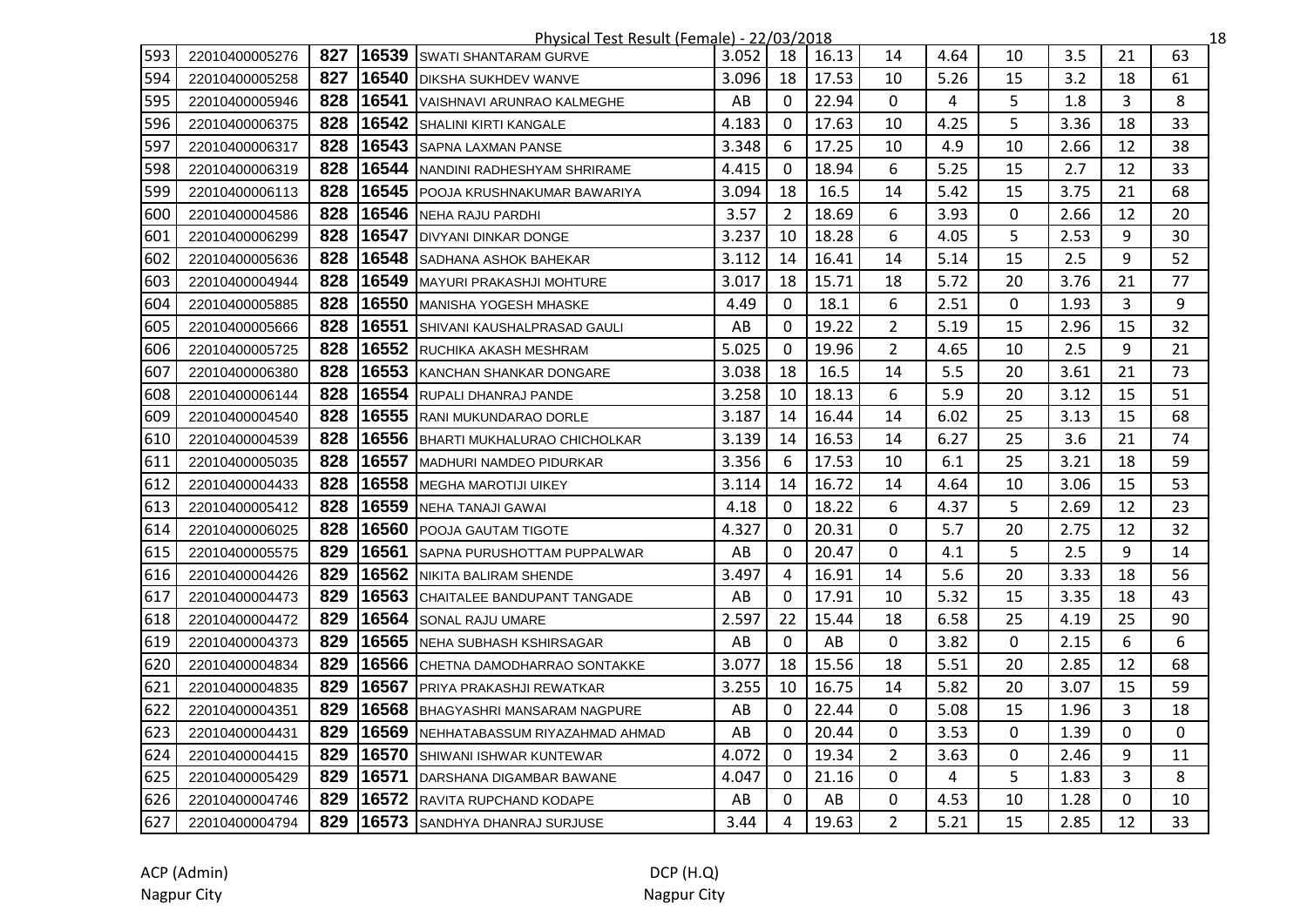|     | <u>Physical Test Result (Female) - 22/03/2018</u><br>19 |     |       |                                    |       |                |       |                |      |              |             |             |    |
|-----|---------------------------------------------------------|-----|-------|------------------------------------|-------|----------------|-------|----------------|------|--------------|-------------|-------------|----|
| 628 | 22010400004423                                          | 829 |       | 16574 GENDLAL MAYURI SONTAKKE      | 3.377 | 6              | 17.75 | 10             | 5.7  | 20           | 3.14        | 15          | 51 |
| 629 | 22010400004776                                          | 829 | 16575 | VANITA YESHWANT SHENDE             | 3.565 | $\overline{2}$ | 16.5  | 14             | 5.18 | 15           | 2.73        | 12          | 43 |
| 630 | 22010400005504                                          | 829 | 16576 | RAKSHA PUNAMCHANDJI NIKHADE        | AB    | 0              | AB    | 0              | 6.4  | 25           | 0           | 0           | 25 |
| 631 | 22010400005507                                          | 829 | 16577 | DEWANGANA TILKCHANDJI JAVANJAR     | AB    | 0              | AB    | 0              | 5.55 | 20           | $\mathbf 0$ | 0           | 20 |
| 632 | 22010400006026                                          | 829 |       | 16578 SWARUPA SADASHIV FAJGE       | 3.037 | 18             | 16    | 18             | 5.73 | 20           | 3.67        | 21          | 77 |
| 633 | 22010400006023                                          | 829 | 16579 | <b>SONI GANGADHAR KAMBLE</b>       | 3.369 | 6              | 16.97 | 14             | 5.35 | 15           | 3.56        | 21          | 56 |
| 634 | 22010400005165                                          | 829 | 16580 | KOMAL ANIL NARANJE                 | AB    | $\mathbf 0$    | AB    | 0              | 4.03 | 5            | $\mathbf 0$ | $\mathbf 0$ | 5  |
| 635 | 22010400006121                                          | 831 |       | 16601 VANDANABAI TUKARAMJI DAHEKAR | 3.031 | 18             | 17.63 | 10             | 5.63 | 20           | 3.83        | 25          | 73 |
| 636 | 22010400005993                                          | 831 |       | 16602 POOJA ASHOK LONARE           | 3.47  | $\overline{4}$ | 18.5  | 6              | 4.56 | 10           | 3.02        | 15          | 35 |
| 637 | 22010400006330                                          | 831 | 16603 | KANCHAN GAJANANRAO CHAUKE          | 4.095 | $\mathbf 0$    | 18.21 | 6              | 4.56 | 10           | 2.37        | 9           | 25 |
| 638 | 22010400005381                                          | 831 | 16604 | RUPALI PRAKASHRAO KOKANE           | 3.575 | $\overline{2}$ | 17.75 | 10             | 4.83 | 10           | 2.83        | 12          | 34 |
| 639 | 22010400005586                                          | 831 |       | 16605 MADHURI DILIPRAO BHELKAR     | 4.457 | $\mathbf{0}$   | 35.81 | 0              | 5.5  | 20           | 2.64        | 12          | 32 |
| 640 | 22010400005337                                          | 831 | 16606 | <b>JOSNA GAUTAM AMBADE</b>         | 3.115 | 14             | 17.43 | 10             | 5.91 | 20           | 2.88        | 12          | 56 |
| 641 | 22010400005056                                          | 831 |       | 16607 BHAGYASHRI VILAS SHRIRAME    | 3.255 | 10             | 17.13 | 10             | 5.75 | 20           | 3.12        | 15          | 55 |
| 642 | 22010400005006                                          | 831 |       | 16608 USHA CHAMPAT CHOUDHARI       | 3.095 | 18             | 15.69 | 18             | 6.22 | 25           | 3.76        | 21          | 82 |
| 643 | 22010400005588                                          | 831 |       | 16609 DAMINI RAJESH SAKHALE        | 4.04  | 0              | 17.78 | 10             | 6.78 | 25           | 3.11        | 15          | 50 |
| 644 | 22010400005060                                          | 831 |       | 16610 SHASHIKALA ANKALU GOMASE     | 3.198 | 14             | 16.94 | 14             | 6.25 | 25           | 0           | 0           | 53 |
| 645 | 22010400005721                                          | 831 |       | 16611 CHHAYA RAJENDRA ATHAWALE     | 3.558 | $\overline{2}$ | 18    | 10             | 4.34 | 5            | 3.19        | 15          | 32 |
| 646 | 22010400005493                                          | 831 | 16612 | SHITAL NAMDEO KAWADE               | AB    | $\mathbf{0}$   | 19.93 | $\overline{2}$ | 3.67 | $\mathbf{0}$ | 2.81        | 12          | 14 |
| 647 | 22010400006060                                          | 831 |       | 16613 SHALU RAMDAS TEKAM           | 4.03  | 0              | 19.84 | $\overline{2}$ | 4.9  | 10           | 2.35        | 9           | 21 |
| 648 | 22010400005307                                          | 831 |       | 16614 POOJA RAMBHAROS PATALBANSI   | 3.43  | 4              | 17.38 | 10             | 5.74 | 20           | 3.16        | 15          | 49 |
| 649 | 22010400005434                                          | 831 |       | 16615 YOGITA SIDHARTHRAO BHASME    | 3.158 | 14             | 16    | 18             | 5.65 | 20           | 3.75        | 21          | 73 |
| 650 | 22010400004958                                          | 831 |       | 16616 SHITAL TUKARAM ROHANKAR      | 2.563 | 22             | 15.19 | 18             | 5.34 | 15           | 3.94        | 25          | 80 |
| 651 | 22010400005553                                          | 831 |       | 16617 SUCHITA SHIVAJI MAHAMUNI     | 3.365 | 6              | 18.41 | 6              | 5.3  | 15           | 3.08        | 15          | 42 |
| 652 | 22010400006290                                          | 831 |       | 16618 MOHINI BABULAL BHARNE        | 4.063 | 0              | 19.9  | $\overline{2}$ | 4.52 | 10           | 2.5         | 9           | 21 |
| 653 | 22010400006309                                          | 831 |       | 16619 BHAVNA MAHESH BALAP          | 3.122 | 14             | 16.25 | 14             | 5.9  | 20           | 3.45        | 18          | 66 |
| 654 | 22010400006108                                          | 831 |       | 16620 KAJAL JALIND CHIWANDE        | 4.075 | $\mathbf 0$    | 17.85 | 10             | 5.17 | 15           | 2.32        | 9           | 34 |
| 655 | 22010400006137                                          | 832 |       | 16621 KAVITA SANTOSH YADAV         | 4.189 | $\mathbf 0$    | 20.65 | 0              | 5.2  | 15           | 2.78        | 12          | 27 |
| 656 | 22010400005744                                          | 832 | 16622 | SHUBHANGI MOHANJI NARULE           | 3.345 | 6              | 16.79 | 14             | 4.52 | 10           | 2.1         | 6           | 36 |
| 657 | 22010400005782                                          | 832 | 16623 | PRIYANKA MOHAN NARULE              | 4.088 | $\mathbf{0}$   | 19.56 | $\overline{2}$ | 5.55 | 20           | 2.5         | 9           | 31 |
| 658 | 22010400005964                                          | 832 | 16624 | BHARTI GYANIRAM TANDEKAR           | 4.215 | $\mathbf{0}$   | 20.35 | 0              | 4.6  | 10           | 2.22        | 6           | 16 |
| 659 | 22010400004612                                          | 832 |       | 16625 NILIMA WASUDEO MESRE         | 4.097 | $\mathbf{0}$   | 20.09 | 0              | 4.66 | 10           | 3.2         | 18          | 28 |
| 660 | 22010400005522                                          | 832 |       | 16626 PRAJAKTA MANOHAR SAMARTH     | 4.112 | 0              | 18.47 | 6              | 5.16 | 15           | 3.05        | 15          | 36 |
| 661 | 22010400004843                                          | 832 |       | 16627 NEELAM SUKHADEV NANDESHWAR   | 3.263 | 10             | 17.82 | 10             | 5.15 | 15           | 2.88        | 12          | 47 |
| 662 | 22010400005133                                          |     |       | 832 16628 DIPALI DNYANESHWAR MATE  | 3.265 | 10             | 15.66 | 18             | 5.9  | 20           | 3.35        | 18          | 66 |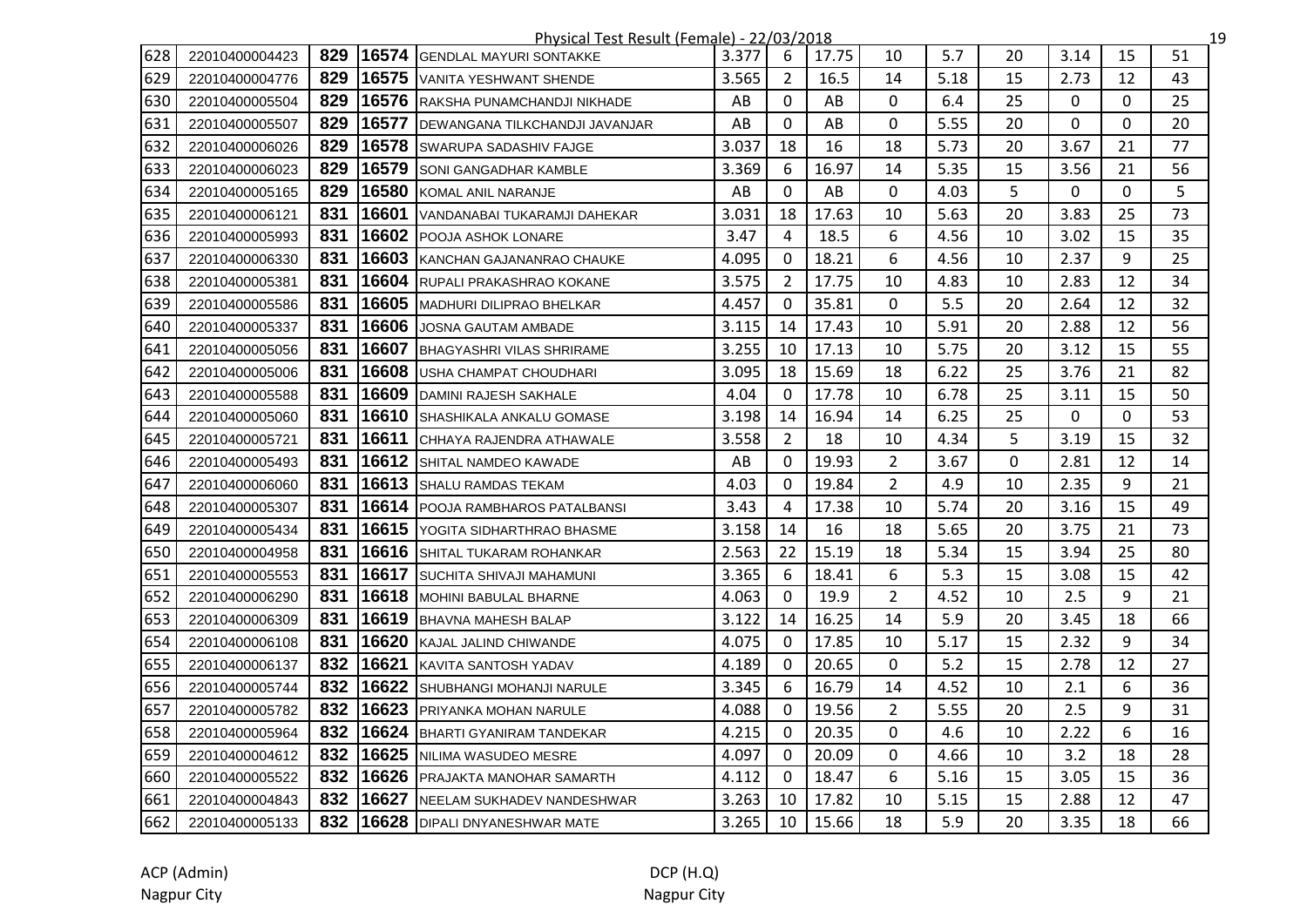|     | Physical Test Result (Female) - 22/03/2018<br>,20 |     |       |                                    |       |                |       |                |      |          |                |              |              |
|-----|---------------------------------------------------|-----|-------|------------------------------------|-------|----------------|-------|----------------|------|----------|----------------|--------------|--------------|
| 663 | 22010400005140                                    | 832 | 16629 | KALPANA PRAKASH BURADE             | 3.187 | 14             | 16.32 | 14             | 5.21 | 15       | 3.38           | 18           | 61           |
| 664 | 22010400005827                                    | 832 | 16630 | <b>ASHWINI YOGESH YERPUDE</b>      | 4.065 | $\mathbf 0$    | 18.03 | 6              | 4.35 | 5        | 2.67           | 12           | 23           |
| 665 | 22010400005538                                    | 832 | 16631 | <b>PORNIMA SANTOSH TAYDE</b>       | 3.182 | 14             | 15.21 | 18             | 5.1  | 15       | 3.55           | 21           | 68           |
| 666 | 22010400005546                                    | 832 | 16632 | KARISHMA MACCHINDRA CHAKRANARAYAN  | 3.045 | 18             | 15.03 | 18             | 7.04 | 25       | 3.57           | 21           | 82           |
| 667 | 22010400006204                                    | 832 | 16633 | <b>IPAYAL NAMDEO SAWARKAR</b>      | 4.341 | $\Omega$       | 17.72 | 10             | 4.7  | 10       | 2.8            | 12           | 32           |
| 668 | 22010400005518                                    | 832 | 16634 | VAISHNAVI VILAS MANDAOKAR          | 4.57  | $\Omega$       | 22.53 | $\mathbf{0}$   | 3.22 | $\Omega$ | 1.55           | $\mathbf{0}$ | $\mathbf{0}$ |
| 669 | 22010400006010                                    | 832 | 16635 | <b>DIVYA HIRASINGH CHOUHAN</b>     | 5.012 | $\Omega$       | 20.41 | 0              | 5    | 15       | 2.63           | 12           | 27           |
| 670 | 22010400006072                                    | 832 | 16636 | <b>PRITI PRAVESH ZADE</b>          | 3.379 | 6              | 15.81 | 18             | 5.59 | 20       | 3.9            | 25           | 69           |
| 671 | 22010400005011                                    | 832 | 16637 | KOMAL RAMRAO MASRAM                | 4.267 | $\Omega$       | 17.06 | 10             | 5.82 | 20       | 3.02           | 15           | 45           |
| 672 | 22010400006271                                    | 832 | 16638 | PRATIKSHA MILIND BHIDE             | 4.141 | $\mathbf 0$    | 20.19 | 0              | 4.92 | 10       | 2.85           | 12           | 22           |
| 673 | 22010400005044                                    | 832 | 16639 | <b>PRATIBHA CHANDU INGOLE</b>      | 3.34  | 6              | 17.87 | 10             | 6.03 | 25       | 0              | 0            | 41           |
| 674 | 22010400005613                                    | 832 | 16640 | <b>SARIKA BABURAO JONDHALE</b>     | 3.36  | 6              | 17.78 | 10             | 6.25 | 25       | 2.87           | 12           | 53           |
| 675 | 22010400004880                                    | 833 | 16641 | SONUTAI MULACHANDJI DEVGADE        | 3.264 | 10             | 17.15 | 10             | 5.2  | 15       | 2.63           | 12           | 47           |
| 676 | 22010400004874                                    | 833 | 16642 | KIRAN PANDURANG MASKE              | 3.17  | 14             | 17.53 | 10             | 5.1  | 15       | 3.13           | 15           | 54           |
| 677 | 22010400004882                                    | 833 | 16643 | <b>PRATIKSHA DNYANESHWAR BANTE</b> | 3.064 | 18             | 16.75 | 14             | 6.29 | 25       | 3.25           | 18           | 75           |
| 678 | 22010400005732                                    | 833 | 16644 | SANGITA TUKARAMJI GAJBHIYE         | 3.412 | $\overline{4}$ | 18    | 10             | 4.53 | 10       | 3.33           | 18           | 42           |
| 679 | 22010400006179                                    | 833 | 16645 | <b>DURGA MOTILAL BAGDE</b>         | 3.238 | 10             | 18.15 | 6              | 5.3  | 15       | 2.89           | 12           | 43           |
| 680 | 22010400004750                                    | 833 | 16646 | VAISHNAVI SHANKAR CHOUDHARY        | 3.245 | 10             | 15.72 | 18             | 6.66 | 25       | 2.79           | 12           | 65           |
| 681 | 22010400004752                                    | 833 | 16647 | TRUPTI RAMCHANDRARAO MESHRAM       | 3.224 | 10             | 15.65 | 18             | 6.06 | 25       | 3.19           | 15           | 68           |
| 682 | 22010400004749                                    | 833 | 16648 | NEHA SUSHIL SAMARTH                | 3.13  | 14             | 15.19 | 18             | 5.53 | 20       | 3.8            | 25           | 77           |
| 683 | 22010400004498                                    | 833 | 16649 | MINAL SURESH AMZARE                | 3.298 | 10             | 15.31 | 18             | 5.91 | 20       | 3.95           | 25           | 73           |
| 684 | 22010400004507                                    | 833 | 16650 | <b>SAMIKSHA SURESH AMZARE</b>      | 3.273 | 10             | 15.47 | 18             | 6.02 | 25       | 3.9            | 25           | 78           |
| 685 | 22010400005045                                    | 833 | 16651 | JYOTSNA PANDURANGJI POLHE          | 4.414 | $\Omega$       | 20.25 | $\mathbf{0}$   | 3.26 | 0        | 2.28           | 6            | 6            |
| 686 | 22010400004748                                    | 833 | 16652 | <b>RENUKA GANGAPRASAD YADAV</b>    | 4.576 | $\Omega$       | 22.25 | 0              | 4.05 | 5        | 1.54           | 0            | 5            |
| 687 | 22010400005682                                    | 833 | 16653 | <b>RUPALI VISHNURAO RAULKAR</b>    | 3.51  | $\overline{2}$ | 18.91 | 6              | 4.54 | 10       | 2.59           | 9            | 27           |
| 688 | 22010400005370                                    | 833 | 16654 | <b>MADHURI SANTOSH GONDANE</b>     | 4.012 | $\Omega$       | 18.72 | 6              | 5.1  | 15       | 2.71           | 12           | 33           |
| 689 | 22010400005266                                    | 833 | 16655 | RUTUJA RAJENDRARAO UMATE           | 4.194 | $\mathbf{0}$   | 19.15 | $\overline{2}$ | 4    | 5        | 2.83           | 12           | 19           |
| 690 | 22010400004537                                    | 833 | 16656 | PRATIKSHA NARESHRAO KHOBRAGADE     | 3.32  | 6              | 14.72 | 22             | 5.54 | 20       | 3.8            | 25           | 73           |
| 691 | 22010400004889                                    | 833 | 16657 | SONALI SHAM YELEKAR                | 3.14  | 14             | 16.25 | 14             | 5.81 | 20       | 3.47           | 18           | 66           |
| 692 | 22010400006392                                    | 833 | 16658 | ASHWINI PRITHVIRAJ GONDANE         | 4.06  | $\mathbf{0}$   | 21.46 | 0              | 3.4  | 0        | 1.33           | 0            | $\mathbf{0}$ |
| 693 | 22010400004693                                    | 833 | 16659 | MUSKAN OMPRAKASH YADAV             | 4.26  | $\mathbf{0}$   | 19.72 | $\overline{2}$ | 4.21 | 5        | $\overline{2}$ | 6            | 13           |
| 694 | 22010400006413                                    | 833 | 16660 | <b>POOJA GAJANAN SARKUNDE</b>      | 3.532 | $\overline{2}$ | 17.62 | 10             | 4.75 | 10       | 2.57           | 9            | 31           |
| 695 | 22010400005590                                    | 834 | 16661 | NIKITA CHINTAMAN GOTEPHODE         | 3.21  | 10             | 17.35 | 10             | 5.88 | 20       | 3.5            | 21           | 61           |
| 696 | 22010400006080                                    | 834 | 16662 | SHEELA SHALIKRAM CHAUDHARI         | 3.21  | 10             | 17.84 | 10             | 5.05 | 15       | 3.22           | 18           | 53           |
| 697 | 22010400005430                                    | 834 |       | 16663 SEEMA MOIN SHEIKH            | 4.057 | $\mathbf{0}$   | 19.59 | $\overline{2}$ | 5.33 | 15       | 2.1            | 6            | 23           |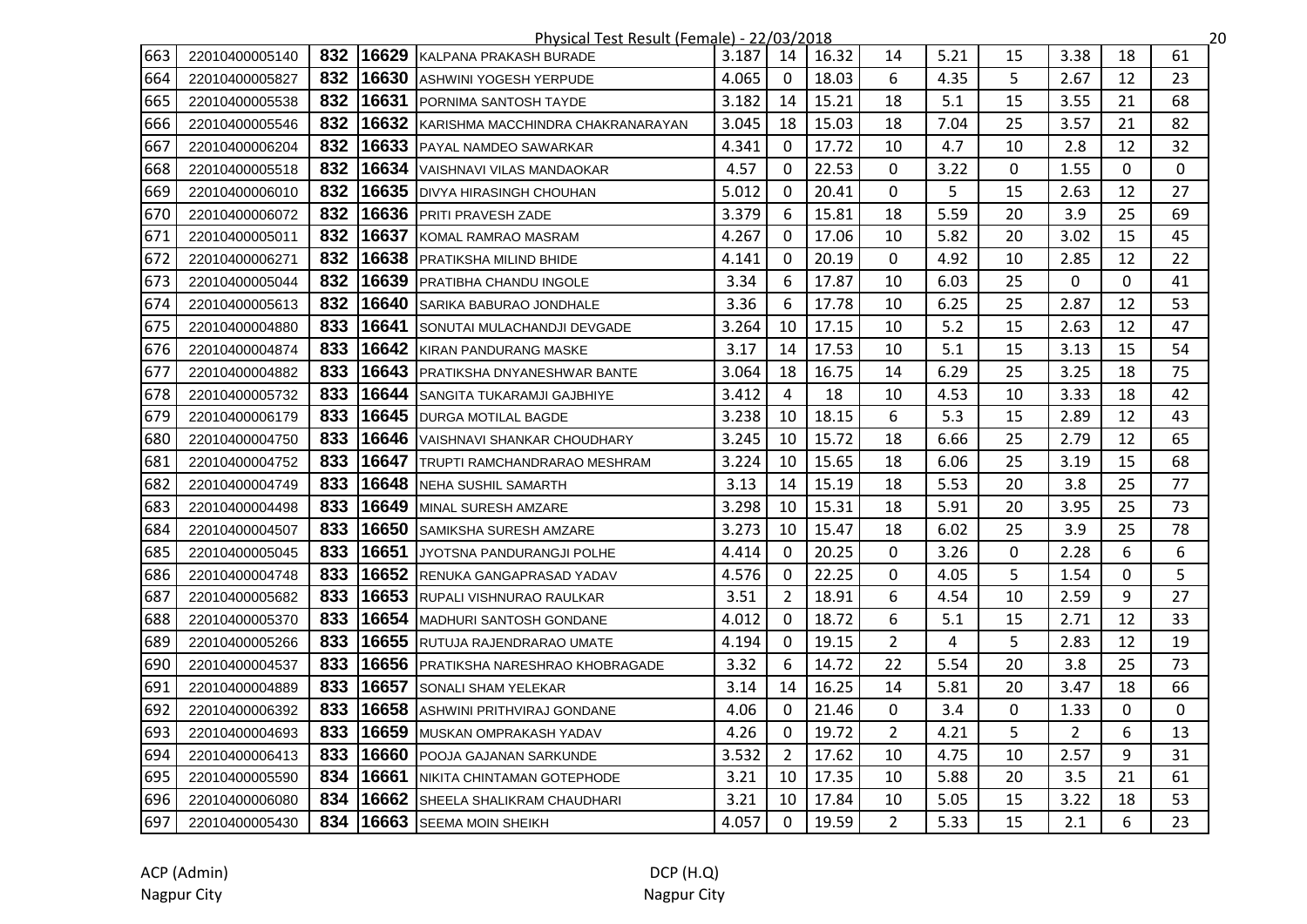|     | Physical Test Result (Female) - 22/03/2018<br>21 |     |       |                                     |       |                |       |                |      |    |      |    |    |  |
|-----|--------------------------------------------------|-----|-------|-------------------------------------|-------|----------------|-------|----------------|------|----|------|----|----|--|
| 698 | 22010400005408                                   | 836 | 16701 | SWATI OMRAKASH PALIYA               | 3.323 | 6              | 17.41 | 10             | 4.78 | 10 | 3.06 | 15 | 41 |  |
| 699 | 22010400006257                                   | 836 |       | 16702 ABOLI BAJRANG KATEWAR         | 3.389 | 6              | 17.29 | 10             | 5.87 | 20 | 3.02 | 15 | 51 |  |
| 700 | 22010400005152                                   | 836 |       | 16703 SANCHITA NIRUTTAM KALAMBE     | 3.362 | 6              | 16.5  | 14             | 6.16 | 25 | 3.38 | 18 | 63 |  |
| 701 | 22010400005156                                   | 836 |       | 16704   MRUNAL NILKANTH MASKE       | 3.447 | $\overline{4}$ | 17.31 | 10             | 5.64 | 20 | 3.3  | 18 | 52 |  |
| 702 | 22010400005184                                   | 836 |       | 16705 DIPALI DHANRAJ UIKEY          | 3.178 | 14             | 16.62 | 14             | 5.65 | 20 | 3.46 | 18 | 66 |  |
| 703 | 22010400005177                                   | 836 |       | 16706   DIPALI RAMESH SHAHARE       | 3.348 | 6              | 17.22 | 10             | 4.58 | 10 | 3.35 | 18 | 44 |  |
| 704 | 22010400005141                                   | 836 |       | 16707 KARISHMA ASHOKAJI DHAARGAVE   | 3.223 | 10             | 15.72 | 18             | 4.92 | 10 | 3.08 | 15 | 53 |  |
| 705 | 22010400004873                                   | 836 |       | 16708 ASMITA RAJKUMARJI SANGODE     | 3.357 | 6              | 17.41 | 10             | 5.58 | 20 | 3.33 | 18 | 54 |  |
| 706 | 22010400005147                                   | 836 |       | 16709 SHUBHANGI GOPICHAND VAIDYA    | 3.227 | 10             | 16.76 | 14             | 4.87 | 10 | 3.25 | 18 | 52 |  |
| 707 | 22010400006150                                   | 836 |       | 16710 DIPA ANIL UIKE                | 2.583 | 22             | 15.81 | 18             | 5.78 | 20 | 3.85 | 25 | 85 |  |
| 708 | 22010400006411                                   | 836 |       | 16711 POOJA RAMESH VERMA            | 4.051 | $\mathbf{0}$   | 19.5  | $\overline{2}$ | 3.46 | 0  | 2.34 | 9  | 11 |  |
| 709 | 22010400006127                                   | 836 |       | 16712 ANUSAYA DASHARAT PAWAR        | 3.512 | $\overline{2}$ | 18.69 | 6              | 6.33 | 25 | 2.58 | 9  | 42 |  |
| 710 | 22010400004787                                   | 836 |       | 16713 MAYURI DILIP BANTE            | 3.143 | 14             | 15.78 | 18             | 4.75 | 10 | 3.65 | 21 | 63 |  |
| 711 | 22010400004465                                   | 836 |       | 16714 SARIKA NANDKUMAR YADAV        | 3.268 | 10             | 16.9  | 14             | 6.37 | 25 | 3.55 | 21 | 70 |  |
| 712 | 22010400004432                                   | 836 |       | 16715 MONA ASHOKRAO KOLHE           | 3.234 | 10             | 15.5  | 18             | 6.76 | 25 | 3.57 | 21 | 74 |  |
| 713 | 22010400005324                                   | 836 |       | 16716 JAYANA ASHOK KOLHE            | 3.112 | 14             | 15.59 | 18             | 5.99 | 20 | 3.53 | 21 | 73 |  |
| 714 | 22010400005210                                   | 836 |       | 16717 NAINIKA RAJESH GAVHALE        | 3.357 | 6              | 17.28 | 10             | 6.05 | 25 | 2.75 | 12 | 53 |  |
| 715 | 22010400004965                                   | 836 |       | 16718 LINTA BHANGWAN PINGARE        | 2.567 | 22             | 14.25 | 22             | 6.14 | 25 | 3.98 | 25 | 94 |  |
| 716 | 22010400004952                                   | 836 |       | 16719 NIKITA DURYODHAN AJABALE      | 2.567 | 22             | 15.43 | 18             | 6.23 | 25 | 3.69 | 21 | 86 |  |
| 717 | 22010400004963                                   | 836 | 16720 | <b>PRITI DAMODHAR ZADE</b>          | 3.263 | 10             | 16.34 | 14             | 5.59 | 20 | 2.97 | 15 | 59 |  |
| 718 | 22010400005957                                   | 837 | 16721 | KALYANI PRABHAKAR KUKADE            | 3.435 | 4              | 16.9  | 14             | 6.13 | 25 | 3.48 | 18 | 61 |  |
| 719 | 22010400005309                                   | 837 |       | 16722 REETA GOVINDRAO LOTHE         | 4.067 | $\mathbf{0}$   | 18.09 | 6              | 4.85 | 10 | 2.73 | 12 | 28 |  |
| 720 | 22010400005884                                   | 837 |       | 16723 SUSHMA MAHADEO MESHRAM        | 3.133 | 14             | 16.47 | 14             | 6.42 | 25 | 3.58 | 21 | 74 |  |
| 721 | 22010400005001                                   | 837 |       | 16724 TRUPTI VINOD MESHRAM          | AB    | $\Omega$       | 19.22 | $\overline{2}$ | 4.75 | 10 | 2.58 | 9  | 21 |  |
| 722 | 22010400006173                                   | 837 |       | 16725 ANKITA KHEMRAJ REWATKAR       | 4.053 | 0              | 19.09 | $\overline{2}$ | 5.13 | 15 | 1.52 | 0  | 17 |  |
| 723 | 22010400005735                                   | 837 |       | 16726 SANGITA NAMDEV GAYGOLE        | 3.114 | 14             | 16.41 | 14             | 6.24 | 25 | 3.57 | 21 | 74 |  |
| 724 | 22010400005740                                   | 837 |       | 16727 ANTIA SHRAWAN KUNJAM          | 3.242 | 10             | 16.79 | 14             | 6.04 | 25 | 3.73 | 21 | 70 |  |
| 725 | 22010400004798                                   | 837 | 16728 | <b>HARSHALA ANANTRAO SHRIKHANDE</b> | 4.119 | $\Omega$       | 18.78 | 6              | 5.92 | 20 | 3.04 | 15 | 41 |  |
| 726 | 22010400004577                                   | 837 | 16729 | <b>SAPNA DADARAO JAMNIK</b>         | 4.044 | $\mathbf{0}$   | 17.25 | 10             | 3.84 | 0  | 2.75 | 12 | 22 |  |
| 727 | 22010400005416                                   | 837 |       | 16730 RITIKA JIYALAL ROKADE         | 4.284 | $\mathbf{0}$   | 19.25 | $\mathbf{2}$   | 4.7  | 10 | 3.25 | 18 | 30 |  |
| 728 | 22010400005386                                   | 837 | 16731 | NEHA MANOHAR KHANWE                 | 3.127 | 14             | 15.54 | 18             | 6.34 | 25 | 3.5  | 21 | 78 |  |
| 729 | 22010400005385                                   | 837 |       | 16732 INITA RAMESH PANORE           | 3.213 | 10             | 16.16 | 14             | 5.71 | 20 | 3.27 | 18 | 62 |  |
| 730 | 22010400005684                                   | 837 |       | 16733 PRIYA PRABHAKAR YESANE        | 3.389 | 6              | 16.81 | 14             | 4.45 | 5  | 3.17 | 15 | 40 |  |
| 731 | 22010400005477                                   | 837 |       | 16734 POOJA VIJAY DANGAT            | 3.288 | 10             | 18.34 | 6              | 5.76 | 20 | 2.98 | 15 | 51 |  |
| 732 | 22010400005587                                   |     |       | 837 16735 SWARNAMUKHI SURESH RAUT   | 3.311 | 6              | 16.68 | 14             | 5.86 | 20 | 3.74 | 21 | 61 |  |